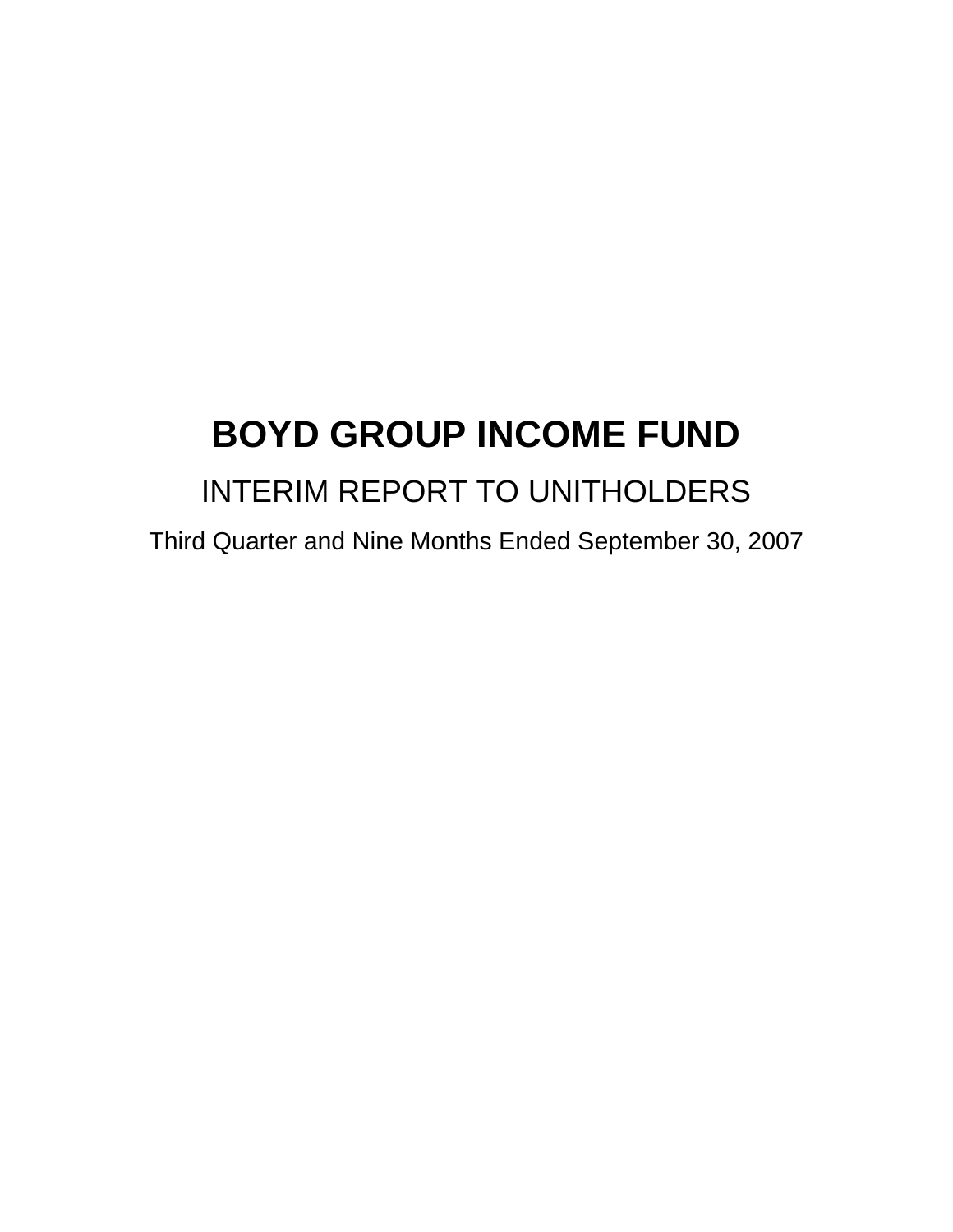# **BOYD GROUP INCOME FUND**

## INTERIM REPORT TO UNITHOLDERS

### Third Quarter and Nine Months Ended September 30, 2007

#### **To our Unitholders,**

Our overall financial performance continued to improve in the third quarter of 2007, as same store sales growth in both Canada and the U.S. led to increases in revenue, net earnings and improved margins. Same store sales increased by 10.2%, for the three months ended September 30, 2007, representing the fourth consecutive quarter of same store sales increases.

Net earnings for the third quarter of 2007 were \$1.0 million, or \$0.10 per fully diluted unit, compared to a net loss of \$2.0 million or (\$0.20) per fully diluted unit for the same period in the prior year. The increase in net earnings reflects strong same store sales in Canada and the U.S., combined with reductions in operating costs as a percentage of sales, as well as lower depreciation, amortization and income tax expenses.

Sales in Canada in the third quarter of 2007 totalled \$17.2 million, an increase of 14.0%, compared to the third quarter a year ago. Sales increases in Canada are entirely due to same store sales growth, with increases reported in all four western provinces.

In the U.S., third quarter sales increased 2.5% to \$30.5 million from \$29.7 million in the third quarter a year ago. Excluding the impact of foreign currency translation, U.S. same store sales increased by \$2.5 million, or 8.3%, compared to the third quarter a year ago.

During the third quarter we continued to use our improved cash flow to reduce the Fund's debt, repaying US\$0.6 million in Canadian senior bank debt. Combined with repayments of US\$0.6 million in each of the first and second quarters of 2007, we have repaid US\$1.8 million in Canadian senior bank debt so far this year.

As a result of the ongoing improvement in our financial performance and strengthened balance sheet, the Trustees of the Fund have approved the reinstatement of monthly distributions of \$0.015 per unit, commencing in December 2007. This annualized distribution of \$0.18 represents a payout ratio estimated to be in the low to mid 30% range, being a conservative and sustainable level that allows for continued balance sheet improvement. With stable to improving financial performance, we expect that distributions will be gradually increased over time.

We are encouraged by our progress over the past four quarters and look forward to continuing to build on our strengths and optimizing the overall performance of our business in the fourth quarter of 2007 and the years to come.

On behalf of the Trustees of the Boyd Group Income Fund and Boyd Group employees, thank you for your continued support.

Sincerely,

Terry Smith Chief Executive Officer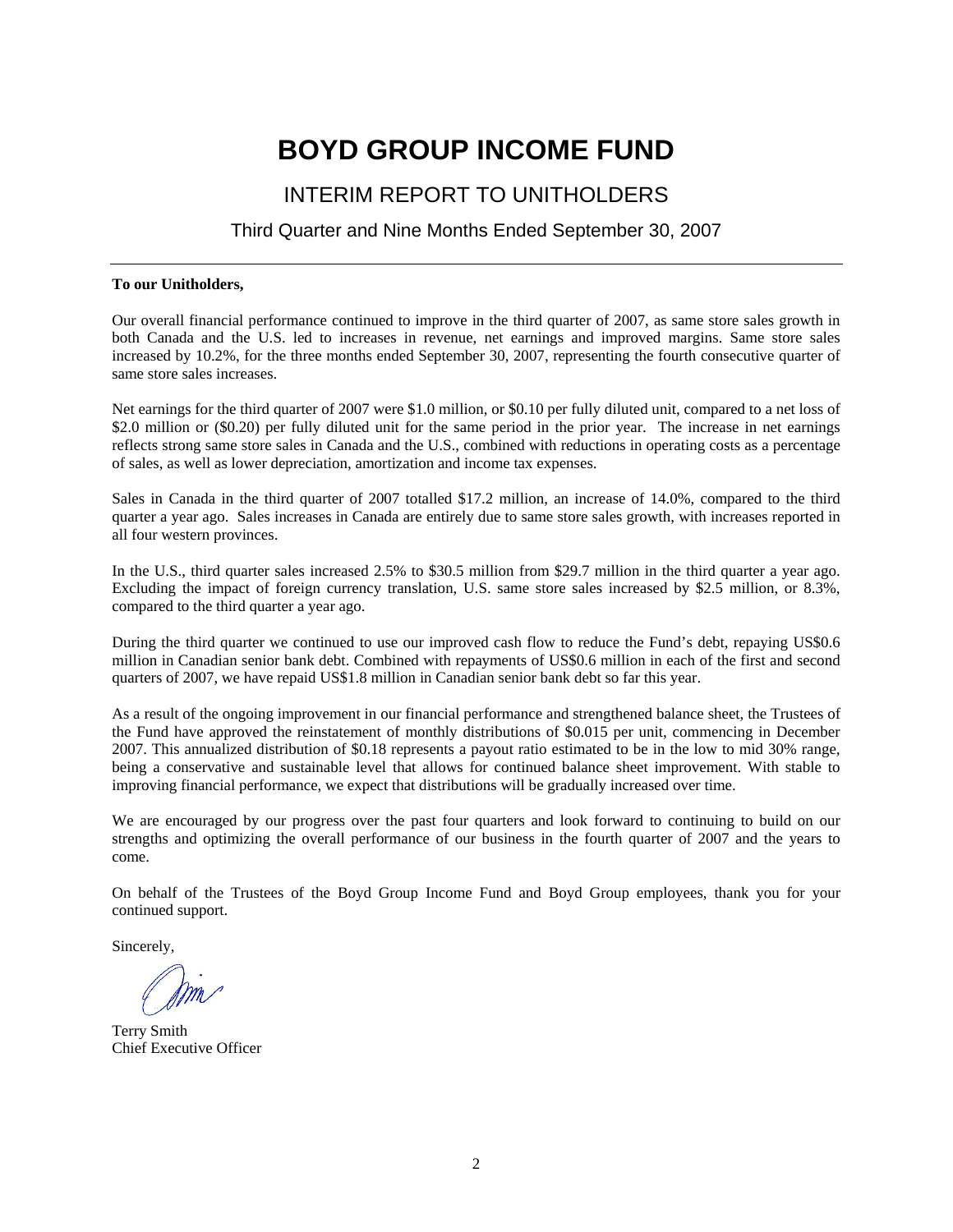# **Management's Discussion & Analysis**

### **OVERVIEW**

Boyd Group Income Fund (the "Fund"), through its operating company, The Boyd Group Inc. ("Boyd" or the "Company") and its subsidiaries, is the largest operator of automotive collision repair service centres in Canada and is among the largest multi-site collision repair companies in North America, currently operating locations in the four western Canadian provinces and six U.S. states. Boyd carries on business in Canada under the trade names "Boyd Autobody & Glass" and "Service Collision Repair Centre". In the U.S., Boyd operates primarily under the "Gerber Collision & Glass" and "Gerber National Glass Services" names.

Boyd provides collision repair services to insurance companies, individual vehicle owners, as well as fleet and lease customers, with a high percentage of the Company's revenue being derived from insurance-paid collision repair services. In Canada, government-owned insurers operating in Manitoba, Saskatchewan and British Columbia, dominate the insurance-paid collision repair markets in which they operate. In the U.S. and Canadian markets, other than Manitoba and Saskatchewan, private insurance carriers compete for consumer policyholders, and in many cases significantly influence the choice of collision repairer through Direct Repair Programs ("DRP's").

The following review of the Fund's operating and financial results for the nine months ended September 30, 2007, including material transactions and events up to and including November 13, 2007 should be read in conjunction with the unaudited consolidated interim financial statements, as well as the annual audited consolidated financial statements, management discussion and analysis and Annual Information Form of Boyd Group Income Fund for the year ended December 31, 2006 as filed on SEDAR at www.sedar.com. The Fund's units trade on the Toronto Stock Exchange under the symbol TSX: BYD.UN.

### **FORWARD-LOOKING INFORMATION**

This interim report contains forward-looking information, other than historical facts, which reflect the views of the Fund's management with respect to future events. Forward-looking information typically contains statements with words such as "anticipate", "believe", "expect", "plan" or similar words suggesting future outcomes or events. Such forward-looking information reflects the current views of the Fund's management on the basis of information currently available.

Although management believes that its expectations are reasonable, readers are cautioned not to place undue reliance on forward-looking information because it is possible that predictions, forecasts, projections and other forms of forward-looking information will not be achieved. By its nature, the forward-looking information contained herein is subject to inherent risks and uncertainties, and assumptions relating to the operations, results of operations, financial position, business prospects and strategies of the Fund. The Fund can give no assurance that its expectations with respect to forward-looking information will prove to be correct.

The Fund assumes no obligation to update, publicly or otherwise, the forward-looking information contained herein or update the reasons why actual results could differ from those contemplated by the forward-looking information, whether as a result of new information, future events or otherwise.

### **SIGNIFICANT EVENTS**

Effective March 1, 2007, the Company commenced operations in its new start-up facility located in Glenview, Illinois.

On June 27, 2007, Boyd announced by press release that it has received indications from several new and existing insurance company clients, of their intention to provide Boyd with incremental collision, auto glass and network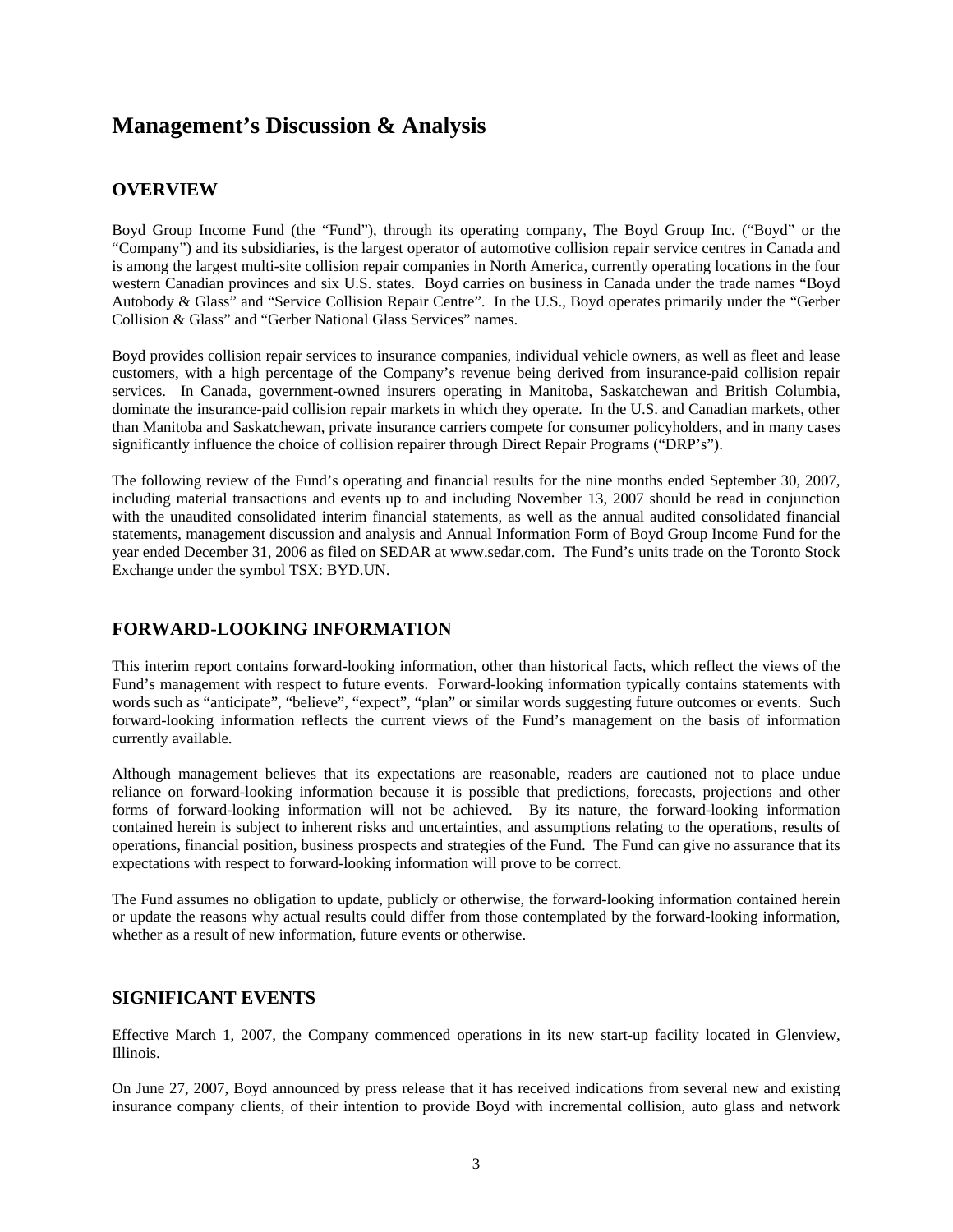glass sales volumes. The Company estimated that in the aggregate, these incremental sales volumes could reasonably be expected to contribute approximately \$7.5 million to \$20.0 million annually to Company revenues. All of these arrangements have not yet been finalized and while finalization is not certain, the Company expects them to be concluded and in place before the end of the year. These arrangements and associated revenues are not guaranteed and by their nature, may be terminated by either party upon short notice. Failure to meet and maintain certain performance requirements would be expected to lead to termination of the arrangements by the insurance companies.

On October 4, 2007, the Fund announced its intention to carry out a Normal Course Issuer Bid to purchase for cancellation, from time to time, as the Fund considers advisable, its issued and outstanding units up to a maximum of 2,047 units per day or 515,844 units in the aggregate. Purchases are made on the open market through the Toronto Stock Exchange. The program commenced on October 15, 2007 and will terminate on October 14, 2008 or earlier at the option of the Fund or if the program is completed.

Also, on October 4, 2007, the Fund announced it intended to exercise its right to pay the principal amount owing of approximately \$2.3 million under it 8.0% convertible debentures due December 2, 2007 by way of the issuance of units on December 2, 2007 at an issue price equal to the greater of the weighted average trading price of the units for the twenty trading days immediately preceding the fifth day prior to the date which the principal is to be paid, or \$5.52 per Unit. At an issue price of \$5.52, the Fund expects to issue approximately 420,000 units to satisfy its 2002 debenture obligations.

Concurrent with the issuance of units to retire the 2002 debentures, the Fund further announced that on December 2, 2007, it will compel the conversion into units, of its Series I 8.5% convertible debentures due January 4, 2008 in the amount of approximately \$0.1 million and redeem its 8.0% convertible debentures due September 30, 2008 in the amount of approximately \$1.6 million by issuance of units in payment of the principal owing under the 2003 debentures. The Fund expects to issue approximately 23,000 units at an issue price of \$4.70588 to settle the Series I convertible debentures and approximately 368,000 units at an issue price of \$4.41 to settle the 2003 debentures. The issue prices of the units are calculated pursuant to the terms of each of the series of debentures which provide for a minimum price at which units will be issued notwithstanding what the actual trading price of the units may be at the time of issuance.

In the aggregate, these transactions will reduce the Fund's liabilities by approximately \$4.0 million and are expected to increase the number of units outstanding by 811,000 to approximately 10.4 million units.

On November 13, 2007, the Fund declared a distribution to its unitholders and Boyd Group Holdings Inc. ("BGHI") declared a dividend to its Class A shareholders of \$0.015 per unit and/or Class A share. The distributions and dividends will be paid on December 21, 2007 to unitholders and shareholders of record on November 30, 2007. It is the intent of the Fund and BGHI to declare the same levels of distributions and dividends monthly such that unitholders and Class A shareholders will receive \$0.18 per unit and/or Class A share on an annualized basis.

### **BUSINESS ENVIRONMENT & STRATEGY**

As at September 30, 2007, the business environment of the Company and strategies adopted by management remain, in all material respects, unchanged from those described in the Fund's 2006 annual MD&A.

### **DISTRIBUTABLE CASH**

As the income trust sector continues to mature, there has been an increasing focus on the information that income trusts are expected to disclose to ensure transparency and consistency in the calculation of distributable cash. In response, the Canadian Institute of Chartered Accountants ("CICA") released, in November 2006, draft guidance on reporting distributable cash. In July 2007, this guidance was revised and was intended to compliment the Canadian Securities Administrators ("CSA") National Policy 41-201 which was also revised in July 2007. Although the CSA policy and CICA guidance is intended to improve comparability and standardization in reporting, there are differences between the two publications and uncertainty as to if, or how, these differences may be addressed.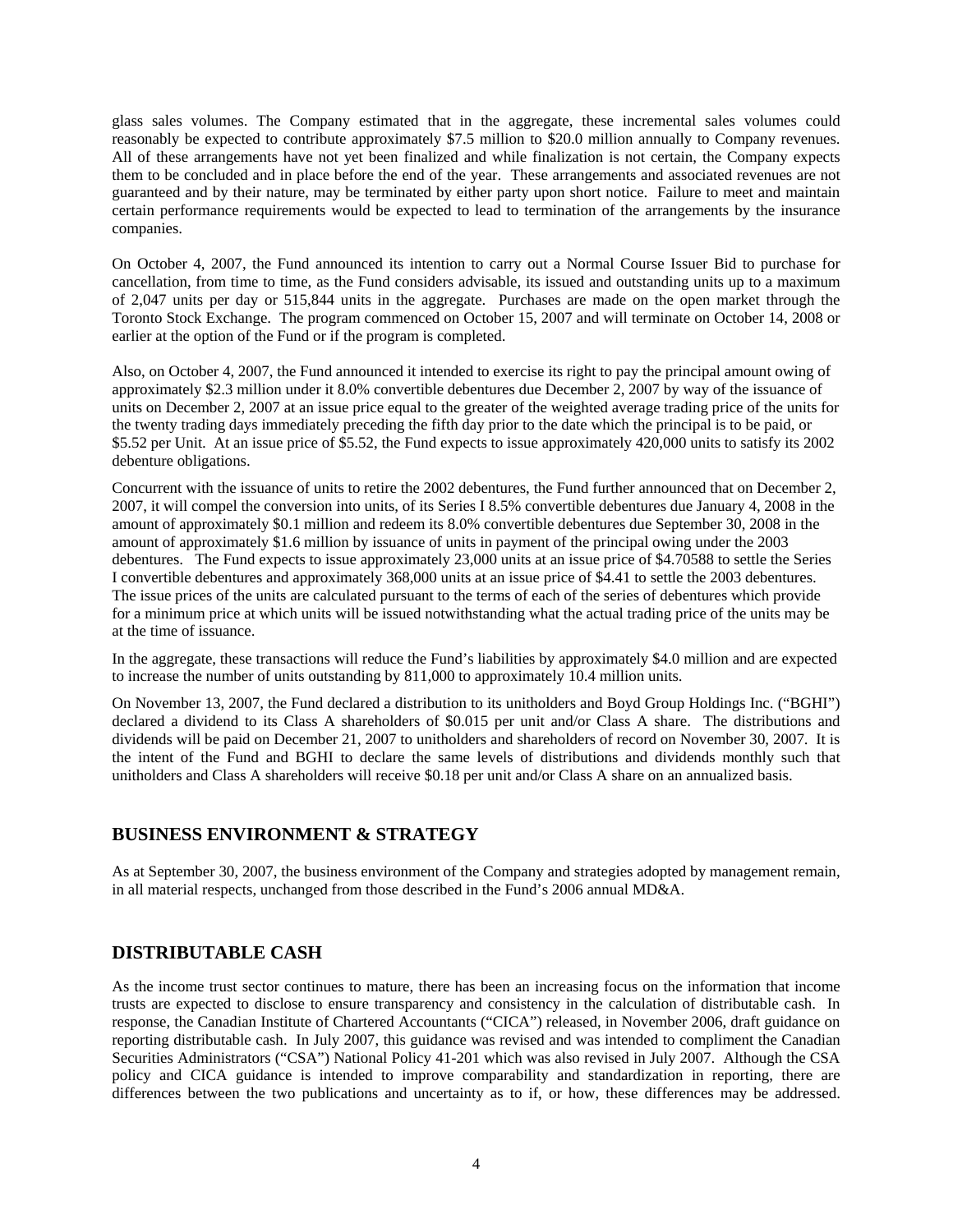Throughout this period of change the Fund has endeavoured to follow these guidelines. The disclosure presented below follows CSA National Policy 41-201.

#### **Maintaining Productive Capacity**

Productive capacity is defined by Boyd as the maintenance of the Company's facilities, signage, courtesy cars, equipment, systems, brand names and infrastructure. Although most of Boyd's repair facilities are leased, funds are required to ensure facilities are properly repaired and maintained to ensure the Company's physical appearance communicates Boyd's standard of professional service and quality. The Company's need to maintain its facilities and upgrade or replace equipment, signage, computers, software and courtesy car fleets forms part of the annual cash requirements of the business. The Company manages these expenditures by annually reviewing and determining its capital budget needs and then authorizing major expenditures throughout the year based upon individual business cases. In recent years, the Company has been able to manage its capital expenditures to less than 0.8% of sales.

Although maintenance capital expenditures may remain within budget on an annual basis, the timing of these expenditures often varies significantly from quarter to quarter. Therefore, at times, it may be appropriate to set up quarterly reserves based upon estimated annual capital expenditures requirements. These reserves may be put in place or drawn upon during any given quarter. For 2007, capital expenditures are budgeted at approximately 0.8% of sales. As at September 30, 2007, the Company has spent approximately 0.4% of sales. In June of 2007 Boyd set up a reserve for additional spending of 0.4% of sales or \$450,000. Based on its revised estimates the Company expects that spending will be, in aggregate, less than 0.8% of sales for the year and as a result, has drawn down its reserve to \$300,000.

In addition, the Company's accounting and management information systems require regular upgrade and maintenance. In Canada, accounting and management information systems are owned and may require replacement in the future. Management believes the replacement of these systems in Canada will be managed though the annual budget process and that it has some ability to utilize the expandability of its U.S. systems. In the U.S., the accounting and management information systems and related upgrades are subscription products and services and are expensed as part of regular operating expenses.

In many circumstances, large equipment expenditures including automobiles, shop equipment and computers can be financed using either operating or capital leases. Maintenance capital expenditures as well as the repayment of operating and capital leases, including the interest thereon, form part of the distributable cash calculations.

#### **Non-recurring and Other Adjustments**

Non-recurring and other adjustments may include, but are not limited to, post closure environmental liabilities and repayment of prepaid rebates that are not refinanced. Management is not currently aware of any environmental remediation requirements or prepaid rebate adjustments. It has therefore not established any reserve for nonrecurring or other adjustments.

#### **Debt Management**

In addition to capital lease obligations arranged to finance maintenance expenditures on property and equipment, the Company has utilized long-term debt to finance the expansion of its business, usually though the acquisition and start-up of collision and glass repair and replacement businesses. Repayments of this debt have, in part, been refinanced by replacement facilities or draws on the Company's operating line and therefore do not form part of distributable cash calculations. Boyd's bank facilities include restrictive covenants, which could limit the Fund's ability to distribute cash. These covenants, based upon current financial results, would not prevent the Fund from paying future distributions at conservative and sustainable levels. These covenants will continue to be monitored in conjunction with any future anticipated distributions.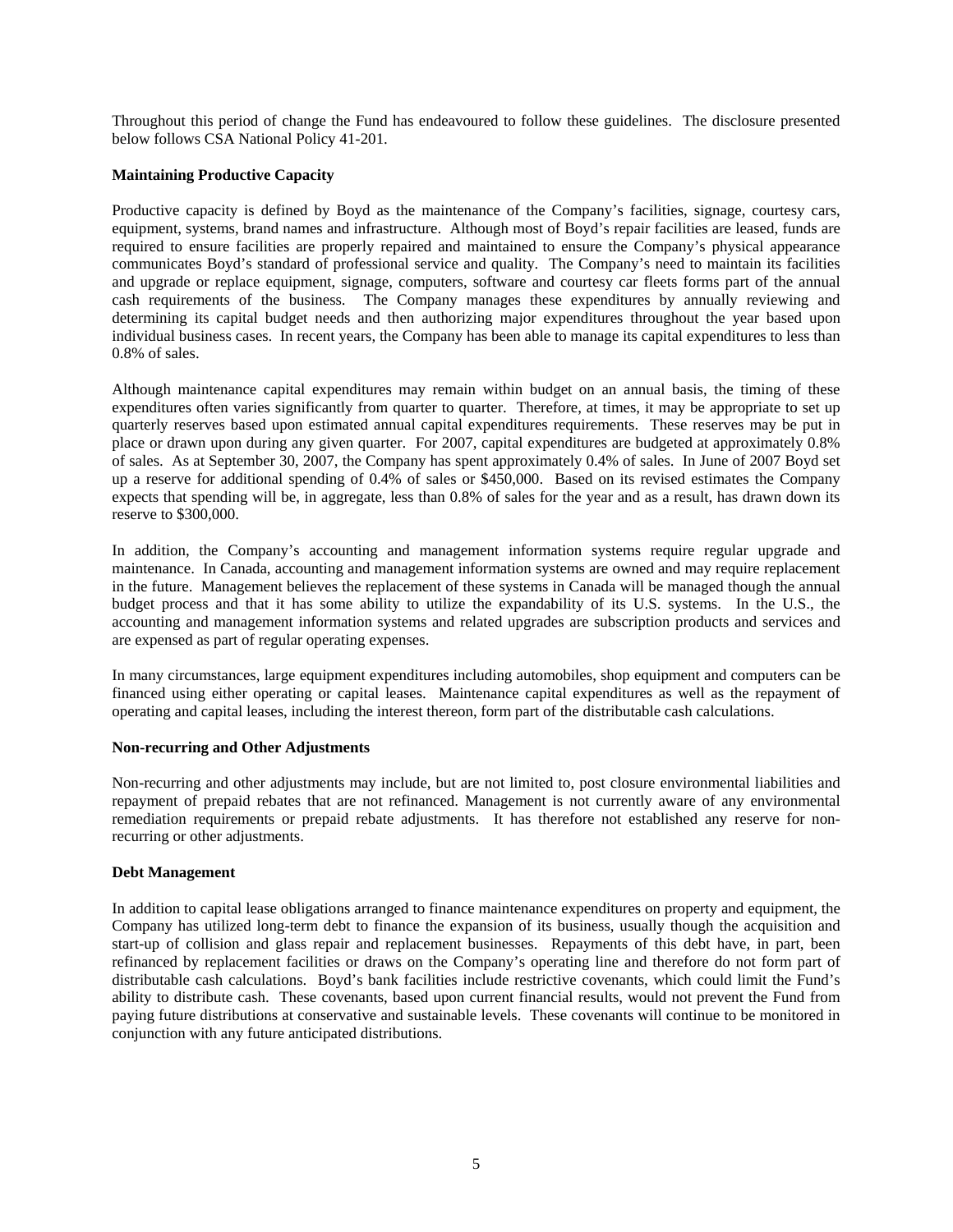The following is a distributable cash calculation for the three and nine month periods ending September 30, 2007 with comparative figures for 2006.

Distributable Cash<sup>(1)</sup>

|                                                                           | Three Months Ended September 30 |     |             |                 |               | Nine Months Ended September 30 |  |  |
|---------------------------------------------------------------------------|---------------------------------|-----|-------------|-----------------|---------------|--------------------------------|--|--|
|                                                                           | 2007                            |     | 2006        | 2007            |               | 2006                           |  |  |
| Cash flow from operating activities before changes in non-cash            |                                 |     |             |                 |               |                                |  |  |
| working capital items <sup>(2)</sup>                                      | \$<br>2,095,187                 | -\$ | 2,220,347   | \$<br>5,982,455 | -\$           | 6,363,324                      |  |  |
| Add Back (Deduct):                                                        |                                 |     |             |                 |               |                                |  |  |
| Changes in non-cash working capital items                                 | (100, 994)                      |     | (1,486,940) | (835,729)       |               | (4,043,176)                    |  |  |
| Current income tax expense                                                |                                 |     | 92,143      | 101,990         |               | 271,830                        |  |  |
| Income taxes paid                                                         |                                 |     | (118,361)   | (211,797)       |               | (309,029)                      |  |  |
| Sustaining expenditures on plant and equipment                            | (168, 460)                      |     | (213, 104)  | (532, 105)      |               | (947, 351)                     |  |  |
| Reserve for sustaining expenditures on plant and equipment <sup>(3)</sup> | 150,000                         |     |             | (300,000)       |               |                                |  |  |
| Proceeds of sale of equipment                                             | 4,815                           |     | 10,343      | 31,663          |               | 88,716                         |  |  |
| Principal repayments of capital leases                                    | (64, 856)                       |     | (38, 787)   | (187, 333)      |               | (129, 484)                     |  |  |
| Collection of rebates                                                     | 251,323                         |     | 265,596     | 789,403         |               | 529,102                        |  |  |
| Distributable cash                                                        | \$<br>2,167,015                 | -\$ | 731,237     | \$<br>4,838,547 | <sup>\$</sup> | 1,823,932                      |  |  |
| Distributable cash per average unit and Class A common share              |                                 |     |             |                 |               |                                |  |  |
| Per average unit and Class A common share                                 | \$<br>$0.206$ \$                |     | 0.071       | \$<br>0.460 S   |               | 0.177                          |  |  |
| Per diluted unit and Class A common share                                 | \$<br>0.190                     | -\$ | 0.071       | \$<br>0.424     | S.            | 0.177                          |  |  |

- ) Distributable cash is not a recognized measure and does not have a standardized meaning under Canadian (1 generally accepted accounting principles (GAAP). Management believes that in addition to net earnings, distributable cash is a useful supplemental measure as it provides investors with an indication of cash available for distribution. Investors should be cautioned however, that distributable cash should not be construed as an alternative to net earnings determined in accordance with GAAP as an indicator of the Fund's performance. Boyd's method of calculating distributable cash may differ from other companies and, accordingly, may not be comparable to similar measures used by other companies.
- (2) Year-to-date operating cash flows were positively impacted by \$0.7 million in foreign exchange gains (2006 - \$2.8 million), while the three months ended September 30, 2007 was positively impacted by \$0.3 million (2006 - \$1.1 million). Foreign exchange gains have been related to the settlement of previous trading partner arrangements and Canadian senior term debt repayments.
- (3) Funding of sustaining expenditures on plant and equipment may vary from quarter to quarter. For 2007, capital expenditures were budgeted to total approximately 0.8% of sales. As at June 30, 2007, the Fund had spent 0.4% of sales and therefore established a distributable cash reserve, in the amount of \$450,000 or an additional 0.4% of sales to fund potential additional expenditures up to budgeted amounts. This reserve could be drawn down in future quarters if the Fund determined the cash would be available for distribution. As at September 30, 2007, the Company has spent approximately 0.4% of sales. Based on its revised estimates the Company expects that spending will be, in aggregate, less than 0.8% of sales for the year and as a result, has drawn down its reserve to \$300,000.

On November 13, 2007, the Fund declared a distribution to its unitholders and Boyd Group Holdings Inc. ("BGHI") declared a dividend to its Class A shareholders of \$0.015 per unit and/or Class A share. The distributions and dividends will be paid on December 21, 2007 to unitholders and shareholders of record on November 30, 2007. It is the intent of the Fund and BGHI to declare the same levels of distributions and dividends monthly such that unitholders and Class A shareholders would receive \$0.18 per unit and/or Class A share on an annualized basis.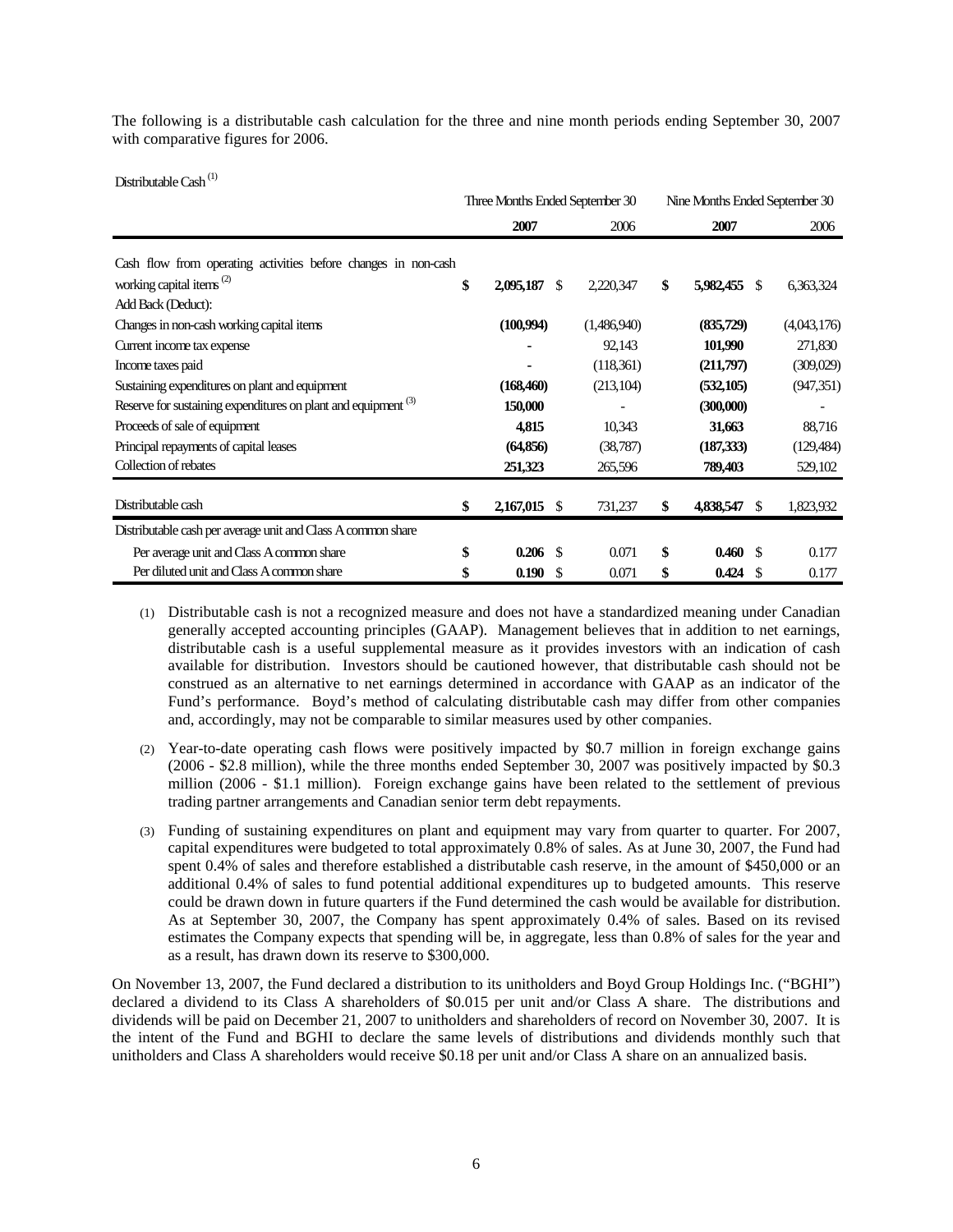### **RESULTS OF OPERATIONS**

### **3rd Quarter Comparison – Three months ended September 30, 2007 vs. 2006**

#### **Sales**

*Sales* increased \$2.9 million or 6.4% to \$47.7 million for the three months ended September 30, 2007 when compared to the same period in 2006, after adjusting for the effect of discontinued operations. This increase resulted from same store sales growth, both in Canada and the U.S., as well as new sales generated from start-ups in the U.S.

Excluding the effect of foreign currency translation, which resulted in a \$2.2 million decrease in sales, same store sales, during the quarter increased \$4.6 million or 10.2%.

The following chart provides comparative sales by geographic region:

| Sales by Geographic Region (000's) |    |        |   |        |
|------------------------------------|----|--------|---|--------|
| Three Months Ended September 30,   |    | 2007   |   | 2006   |
|                                    |    |        |   |        |
| Canada                             | \$ | 17,170 | S | 15,060 |
| <b>United States</b>               |    | 30,489 |   | 29,735 |
|                                    |    |        |   |        |
| Total                              | S  | 47,659 |   | 44,795 |
|                                    |    |        |   |        |
| Canada - % of total                |    | 36.0%  |   | 33.6%  |
| United States - % of total         |    | 64.0%  |   | 66.4%  |
|                                    |    |        |   |        |

Sales in Canada for the three months ended September 30, 2007 totalled \$17.2 million, an increase of \$2.1 million or 14.0%. Sales increases in Canada were entirely due to same store sales growth. Increases continued to be reported in all four western provinces.

Sales in the U.S. totalled \$30.5 million for the three months ended September 30, 2007, an increase from 2006 of \$0.8 million or 2.5%. Sales increases in the U.S. included new sales of \$0.5 million from one 2007 start-up located in Glenview, Illinois. Excluding the impact of foreign currency translation, U.S. same store sales increased by \$2.5 million or 8.3% over 2006.

### **Gross Margin**

*Gross Margin* was \$20.7 million or 43.5% of sales for the three months ended September 30, 2007, an increase in terms of dollars of \$0.6 million, but a decrease as a percentage of sales from 44.9% of sales for the same period in 2006. The 2006 gross margin included a gain on the conversion of store inventories associated with the change in trading partner arrangements of approximately 0.4% of sales. Gross margin declines for the third quarter of 2007, were primarily due to reduced gross margins in the Company's glass markets resulting from competitive pricing pressures. As well, gross margin declines resulted from increased costs associated with outsourced call center and administrative activities at Gerber National Glass Services ("GNGS").

### **Operating Expenses**

*Operating Expenses* for the three months ended September 30, 2007 increased \$0.2 million to \$18.0 million from \$17.8 million for the same period of 2006. The increase in operating expenses primarily relate to increases in sales volume associated with strong same store sales growth and new start-up locations. Higher costs were incurred in occupancy costs such as rent and property taxes as well as in salaries, wages and the related benefit costs. Operating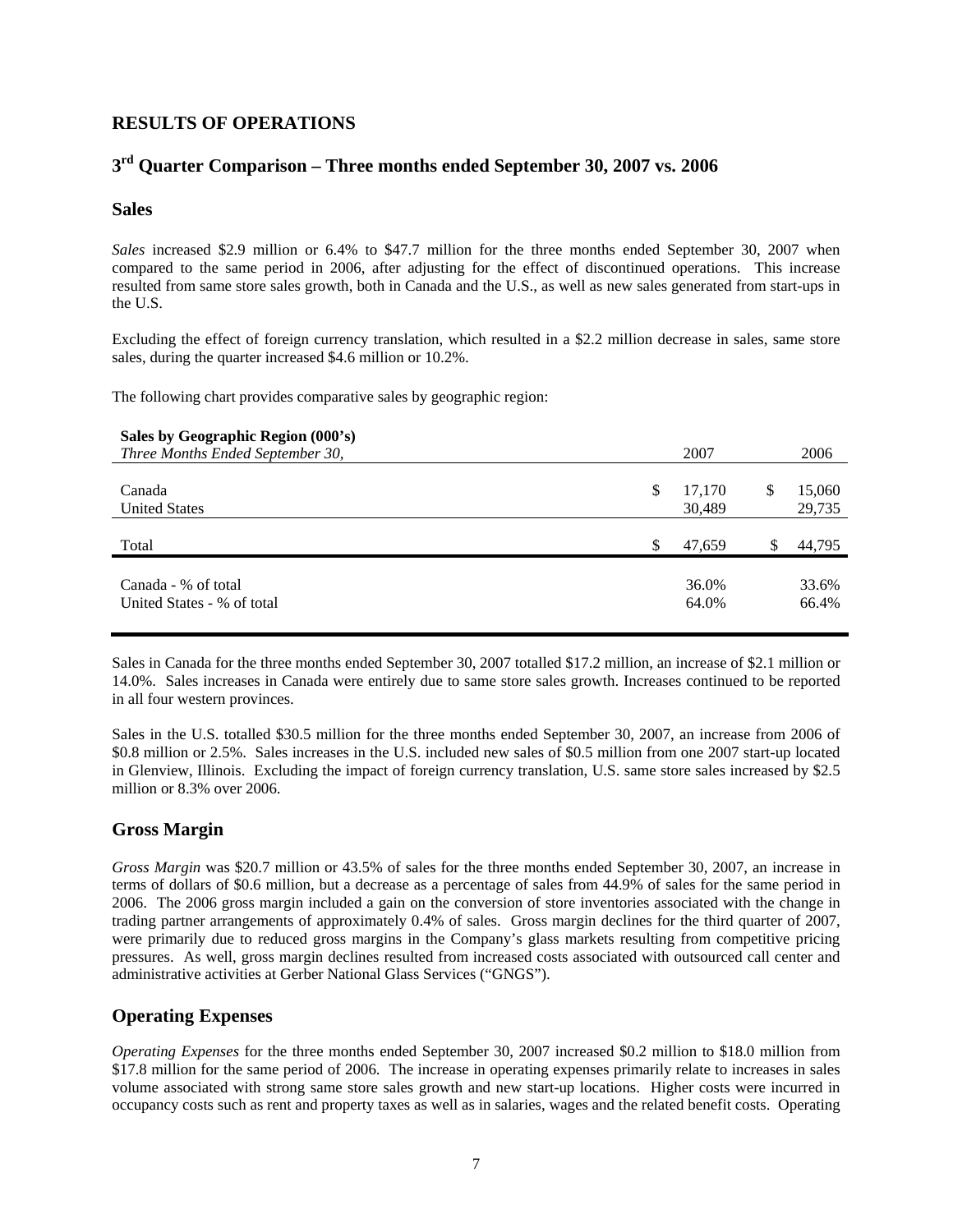expenses as a percentage of sales in the third quarter decreased to 37.7% of sales from 39.7% last year. Reductions, as a percentage of sales, were partially due to ongoing efforts to control spending as well as the impact of fixed costs during a period of increasing sales. Reductions, as a percentage of sales, occurred in many areas with the more significant improvements occurring in auto rental, insurance, travel and telephone expenses. Although salaries, wages and benefits cost were up in terms of dollars for the quarter, they declined by approximately 0.8% as a percentage of sales.

### **Foreign Exchange Gains**

*Foreign Exchange Gains* for the three months ended September 30, 2007 of \$0.3 million decreased from \$1.1 million for the same period of 2006. The current quarter gains resulted primarily from the repayment of \$0.6 million of U.S. dollar denominated Canadian senior bank term debt. In July of 2006, the Company repaid \$3.1 million of U.S. dollar denominated Canadian senior bank term debt which resulted in the larger exchange gain.

### **EBITDA**

*Earnings before interest, income taxes, depreciation and amortization ("EBITDA")[1](#page-7-0)* for the third quarter of 2007 totalled \$3.1 million or 6.5% of sales compared to \$3.4 million or 7.7% of sales in the same period of the prior year. The decrease was primarily due to lower foreign exchange gains in 2007. EBITDA, adjusted to exclude these foreign exchange gains, was \$2.8 million, an increase of \$0.5 million when compared to \$2.3 million for 2006. The increase in adjusted EBITDA was primarily due to higher sales and lower operating expenses as a percentage of sales.

### **Depreciation and Amortization**

*Depreciation and Amortization Expense* related to plant and equipment totalled \$0.8 million or 1.7% of sales for the three months ended September 30, 2007 and decreased from \$1.0 million or 2.2% of sales in the same period of the prior year. The decrease was the result of the Fund's declining balance depreciation policies. The Fund continues to conservatively manage the replacement of plant and equipment, ensuring that productive capacity is maintained. As a result, the carrying value of tangible capital assets and related depreciation expense has been declining.

Amortization of deferred costs and other intangible assets for the third quarter of 2007 decreased to \$0.3 million or 0.7% of sales from \$0.5 million or 1.1% of sales expensed for the same period in the prior year. Amortization of intangible assets in 2007 was lower due to the completion of the amortization period of original non-compete agreements associated with the 2004 acquisition of The Gerber Group, Inc.

### **Interest Expense**

 $\overline{a}$ 

*Interest Expense* of \$0.7 million or 1.6% of sales for the third quarter of 2007 decreased from \$0.8 million or 1.8% of sales in the same period of the prior year. Interest cost decreases were associated with repayments of the Fund's Canadian senior debt facility. Interest expense for the third quarter of 2007 also included the amortization of discounts of \$69 thousand associated with the application of amortized cost of long-term and convertible debt balances related to the adoption of CICA Handbook Section 3855 – Financial Instruments – Recognition and Measurement.

<span id="page-7-0"></span><sup>1</sup> EBITDA is not a recognized measure under Canadian generally accepted accounting principles (GAAP). Management believes that in addition to net earnings, EBITDA is a useful supplemental measure as it provides investors with an indication of operational performance. Investors should be cautioned, however, that EBITDA should not be construed as an alternative to net earnings determined in accordance with GAAP as an indicator of the Fund's performance.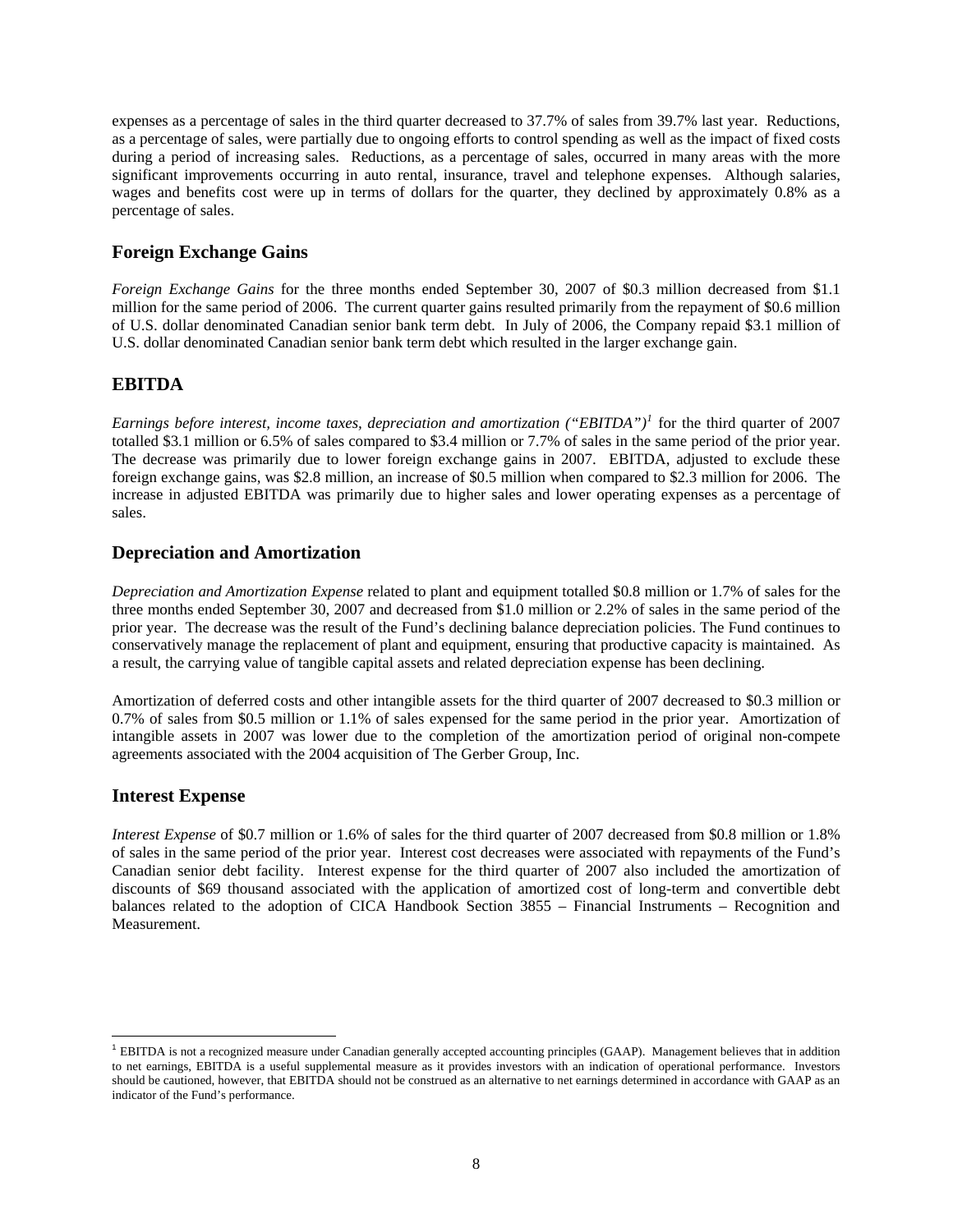### **Write Down of Goodwill**

The Fund follows the recommendations of the Canadian Institute of Chartered Accountants (CICA) Handbook Section 3062 – Goodwill and Intangible Assets. In accordance with the requirements, the Company tests its goodwill and other intangible and tangible assets for impairment on an annual basis or more frequently if it is believed circumstances would warrant. During 2006, due to the continued weakness in U.S. operating performance, a preliminary evaluation of the Company's goodwill was performed during the third quarter of 2006 and management determined that additional goodwill balances in the U.S. were in fact impaired. As a result, the Company wrote down goodwill in the amount of \$2.3 million relating to its Georgia and Washington based operations. Management did not believe circumstances warranted preliminary goodwill impairment testing during the third quarter of 2007.

### **Income Taxes**

*Current Income Tax Expense and Future Tax Expense* decreased to \$0.1 million for the third quarter of 2007, from \$0.7 million for the same period in 2006. The decrease in income tax expense related to the recording of previously unrecognized tax losses in Canada to the extent they have been utilized. Provisions and recoveries of income tax have been associated with the Fund's Canadian operations only. Income tax provisions and recoveries in the U.S. have not been recorded due to the existence of unrecognized tax losses and other tax assets in the U.S.

### **Net Earnings (Loss) from Continuing Operations**

*Net Earnings (Loss) from Continuing Operations* for the three months ended September 30, 2007 were \$1.1 million or 2.2% of sales compared to a loss of \$1.9 million or 4.3% of sales last year. The increase reflected sales growth for the third quarter of 2007, in both Canada and the U.S., coupled with reductions in operating costs as a percentage of sales, lower interest costs as well as lower depreciation, amortization and income tax expenses. The loss generated for the third quarter of 2006 resulted primarily from lower operating margins in the U.S. and the preliminary write down of goodwill related to Georgia and Washington operations.

### **Loss from Discontinued Operations**

*Loss from Discontinued Operations* for the third quarter of 2007 of \$62 thousand reflected the losses associated with the closure of a small towing operation located in Illinois during September of 2007. Loss from discontinued operations for the third quarter of 2006 of \$106 thousand primarily resulted from the closure of the AWC collision repair facility located in Fife, Washington.

### **Net Earnings (Loss) and Earnings (Loss) Per Unit and Class A Common Share**

*Net Earnings (Loss),* after discontinued operations, for the three months ended September 30, 2007 was \$1.0 million or 2.1% of sales compared to a loss of \$2.0 million or 4.5% of sales for the same period in the prior year. The increase reflected same store sales growth for the third quarter of 2007, in both Canada and the U.S., combined with reductions in operating costs as a percentage of sales, lower interest costs as well as lower depreciation, amortization and income tax expenses. The loss generated for the third quarter of 2006 resulted primarily from lower operating margins in the U.S. and the preliminary write down of goodwill related to Georgia and Washington operations.

*Basic Earnings (Loss) Per Unit and Class A Common Share* was \$0.10 per unit and Class A common share for the three months ended September 30, 2007, an increase when compared to a basic loss of \$0.20 per unit and Class A common share in the same period in 2006. *Diluted Earnings Per Unit and Class A Common Share* was also \$0.10 per unit and Class A common share for the third quarter of 2007 compared to a diluted loss of \$0.20 per unit and Class A common share for the same period in the prior year.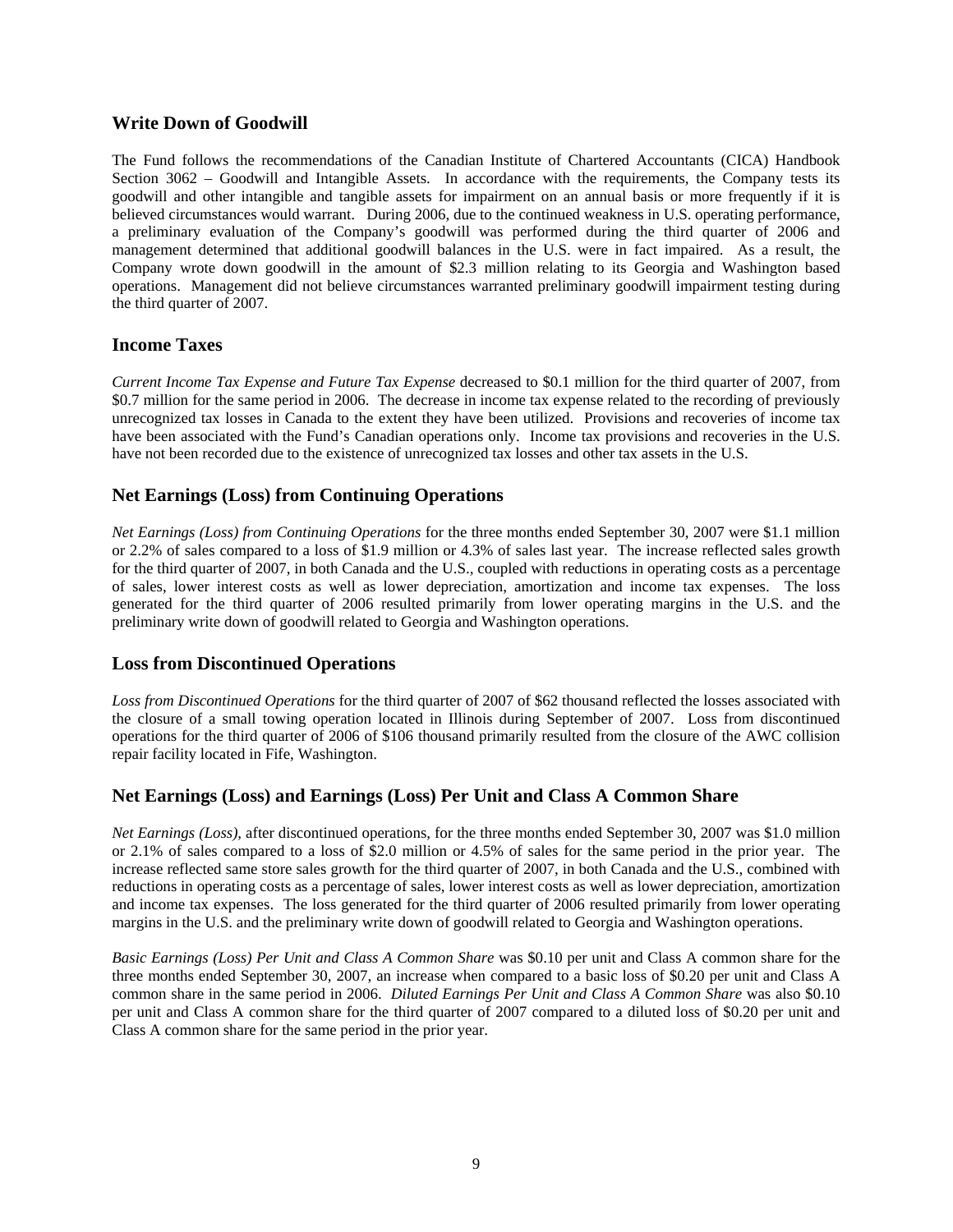### **Year-to-date Comparison – Nine months ended September 30, 2007 vs. 2006**

#### **Sales**

*Year-to-date sales* increased \$13.4 million or 9.9% to \$149.8 million for the nine months ended September 30, 2007 when compared to the same period in 2006, after adjusting for the effect of discontinued operations. This increase resulted from same store sales growth, both in Canada and the U.S., as well as new sales generated from start-ups in the U.S.

Same store sales increased \$7.5 million or 5.6% for nine months ended September 30, 2007. Excluding the effect of foreign currency translation, which resulted in a \$2.2 million decrease in sales, same store sales increased \$9.7 million or 7.2%.

The following chart provides comparative sales by geographic region:

#### **Sales by Geographic Region (000's)**

| Nine Months Ended September 30,                   |    | 2007             | 2006                   |
|---------------------------------------------------|----|------------------|------------------------|
| Canada<br><b>United States</b>                    | S  | 53,738<br>96,070 | \$<br>48,699<br>87,662 |
| Total                                             | \$ | 149,808          | \$<br>136,361          |
| Canada - % of total<br>United States - % of total |    | 35.9%<br>64.1%   | 35.7%<br>64.3%         |

Sales in Canada for the nine months ended September 30, 2007 totalled \$53.7 million, an increase of \$5.0 million or 10.3%. Sales increases in Canada were entirely due to same store sales growth. Increases were reported in all four western provinces.

Sales in the U.S. totalled \$96.1 million for the nine months ended September 30, 2007, an increase from 2006 of \$8.4 million or 9.6%. Sales increases in the U.S. included new sales of \$5.9 million from three 2006 start-ups in Tacoma and Renton, Washington and Scottsdale, Arizona and from one new 2007 start-up located in Glenview, Illinois. Excluding the impact of foreign currency translation, U.S. same store sales increased by \$4.7 million or 5.4% over 2006.

### **Gross Margin**

*Gross Margin* was \$65.9 million or 44.0% of sales for the nine months ended September 30, 2007, an increase from \$58.8 million or 43.1% of sales for the same period in 2006. The 2006 gross margin was impacted by a one-time, non cash charge to cost of sales in the amount of \$2.1 million resulting from the settlement of pre-existing trading partner arrangements. Excluding this one-time charge, the gross margin for 2006 would have been 44.6%. The 2006 gross margin also included a gain on the conversion of store inventories associated with the change in trading partner arrangements of approximately \$450 thousand or 0.3% of sales. Gross margin declines for the nine months ended 2007, were primarily due to reduced gross margins in the Company's glass markets resulting from competitive pricing pressures. As well, gross margin declines resulted from increased costs associated with outsourced call center and administrative activities at Gerber National Glass Services ("GNGS").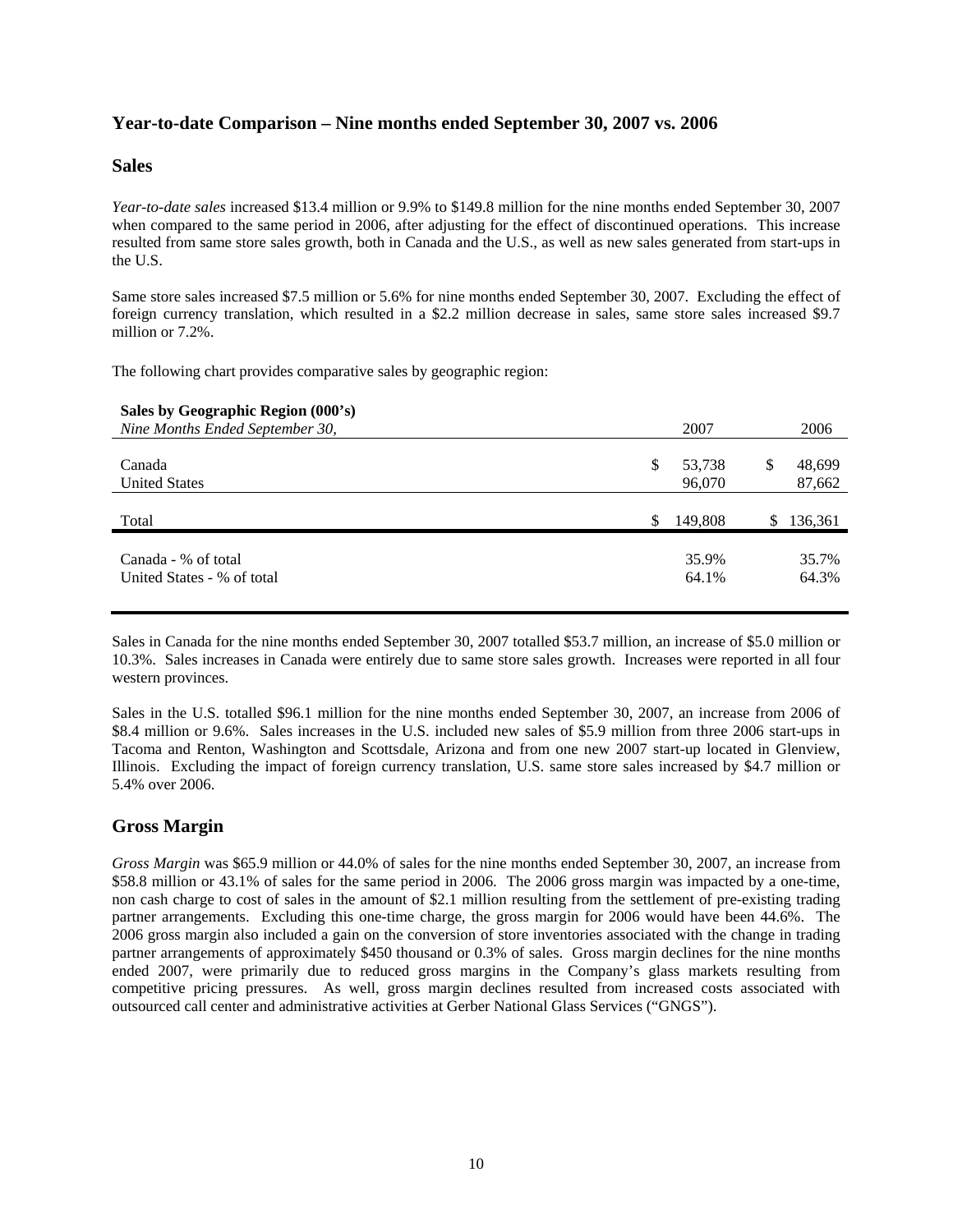### **Operating Expenses**

*Operating Expenses* for the nine months ended September 30, 2007 increased \$3.5 million to \$57.2 million from \$53.7 million for the same period of 2006. The increase in operating expenses primarily relate to increases in sales volume associated with strong same store sales growth and new start-up locations. Higher costs were incurred in shop supplies, advertising, occupancy costs such as premises rent and property taxes and automobile rental costs with salaries, wages and the related benefit costs representing the largest portion of the increase. Operating expenses as a percentage of sales in the nine months ended September 30, 2007 decreased to 38.2% of sales from 39.4% last year. Reductions, as a percentage of sales, were partially due to ongoing efforts to control spending as well as the impact of fixed costs during a period of increasing sales. Reductions, as a percentage of sales, occurred in many areas with the more significant improvements occurring in licensing costs for estimating systems, utility, insurance, travel and telephone expenses.

### **Foreign Exchange Gains**

*Foreign Exchange Gains* for the nine months ended September 30, 2007 of \$0.7 million decreased from \$2.8 million for the same period of 2006. The current year gains resulted primarily from the repayment of \$1.8 million of U.S. dollar denominated Canadian senior bank term debt. The larger foreign exchange gains in 2006 were driven by the repayment of \$5.5 million of U.S. dollar denominated Canadian senior bank term debt as well as the repayment of U.S dollar denominated trading partner rebates located in Canada.

### **EBITDA**

 $\overline{a}$ 

*Earnings before interest, income taxes, depreciation and amortization ("EBITDA")[1](#page-10-0)* for the first nine months of 2007 totalled \$9.3 million or 6.2% of sales compared to \$7.9 million or 5.8% of sales for the same period of the prior year. The increase in EBITDA was primarily the result of higher sales and lower operating expenses as a percentage of sales. The first nine months of 2006 were impacted by the one-time, non cash charge to cost of sales in the amount of \$2.1 million resulting from the settlement of pre-existing trading partner arrangements offset by the \$2.8 million of foreign exchange gains on the repayment of U.S. denominated debt and trading partner rebates.

### **Depreciation and Amortization**

*Depreciation and Amortization Expense* related to plant and equipment totalled \$2.4 million or 1.6% of sales for the nine months ended September 30, 2007 and decreased from \$2.8 million or 2.1% of sales in the same period of the prior year. The decrease was the result of the Fund's declining balance depreciation policies. The Fund has managed the replacement of plant and equipment, ensuring that productive capacity is maintained, on a more conservative basis over the last few years. As a result, the carrying value of tangible capital assets and related depreciation expense has been declining.

Amortization of deferred costs and other intangible assets for the first nine months of 2007 decreased to \$1.1 million or 0.7% of sales from \$1.9 million or 1.4% of sales for the same period in the prior year. Amortization of intangible assets in 2007 was lower due to the completion of the amortization period of original non-compete agreements associated with the 2004 acquisition of The Gerber Group, Inc. In addition, amortization expense for 2006 was higher due to the accelerated amortization of deferred cost balances associated with the trading partner debt settled on February 14, 2006, including the remaining guarantee fees paid to 4612094 Manitoba Inc.

<span id="page-10-0"></span> $<sup>1</sup>$  EBITDA is not a recognized measure under Canadian generally accepted accounting principles (GAAP). Management believes that in addition</sup> to net earnings, EBITDA is a useful supplemental measure as it provides investors with an indication of operational performance. Investors should be cautioned, however, that EBITDA should not be construed as an alternative to net earnings determined in accordance with GAAP as an indicator of the Fund's performance.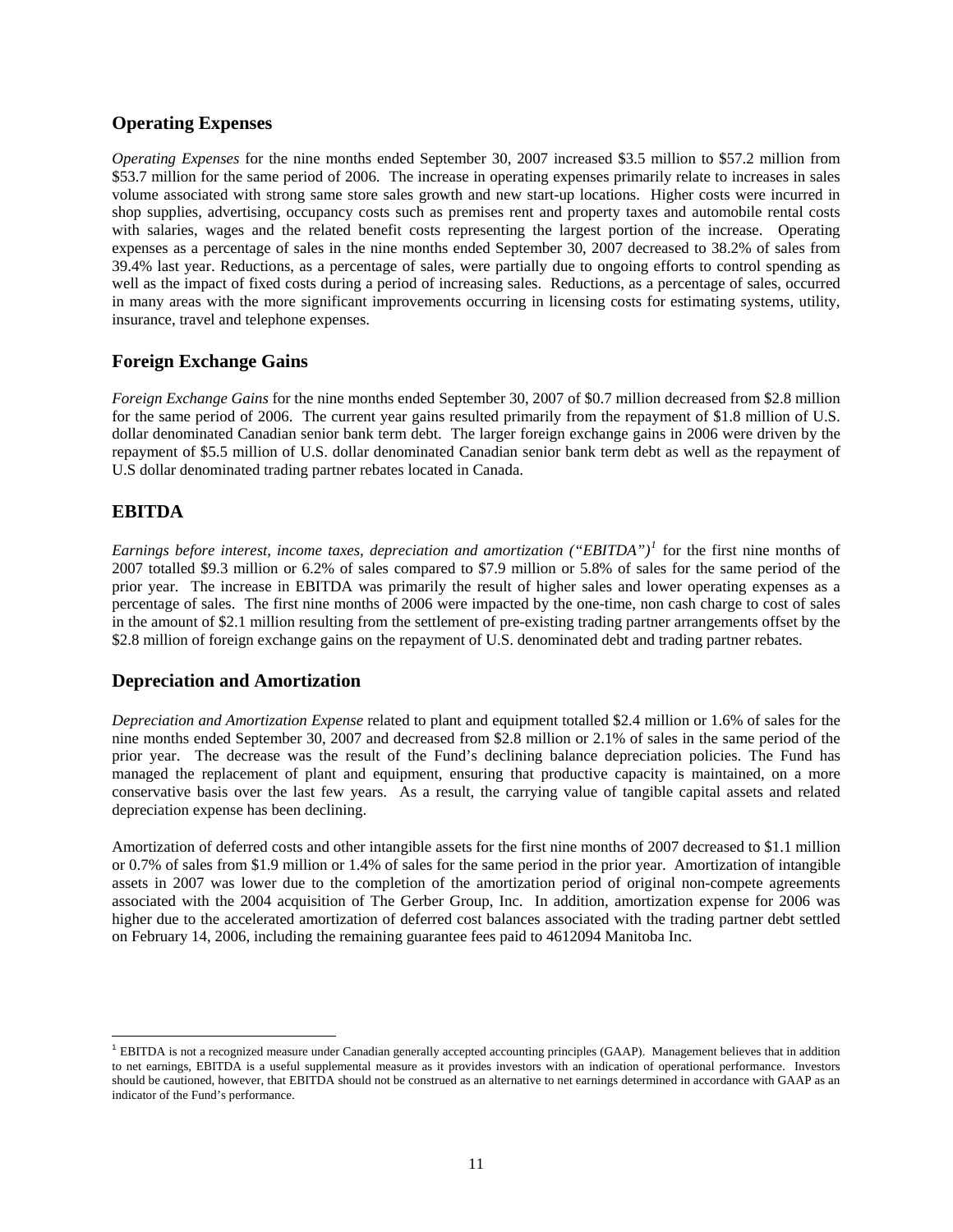#### **Interest Expense**

*Interest Expense*, of \$2.5 million or 1.7% of sales for the first nine months of 2007 increased from \$2.3 million or 1.7% of sales in the same period of the prior year. Interest expense for 2007 included the amortization of discounts of \$0.2 million associated with the application of amortized cost of long-term and convertible debt balances related to the adoption of CICA Handbook Section 3855 – Financial Instruments – Recognition and Measurement.

### **Write Down of Goodwill**

The Fund follows the recommendations of the Canadian Institute of Chartered Accountants (CICA) Handbook Section 3062 – Goodwill and Intangible Assets. In accordance with the requirements, the Company tests its goodwill and other intangible and tangible assets for impairment on an annual basis or more frequently if it is believed circumstances would warrant. During 2006, due to the continued weakness in U.S. operating performance, management questioned whether U.S. goodwill could be impaired. Accordingly, a preliminary evaluation of the Company's goodwill was performed during the third quarter of 2006. Management determined that additional goodwill balances in the U.S. were in fact impaired. As a result, the Company wrote down goodwill in the amount of \$2.3 million relating to its Georgia and Washington based operations. Management did not believe circumstances warranted preliminary goodwill impairment testing during the third quarter of 2007.

### **Income Taxes**

*Current Income Tax Expense and Future Tax Expense* decreased to \$0.6 million for the first nine months of 2007, from \$1.4 million for the same period in 2006. The decrease in income tax expense related to the recording of previously unrecognized tax losses in Canada to the extent they have been utilized. Provisions and recoveries of income tax have been associated with the Fund's Canadian operations only. Income tax provisions and recoveries in the U.S. have not been recorded due to the existence of unrecognized tax losses and other tax assets in the U.S.

### **Net Earnings (Loss) from Continuing Operations**

*Net Earnings (Loss) from Continuing Operations* for the nine months ended September 30, 2007 was \$2.7 million or 1.8% of sales compared to a loss of \$2.9 million or 2.2% of sales last year. The increase reflected sales growth for the first nine months of 2007, in both Canada and the U.S., combined with reductions in operating costs as a percentage of sales as well as lower depreciation, amortization and income tax expenses. The loss generated for the first nine months of 2006 resulted primarily from the impacts associated with the replacement trading partner arrangements partially offset by higher foreign exchange gains, lower operating margins in the U.S. and the preliminary write down of goodwill related to Georgia and Washington operations.

### **Loss from Discontinued Operations**

*Loss from Discontinued Operations* for the nine months ended September 30, 2007 of \$0.1 million reflected the losses associated with the closure of a small towing operation located in Illinois during September of 2007. Loss from discontinued operations for the first nine months of 2006 of \$1.5 million primarily resulted from the closure of the AWC collision repair facility located in Fife, Washington.

### **Net Earnings (Loss) and Earnings (Loss) Per Unit and Class A Common Share**

*Net Earnings (Loss),* after discontinued operations, for the nine months ended September 30, 2007 was \$2.6 million or 1.8% of sales compared to a loss of \$4.4 million or 3.3% of sales for the same period in the prior year. The increase reflected sales growth for the first nine months of 2007, in both Canada and the U.S., combined with reductions in operating costs as a percentage of sales as well as lower depreciation, amortization and income tax expenses. The loss generated for the first nine months of 2006 resulted primarily from the impacts associated with the replacement trading partner arrangements partially offset by higher foreign exchange gains, lower operating margins in the U.S., discontinued operations and the preliminary write down of goodwill related to Georgia and Washington operations.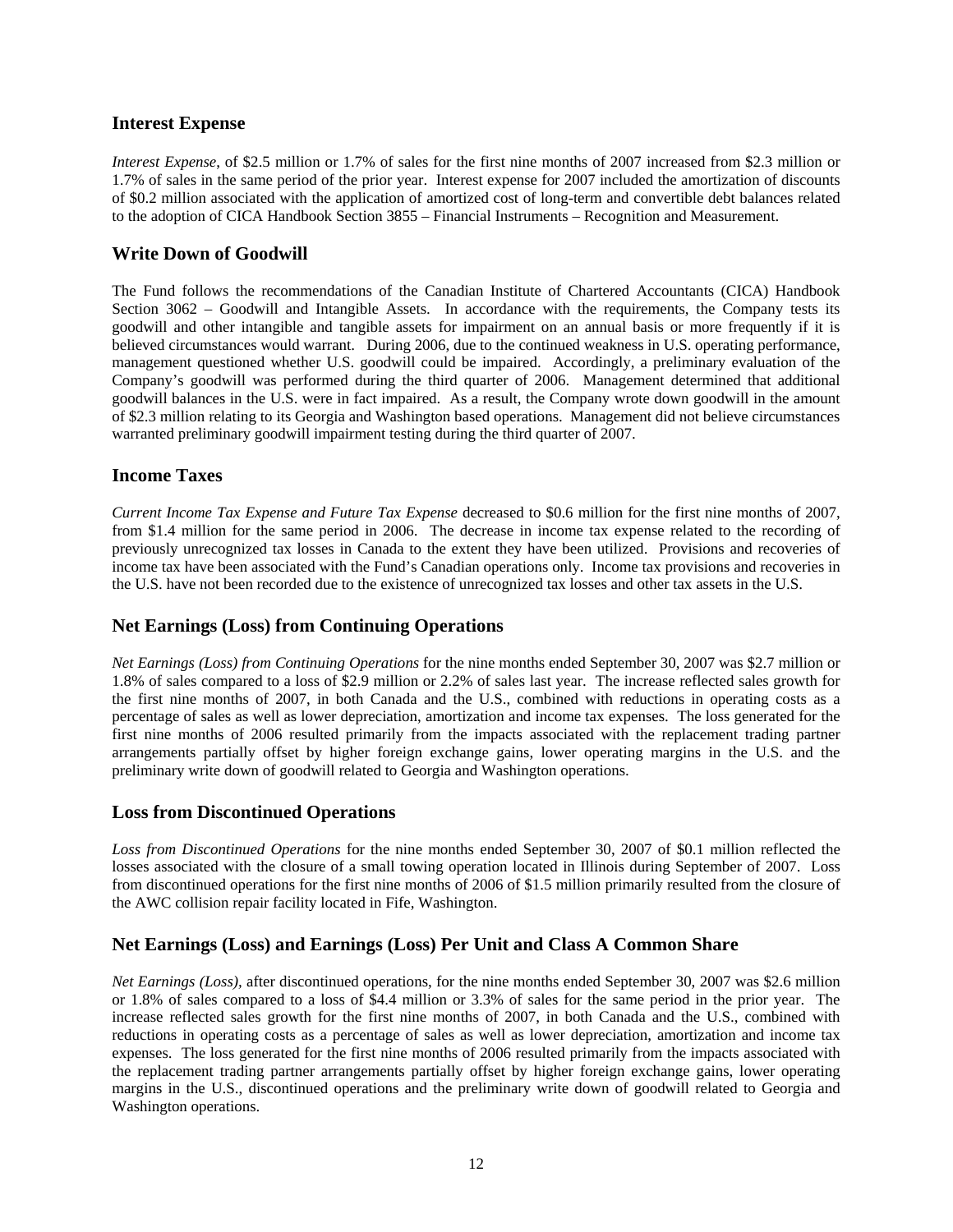*Basic Earnings (Loss) Per Unit and Class A Common Share* was \$0.25 per unit and Class A common share for the nine months ended September 30, 2007, an increase when compared to a basic loss of \$0.43 per unit and Class A common share in the same period in 2006. *Diluted Earnings Per Unit and Class A Common Share* was also \$0.25 per unit and Class A common share for 2007 compared to a diluted loss of \$0.43 per unit and Class A common share for the same period in the prior year.

### **Summary of Quarterly Results**

### **SUMMARY OF QUARTERLY RESULTS**

| (\$000's, except per unit and Class A common                                                               |                | 2007<br>2006   |        |           |                |                |         |         |
|------------------------------------------------------------------------------------------------------------|----------------|----------------|--------|-----------|----------------|----------------|---------|---------|
| share data)                                                                                                | Q <sub>3</sub> | Q <sub>2</sub> | Q1     | Q4        | Q <sub>3</sub> | Q <sub>2</sub> | Q1      | Q4      |
| <b>Sales</b>                                                                                               | 47,659         | 49,547         | 52,602 | 47,100    | 44,795         | 44,717         | 46,849  | 44,394  |
| Earnings (loss) from continuing operations                                                                 | 1,076          | 863            | 785    | (17, 461) | (1,904)        | (633)          | (396)   | (892)   |
| Basic earnings (loss) per unit and Class A<br>common share from continuing operations                      | 0.102          | 0.082          | 0.075  | (1.691)   | (0.185)        | (0.062)        | (0.034) | (0.114) |
| Diluted earnings (loss) per unit and Class A<br>common share from continuing operations                    | 0.100          | 0.080          | 0.075  | (1.691)   | (0.185)        | (0.062)        | (0.034) | (0.112) |
| Net earnings (loss)                                                                                        | 1,014          | 852            | 758    | (17, 464) | (2,011)        | (654)          | (1,780) | (1,045) |
| Basic earnings (loss) per unit and Class A<br>common share<br>Diluted earnings (loss) per unit and Class A | 0.096          | 0.082          | 0.072  | (1.685)   | (0.196)        | (0.064)        | (0.173) | (0.125) |
| common share                                                                                               | 0.095          | 0.080          | 0.072  | (1.685)   | (0.196)        | (0.064)        | (0.173) | (0.125) |

During the first three quarters of 2007 and the fourth quarter of 2006, continued same store sales growth in Canada and the return to same store sales growth in the U.S. as well as new sales from start-ups have positively impacted the Fund and contributed to a return to profitability when compared to losses experienced in previous quarters. Increased revenues for the last four quarters resulting from same store sales growth, new start-ups and glass initiatives in the U.S. have been partially offset by a continued weakening of the U.S. dollar.

The reported losses for each quarter of 2006 and the last quarter of 2005 resulted primarily from the impacts associated with the write-down of U.S. goodwill, replacement trading partner arrangements, discontinued operations and U.S. losses for which no tax benefits were recorded. The net loss recorded in the latter part of 2005 was also impacted by higher interest costs, the amortization of intangible assets recorded as a result of 2004 and 2005 acquisitions, no longer allocating losses to BGHI as non-controlling interest and no longer recognizing the benefits associated with income tax loss carry forward amounts.

### **LIQUIDITY AND CAPITAL RESOURCES**

The Fund had net bank indebtedness of \$5.1 million at September 30, 2007 compared to net bank indebtedness of \$6.5 million at December 31, 2006.At September 30, 2007, the Fund had \$9.4 million (\$10.2 million – December 31, 2006) outstanding under its operating line of credit. Cash held on deposit in U.S. bank accounts was \$4.4 million (\$4.1 million – December 31, 2006). Other balances represent outstanding deposits and cheques.

The net working capital ratio (current assets divided by current liabilities) was 0.95:1 at September 30, 2007 (0.88:1 at December 31, 2006).

At September 30, 2007, the Fund had total debt outstanding of \$33.0 million compared to \$36.1 million at June 30, 2007, \$40.3 million at March 31, 2007, \$41.0 million at December 31, 2006 and \$39.4 million at September 30,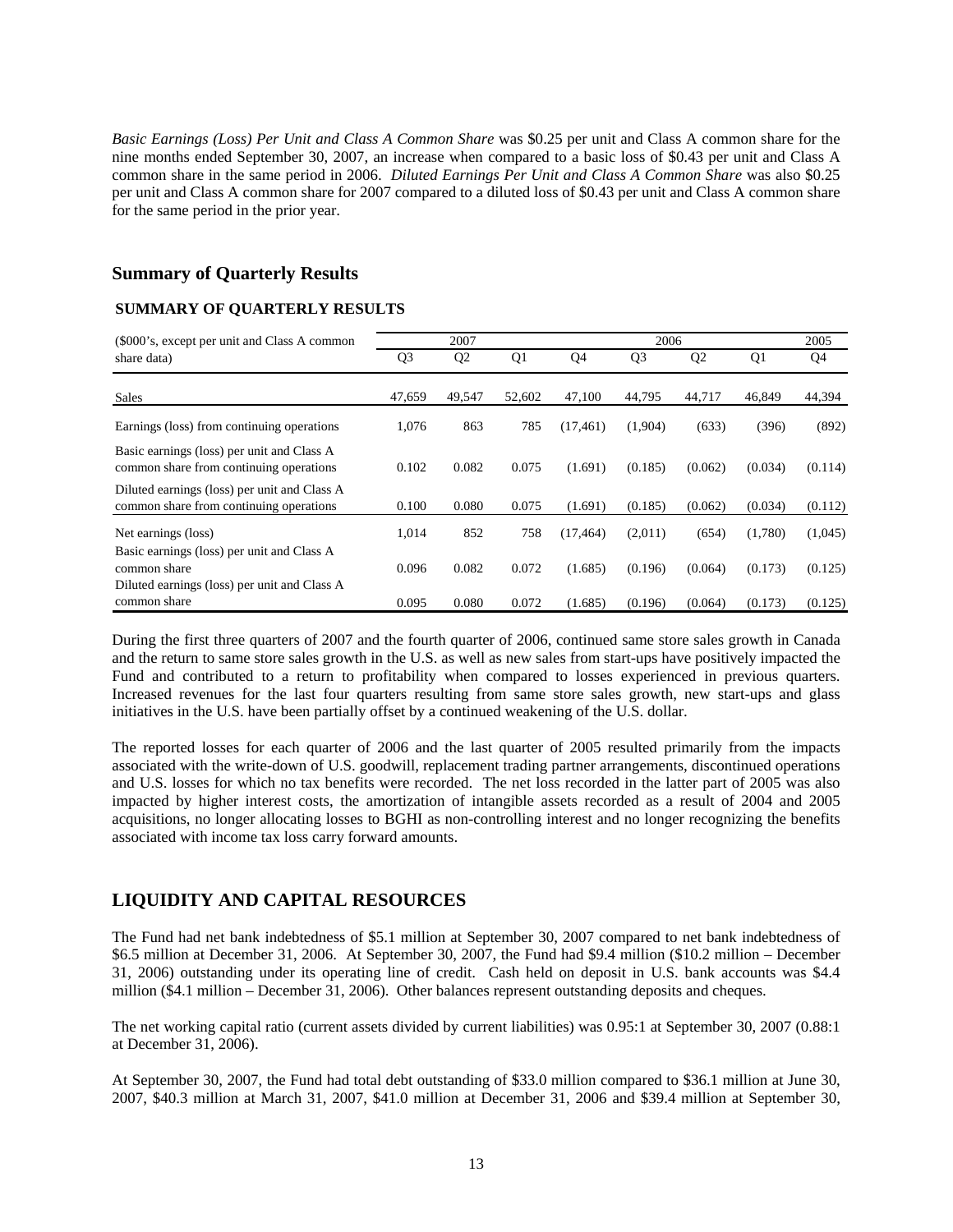2006. Positive cash flow for the year was used to repay \$1.8 million U.S. of the Canadian Senior bank debt, \$0.6 million U.S. per quarter, and reduce the net bank indebtedness position. The translation of U.S. debt at a weaker U.S. dollar also helped to reduce total debt outstanding. Total debt consisted of the following:

|                                 |    | September 30,<br>2007 | June 30,<br>2007 |    | March 31.<br>2007 | December 31,<br>2006 | September 30,<br>2006 |
|---------------------------------|----|-----------------------|------------------|----|-------------------|----------------------|-----------------------|
| Net bank indebtedness           | \$ | 5.1                   | \$<br>5.8        | \$ | 7.1               | \$<br>6.5            | \$<br>6.0             |
| Canadian senior bank debt       |    | 1.8                   | 2.6              |    | 3.4               | 4.2                  | 4.3                   |
| U.S. senior bank debt           |    | 12.8                  | 13.8             |    | 14.9              | 15.1                 | 14.5                  |
| Supplier debt                   |    | 0.2                   | 0.3              |    | 0.3               | 0.4                  | 0.4                   |
| Vendor loans                    |    | 0.5                   | 0.6              |    | 0.6               | 0.7                  | 0.7                   |
| Obligations under capital lease |    | 1.3                   | 1.3              |    | 1.4               | 1.4                  | 1.2                   |
| Convertible debt                |    | 11.3                  | 11.7             |    | 12.6              | 12.7                 | 12.3                  |
|                                 | J  | 33.0                  | \$<br>36.1       | S  | 40.3              | \$<br>41.0           | \$<br>39.4            |

### **Operating Activities**

Year-to-date cash flow generated from operations, before considering working capital changes, was \$6.0 million for the first nine months of 2007, down \$0.4 million from the \$6.4 million reported last year. Operating cash flows in 2006 were positively impacted by \$2.8 million in foreign exchange gains realized on the settlement of previous trading partner arrangements and Canadian senior term debt repayments. Excluding foreign exchange gains, cash flow generated from operations for 2007 increased by \$2.4 million, from \$3.6 million in 2006, reflecting improved overall financial performance.

For the three months ended September 30, 2007, cash flow generated from operations, before considering working capital changes, was \$2.1 million compared to \$2.2 million reported last year. Operating cash flows were positively impacted by \$0.3 million (2006 - \$1.1 million) in foreign exchange gains realized on the repayment of Canadian senior term debt repayments. Excluding foreign exchange gains, cash flow generated from operations for 2007 increased by \$0.7 million, from \$1.1 million in 2006, reflecting improved overall financial performance.

For the first nine months of 2007, there was an investment in working capital representing a use of cash of \$0.8 million compared to a use of cash of \$4.0 million for the same period in 2006, excluding the effect of working capital changes related to discontinued operations. During the second quarter of 2007 additional cash was used to fund health benefit claims in the U.S. During 2006, excess operating cash generated was used to reduce trade accounts payable positions.

For the third quarter of 2007, an investment in working capital used cash of \$0.1 million compared to a use of cash of \$1.5 million for the same period last year. During 2006, the Fund continued to reduce trade accounts payable positions.

Increases and decreases in accounts receivable, inventory, prepaid expenses, income taxes, accounts payable and accrued liabilities are significantly influenced by timing of collections and expenditures as well as changes in the foreign exchange translation of U.S. working capital items.

### **Financing Activities**

Cash used in financing activities totalled \$2.5 million for the nine months ended September 30, 2007, compared to cash generated in 2006 of \$4.8 million. Cash generated by operations and received from rebates for 2007 was used to make scheduled Canadian senior debt repayments, totalling of \$1.8 million U.S., pay down the Company's operating line and fund capital lease repayments.Cash was received in 2007 from trading partners for the quarterly instalment of rebates and for new funding related to start-up locations. The higher level of cash provided by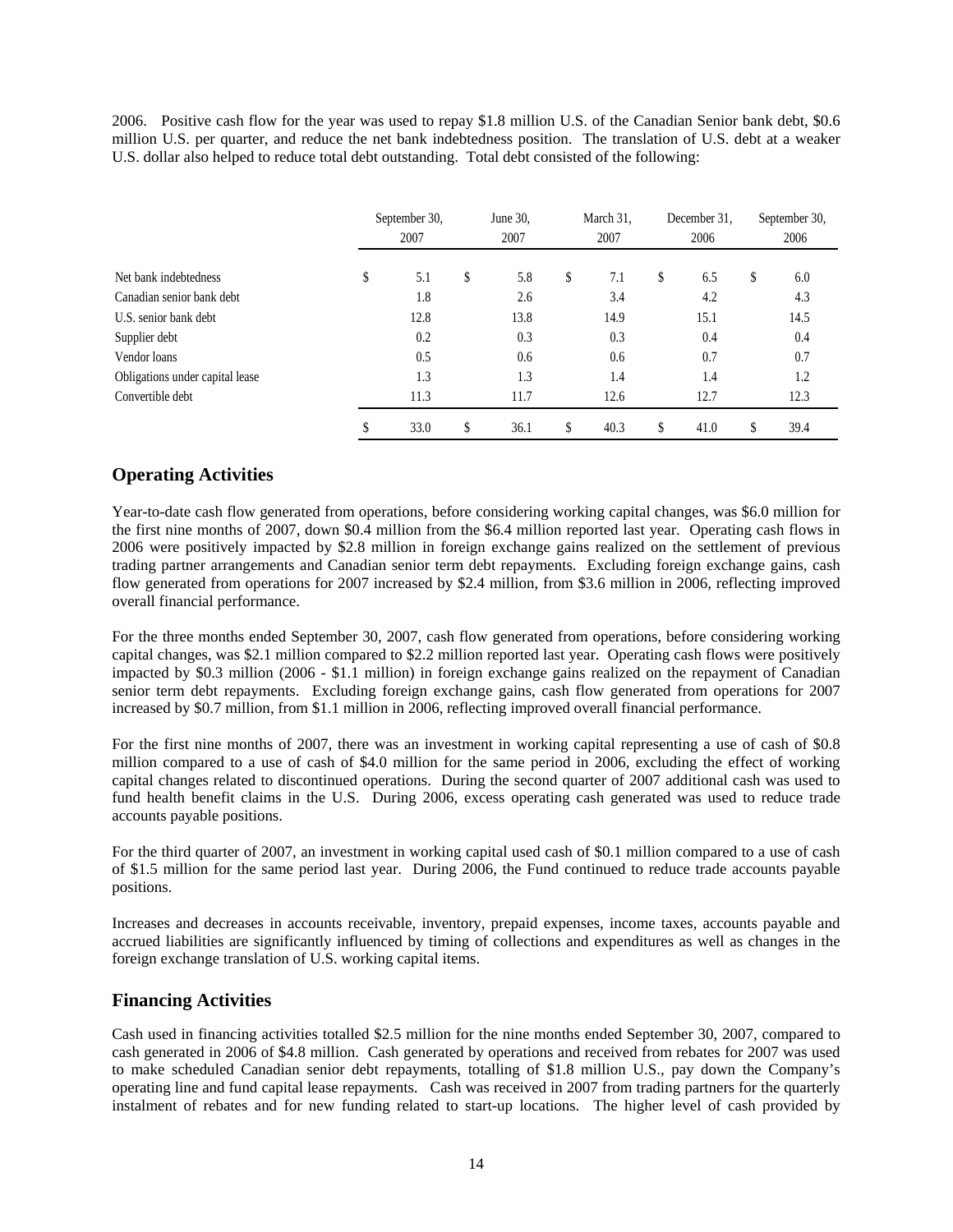financing activities in 2006 related primarily to the prepayment of senior term debt and capital leases offset by net cash increases resulting from the first quarter replacement of trading partner arrangements and refinancing of trading partner debt.

For the third quarter of 2007, cash used in financing activities totalled \$1.6 million compared to cash of \$1.3 million generated in the prior year. Cash for 2007 was used to repay \$1.1 million of the Company's operating line of credit, drawn during the first quarter of the year, as well as finance a scheduled Canadian senior debt repayment of \$600,000 U.S. and repay capital lease amounts. Cash was received in 2007 from trading partners for the quarterly instalment of rebates and for new funding related to start-up locations. Cash provided by financing activities for the three months ended September 30, 2006 was primarily the result of cash drawn on the Company's operating line of credit and trading partner rebates received offset by a scheduled Canadian senior bank debt repayment of \$0.3 million U.S. and a Canadian senior bank debt prepayment of \$2.8 million U.S.

#### **Equity**

During the first nine months of 2007 and 2006, the Fund issued no units under acquisition price guarantees. During the second quarter of 2006, the Fund elected to pay cash, in the amount of \$244,180, to satisfy an acquisition price guarantee, rather than issue units.

On January 11, 2006, as approved by the unitholders at the annual meeting held on May 17, 2006, the Fund granted options to certain key employees allowing them to exercise the right to purchase up to 200,000 units of the Fund at any time after the expiration of 9 years and 255 days after the date the options were granted up to and including the expiration of 9 years and 345 days after the date the options were granted. The units may be purchased, to the extent validly exercised, on the  $10<sup>th</sup>$  anniversary of the grant date subject to the condition that the option is not exercisable if the grantee is not an officer or employee on September 23, 2015, unless the grantees' employment is terminated "without cause" at any time after the sixth anniversary of the option grant, in which case the grantee may exercise the options at anytime within 30 days of the date of termination of such employment. The options would permit the purchase of units at a price equal to the weighted average trading price on the Toronto Stock Exchange for the first 15 trading days in the month of January 2006, being \$1.91 per unit. The cost of the options will be recognized as compensation expense over the term between the grant date and the date the options become exercisable.

#### **Trading Partner Funding – Prepaid Rebates and Loans**

During the first nine months of 2007, the Company received three regularly scheduled rebates from its new trading partners, totalling \$712,500 U.S. These rebates are receivable in equal quarterly instalments of \$237,500 U.S. until February 28, 2012. On June 6, 2007, the Company received an additional rebate, in the amount of \$175,500 U.S., related to a start-up located in Tempe, Arizona, which opened during the fourth quarter of 2007. A further rebate, in the amount of \$54,000 U.S., was received on August 8, 2007 related to an expansion of a repair facility located in Renton, Washington. On May 9, 2006, the Company received rebates totalling \$202,500 U.S. related to start-up facilities located in Orland Park, Illinois, Renton, Washington and Scottsdale, Arizona.

On February 14, 2006, the Company settled all amounts outstanding with its previous trading partners using proceeds from the new supplier arrangements. As a result of this negotiation and settlement the Company recorded a non-cash charge, in the amount of \$2.1 million, to cost of sales. At the same time Boyd also repaid its trading partner loan facility with the proceeds received from a new \$13 million U.S. senior credit facility with a U.S. bank. As part of the conversion to the new supplier arrangements, the Company estimated it may incur approximately \$1.0 million U.S., over a period of approximately two years, for costs associated with learning to effectively apply the new paint and related products. An accrual was established, which reduced the unearned rebate balance, to provide for these expected costs. Costs as incurred have been charged against this accrual with any unused balance remaining after two years to be reclassified to unearned rebates. As at September 30, 2007, the full amount (September 30, 2006 - \$0.6 million) of the accrual had been used. Any additional learning curve costs incurred will be charged directly to cost of sales.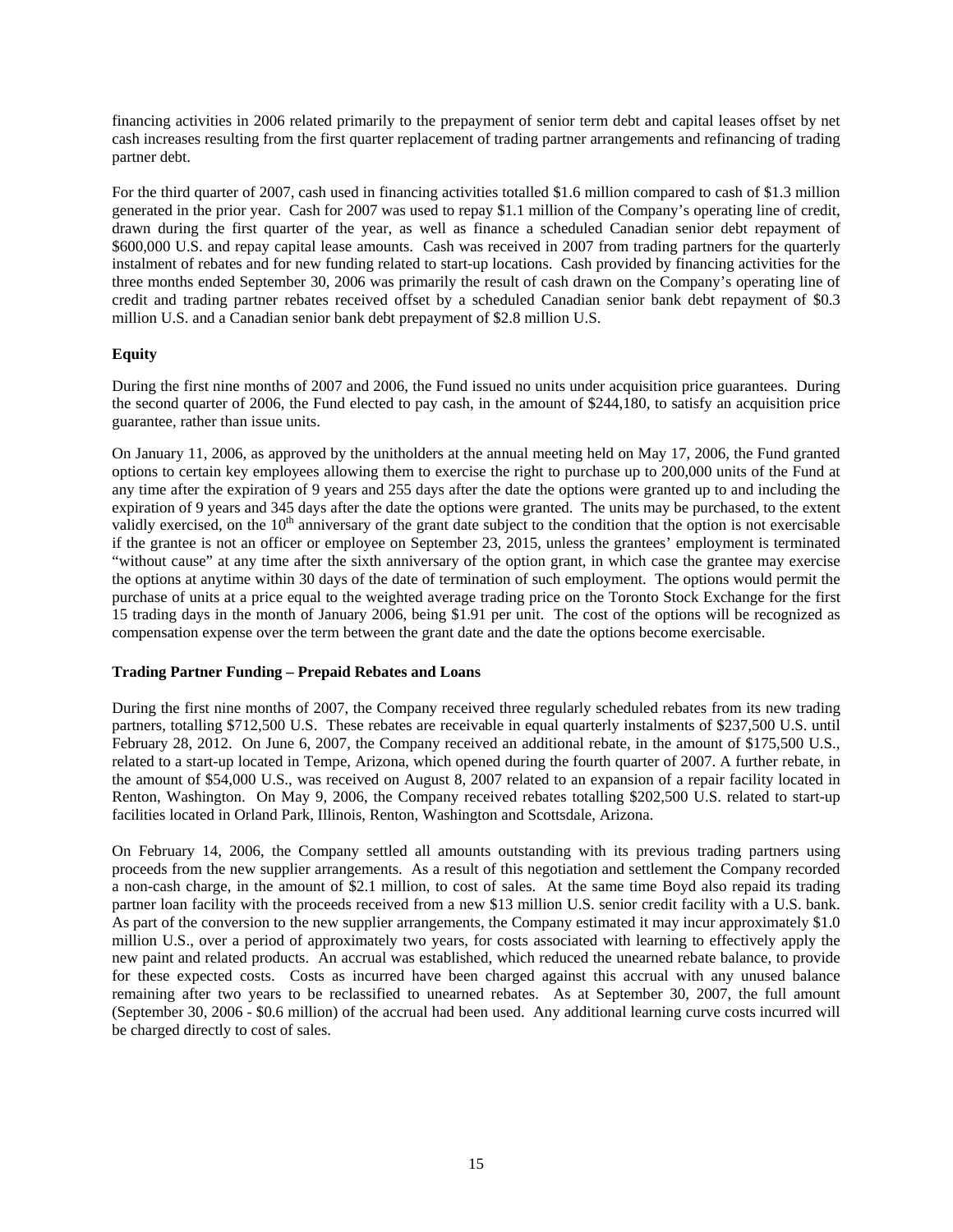#### **Debt Financing**

During 2007, the Company repaid \$1.8 million U.S. of its Canadian senior debt facility, leaving \$1.8 million U.S. to be repaid in three additional quarterly repayments of \$0.6 million U.S. up to and including April 15, 2008.

On February 14, 2006, in conjunction with the closing of the new trading partner arrangements and U.S. bank refinancing, the Company prepaid \$1.8 million U.S. of its Canadian senior term facility. Concurrent with this prepayment, the Company's Canadian senior lender increased the Company's operating line. The security position held by the Canadian senior lender in the shares and assets of The Gerber Group, Inc., excluding receivables, was released by the Canadian senior lender to be provided as security for the new U.S. senior bank financing.

On February 14, 2006, the Company obtained, and fully drew, a new senior term debt facility with a U.S. bank for \$13.0 million U.S. The facility is supported by an initial five year promissory note due January 31, 2011 with six quarterly principal repayments, in the amount of \$375,000 U.S., beginning October 31, 2009 and continuing thereafter on the last day of January, April, July and October 2010 as well as January 31, 2011. The sixth quarterly instalment shall also include the remaining principal amount of the term loan unless the facility is extended. Subject to certain conditions, the Company has the option to renew the facility, on terms not less favourable, for an additional ten years providing quarterly principal repayments continue in annual U.S. amounts as follows:

> Year 6 - \$1,500,000 Year 7 - \$1,500,000 Year 8 - \$1,500,000 Year 9 - \$1,200,000 Year 10 - \$1,100,000 Year 11 - \$ 900,000 Year 12 - \$ 800,000 Year 13 - \$ 800,000 Year 14 - \$ 800,000 Year 15 - \$ 650,000

Interest rates are based on LIBOR plus 2.5% for LIBOR loans or U.S. prime rate less 0.25% for floating rate loans or the U.S. Bank's cost of funds plus 2.5% for fixed rate loans. The facility is secured by a pledge of the shares and assets, excluding receivables, of The Gerber Group, Inc. as well as a third party guarantee. The terms and conditions of the loan are similar to those contained in the Company's Canadian senior debt facility.

The Fund has traditionally used capital leases to finance a portion of its maintenance capital expenditures. At September 30, 2007, the Fund owed \$1.3 million (\$1.4 million at December 31, 2006) in capital lease obligations. On February 14, 2006, in conjunction with the closing of the new trading partner arrangements and U.S. bank refinancing, the Company repaid \$1.0 million U.S. in capital lease obligations associated with The Gerber Group, Inc.

### **Investing Activities**

Cash used in investing activities totalled \$1.1 million for the nine months ended September 30, 2007, compared to \$2.3 million used in the prior year. For the third quarter of 2007 cash used in investing activities totalled \$0.4 million compared to \$0.1 million used in the same period last year. The use of cash for both the three and nine month periods ended September 30, 2007 related to expenditures made for maintaining or replacing existing equipment, maintaining or upgrading existing facilities as well as the development of two new collision repair facilities located in Glenview, Illinois and Tempe, Arizona and an expansion of an existing facility located in Renton, Washington. In 2006, the higher use of funds related to higher capital expenditures and the continued development of three facilities located in the Washington and Arizona markets.

#### **Acquisitions and Start-Ups**

Effective March 1, 2007, the Fund commenced operations in one new start-up collision repair facility located in Glenview, Illinois. A collision repair facility, located in Tempe, Arizona, opened in the fourth quarter of 2007. As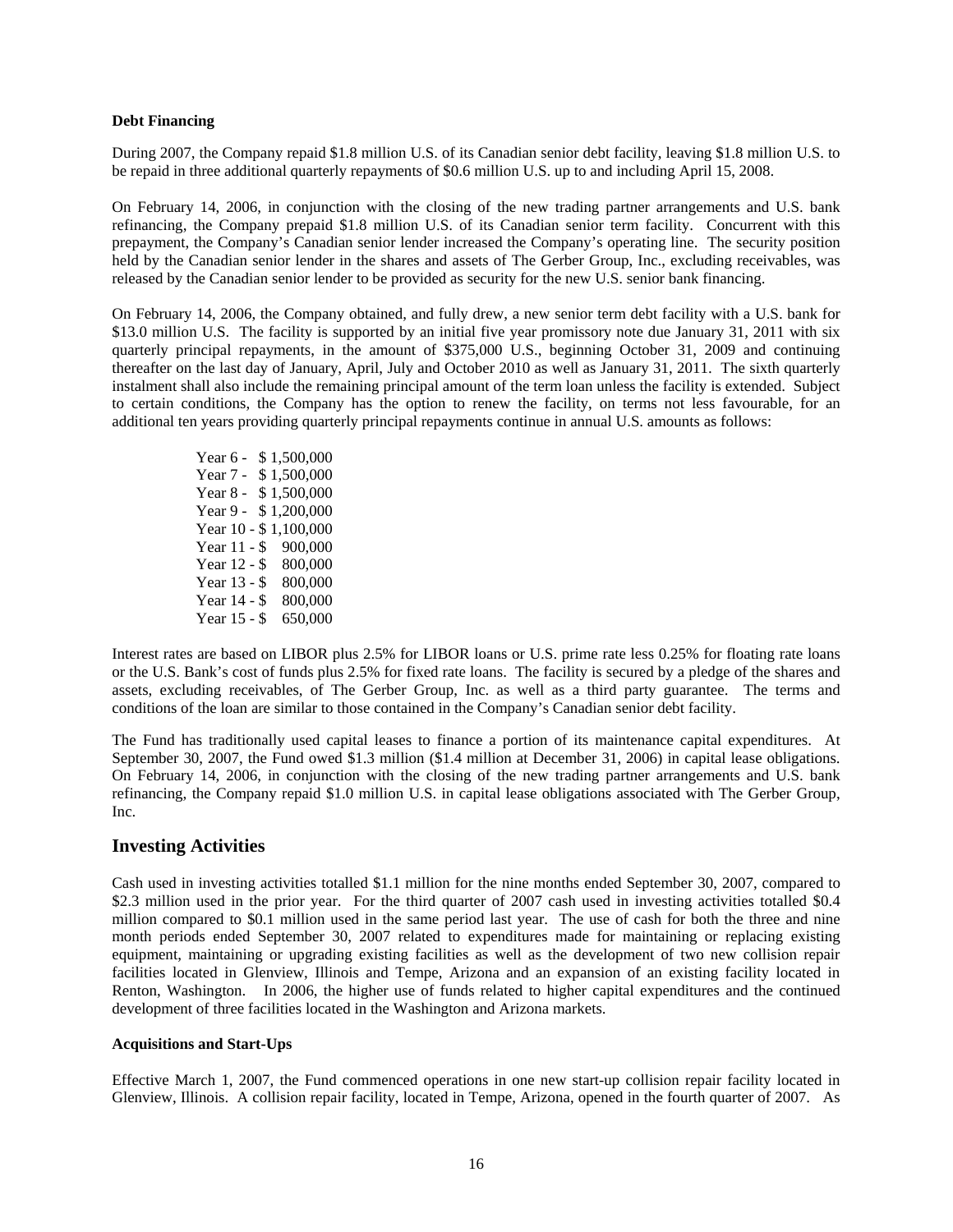at September 30, 2007, the Company had spent approximately \$0.5 million in the development and commencement of these facilities.

During the second quarter of 2006, the Company commenced operations at three collision repair facilities located in Renton and Tacoma, Washington and Scottsdale, Arizona. As at September 30, 2006, the Company had spent approximately \$1.2 million in the development and commencement of these facilities.

On October 30, 2007 a final amount payable of \$0.7 million was determined as part of the 2004 acquisition of  $1<sup>st</sup>$ Choice Mobile Auto Glass Dealers Inc., in Vancouver, British Columbia. The amount will be satisfied with monthly instalments over a 14 month period and will be reflected in the fourth quarter as an addition to goodwill.

No new acquisitions were completed during the first nine months of 2007.

#### **Capital Expenditures**

The Company spent approximately \$0.5 million or 0.4% of sales on the acquisition of equipment and facility upgrades during the first nine months of 2007, compared to \$0.9 million or 0.7% of sales during the same period in 2006. For the third quarter of 2007, the Company spent approximately \$0.2 million or 0.4% of sales on maintenance capital expenditures compared to \$0.2 million or 0.5% of sales for the third quarter of 2006.

### **RELATED PARTY TRANSACTIONS**

The Fund has not entered into any new related party transactions since December 31, 2006.

### **CHANGES IN ACCOUNTING POLICIES**

Effective January 1, 2007, the Fund adopted the Canadian Institute of Chartered Accountants ("CICA") Handbook Section 3855, *Financial Instruments – Recognition and Measurement*; Section 3865, *Hedges*; Section 1530, *Comprehensive Income* and Section 3861, *Financial Instruments – Disclosure and Presentation*. The adoption of these new standards resulted in changes to the accounting for financial instruments and hedges as well as the recognition of certain transition adjustments that have been recorded as adjustments to the opening deficit or the opening accumulated other comprehensive loss. Further changes include the recognition of other comprehensive earnings (loss) in a new financial statement and the inclusion of accumulated other comprehensive loss as a component of unitholders' equity. To the extent economic hedges do not qualify, or are not documented as hedges in accordance with the new standards, gains and losses will be charged to current period earnings. The most significant impact of these changes related to the recognition of derivatives which previously had only been disclosed in the notes to the financial statements. In accordance with the transition provisions, the comparative Interim Consolidated Financial Statements for 2006 have not been restated.

### **FUTURE ACCOUNTING STANDARDS**

The CICA has issued new accounting standards which apply to fiscal years beginning on or after October 1, 2007.

#### **Financial Instruments - Disclosures**

Section 3862 describes the required disclosures related to the significance of financial instruments on the Company's financial position and performance. The standard also requires disclosure of the nature and extent of risks arising from financial instruments to which the Company is exposed and how the Company manages those risks. This section complements existing handbook section 3855, Financial Instruments – Recognition and Measurement, section 3863, Financial Instruments – Presentation and section 3865, Hedges.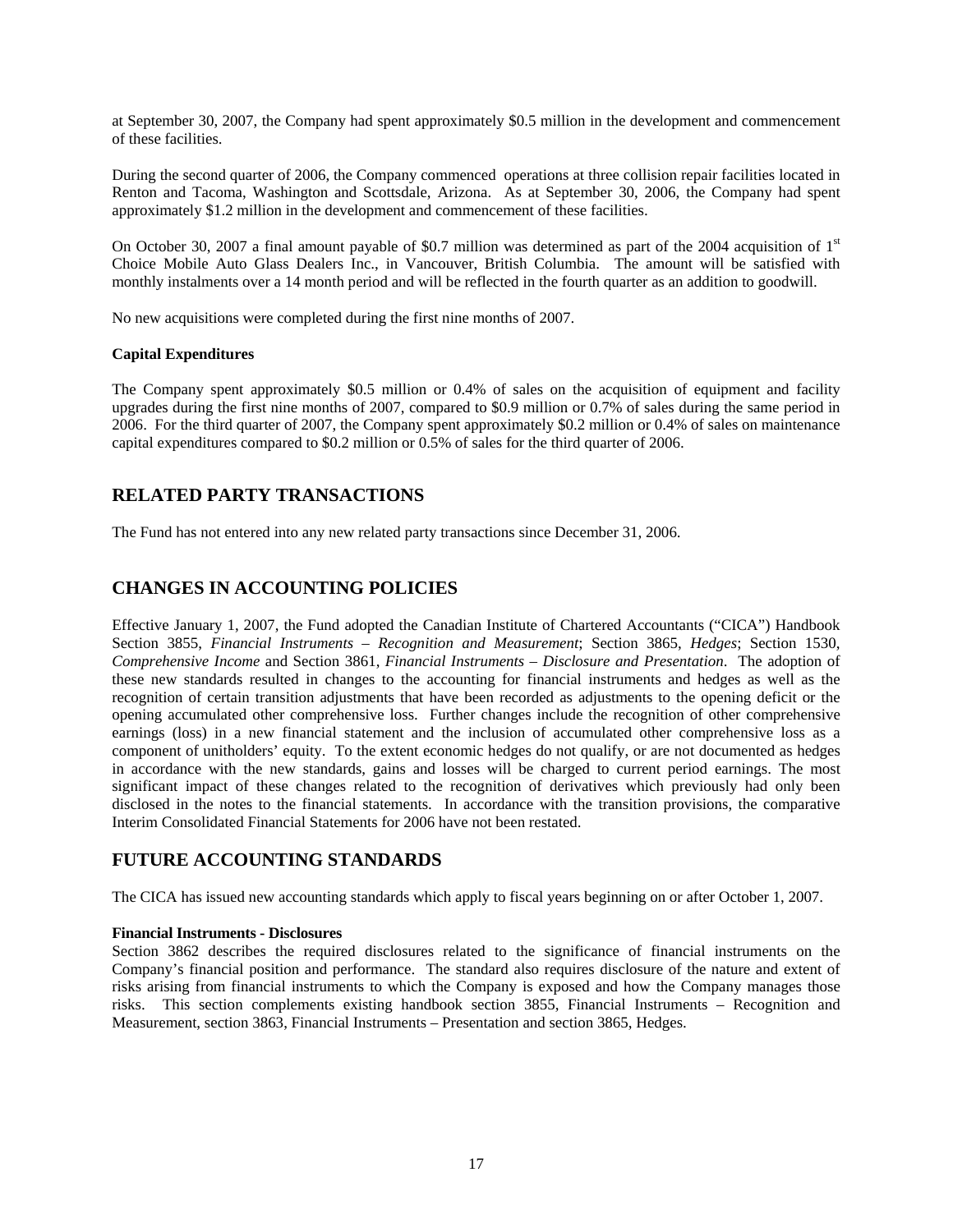#### **Financial Instruments - Presentation**

Section 3863 establishes standards for presentation of financial instruments and non-financial derivatives. This section complements section 3855, Financial Instruments – Recognition and Measurement, section 3862, Financial Instruments – Disclosures and section 3865, Hedges.

#### **Capital Disclosures**

Section 1535 establishes standards for disclosing information about an entity's capital and how it is managed to enable users of financial statements to evaluate the entity's objectives, policies and procedures for managing capital.

#### **Inventories**

Section 3031 establishes new standards on the determination of cost and requires inventories to be measured at the lower of cost and net realizable value. The cost of inventories include the cost to purchase and other costs incurred in bringing the inventories to their present location. The new standard also requires additional disclosures regarding the accounting policies used in measuring the inventories, the carrying value of the inventories, amounts recognized as an expense during the period, write-downs and the amount of any reversal of write-downs recognized in the period.

#### **Convergence with International Financial Reporting Standards**

In 2006, Canada's Accounting Standards Board ratified a strategic plan that will result in Canadian generally accepted accounting principles, as used by public companies, being converged with International Financial Reporting Standards over a transitional period currently expected to be complete by 2011. The precise timing of convergence will depend on an Accounting Standards Board "progress review" to be undertaken and released by March 31, 2008.

The Fund is currently evaluating the impact of the adoption of these new sections on the consolidated financial statements.

### **FINANCIAL INSTRUMENTS AND HEDGES**

For the three months ended September 30, 2007, the Fund has not entered into any new financial instruments or hedges. On October 31, 2007 the Company completed an internal transaction that eliminates the expectation of the anticipated hedged cash flow. Further, the Company has determined the forward foreign exchange contracts identified as the hedging item are no longer effective as a hedge. As a result, future gains or losses related to these forward foreign exchange contracts will be recognized in income. The unrealized portion of gains previously recorded within Accumulated Other Comprehensive Income will be realized as the contracts expire.

### **CRITICAL ACCOUNTING ESTIMATES**

The preparation of financial statements that present fairly the financial condition, results of operations and cash flows in accordance with Canadian generally accepted accounting principles requires that the Fund make estimates and assumptions that affect the reported amounts of assets and liabilities, the disclosure of contingent assets and liabilities at the balance sheet date and reported amounts of revenues and expenses during the reporting period. Actual results could differ materially from these estimates.

The critical accounting estimates are substantially unchanged from those identified in the 2006 annual MD&A.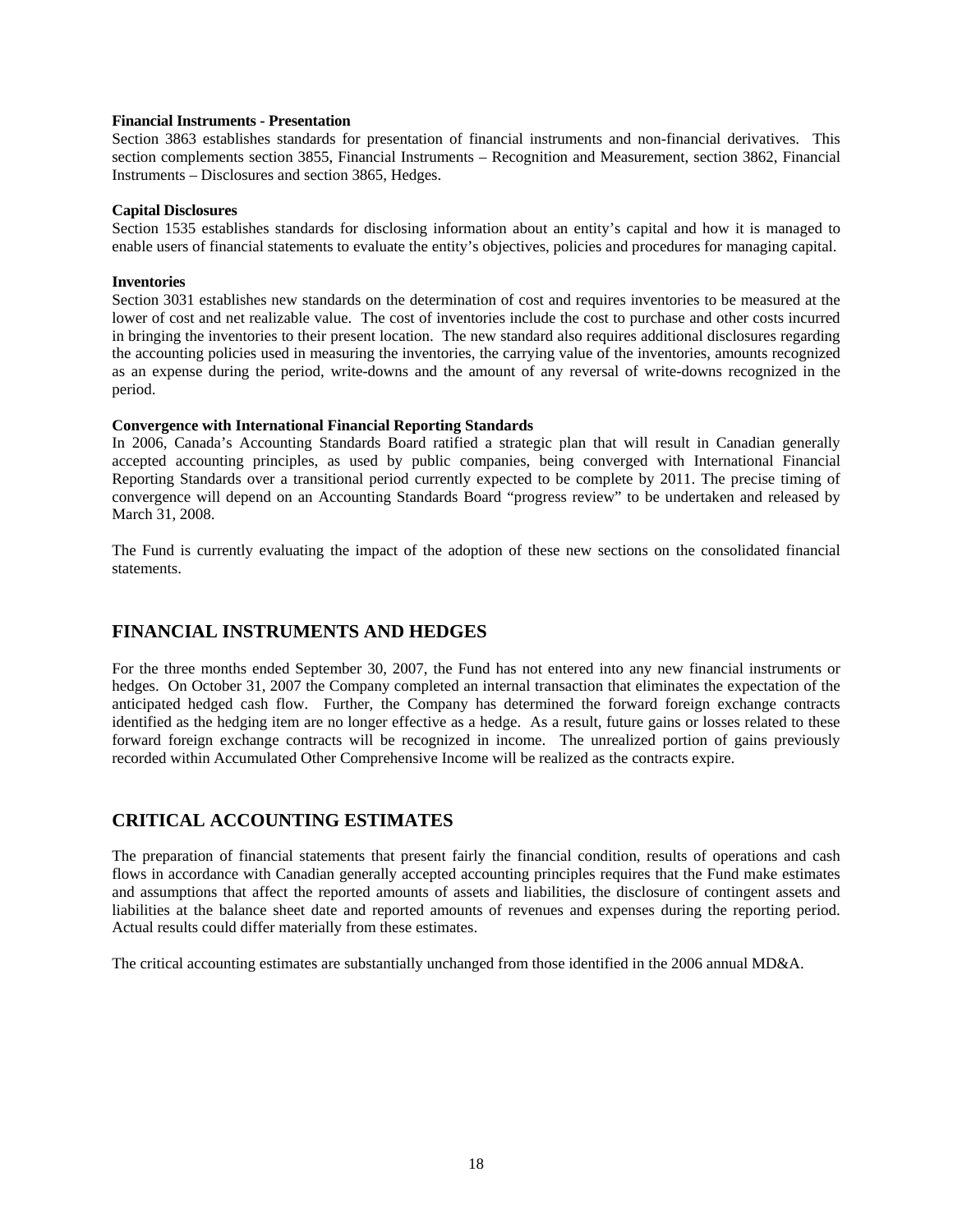### **TAXATION OF INCOME TRUSTS**

On June 22, 2007, legislation (the "SIFT Rules") relating to the taxation of publicly traded income trusts and certain other publicly traded flow-through entities was given Royal assent. Under the new SIFT Rules certain distributions from a "specified investment flow-through" trust or partnership ("SIFT") will no longer be deductible in computing a SIFT's taxable income, and a SIFT will be subject to tax on such distributions at a rate that is substantially equivalent to the general tax rate applicable to a Canadian corporation. However, the SIFT Rules provide that distributions paid by a SIFT as return of capital will not be subject to tax.

The SIFT Rules provide that a SIFT that was publicly listed prior to November 1, 2006 will become subject to the tax on distributions commencing with the 2011 taxation year. However, a SIFT may become subject to this tax prior to the 2011 taxation year if equity capital increases beyond certain limits measured against its market capitalization at October 31, 2006.

The Fund is a SIFT as defined by the SIFT Rules and is currently not taxable on its income to the extent that its income is distributed to unitholders. This exemption does not apply to the Company or its subsidiaries, which are corporations that are subject to income tax. Commencing in 2011, the Fund will become subject to tax on its distributions paid to unitholders. Consistent with the prior year, the Fund accounts for future income tax assets and liabilities in respect of accounting and tax basis differences and uses a valuation allowance to offset the benefit of income tax assets in excess of its estimate of tax on future taxable income.

### **INTERNAL CONTROL OVER FINANCIAL REPORTING**

The Fund's internal control over financial reporting is designed to provide reasonable assurance regarding the reliability of financial reporting and the preparation of financial statements for external purposes in accordance with Canadian GAAP. During the third quarter of 2007, there have been no changes in the Fund's internal control over financial reporting that have materially affected, or are reasonably likely to materially affect, the Fund's internal control over financial reporting.

### **BUSINESS RISKS AND UNCERTAINTIES**

Risks and uncertainties affecting the business remain substantially unchanged from those identified in the 2006 annual MD&A.

### **OUTLOOK**

Management's outlook is positive and it is expected that continued improvement in financial performance can and will be realized.

Since the suspension of distributions and dividends in 2005, the Fund has been focused on improving its financial performance and strengthening its balance sheet. The Company completed negotiations with new trading partners and entered into a long term supply agreement in February 2006. As a result, the Company's balance sheet and financial flexibility was improved by using replacement unearned rebates to settle \$2.6 million (U.S.) in obligations owing in March of 2006 to the previous trading partners. Supplier loans of approximately \$12.0 million, the majority of which was to be due in January of 2009, was replaced with a US senior bank term facility that amortizes over a 15 year term. Financial flexibility has improved as Canadian senior debt has been repaid over 2006 and 2007 from \$9.4 million U.S., as at December 31, 2005, to its current level, as at November 13, 2007, of approximately \$1.2 million U.S. (due to be completely repaid by the second quarter of 2008). Financial flexibility also improved as the Fund's operating line of credit was expanded from \$10 million to \$15 million in 2006.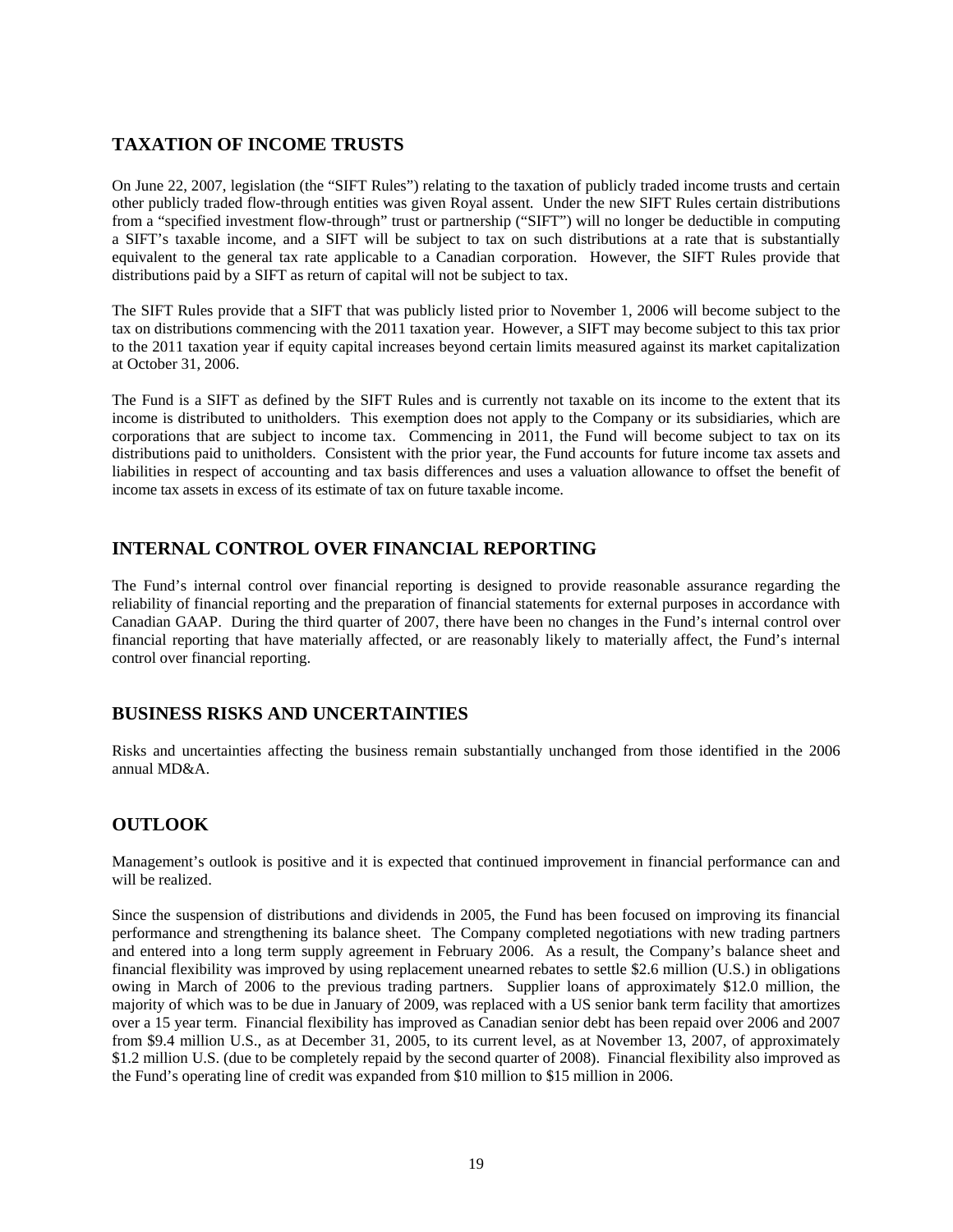From an operations perspective, financial performance has improved as a combination of increasing sales and lower operating costs as a percentage of sales has contributed to a trend of improving EBITDA and distributable cash.

As a result, the Fund has reinstated monthly distributions to unitholders and dividends to shareholders of BGHI for holders of record on November 30, 2007, with monthly payments beginning in December 2007. Reinstating monthly distributions/dividends at \$0.015 per unit/share, or \$0.18 per annum, represents a payout ratio estimated to be in the low to mid 30% range, being a conservative and sustainable level that allows for continued balance sheet improvement. With stable to improving financial performance, it is expected that distributions and dividends will be gradually increased over time.

The Fund will continue to work on improving same store sales growth, gross margins and EBITDA margins of all operations and will continue to develop its systems and its infrastructure to enhance securityholder value.

### **ADDITIONAL INFORMATION**

The Fund's units trade on the Toronto Stock Exchange under the symbol TSX: BYD.UN. Additional information relating to the Boyd Group Income Fund is available on SEDAR (www.sedar.com) and our website (www.boydgroup.com).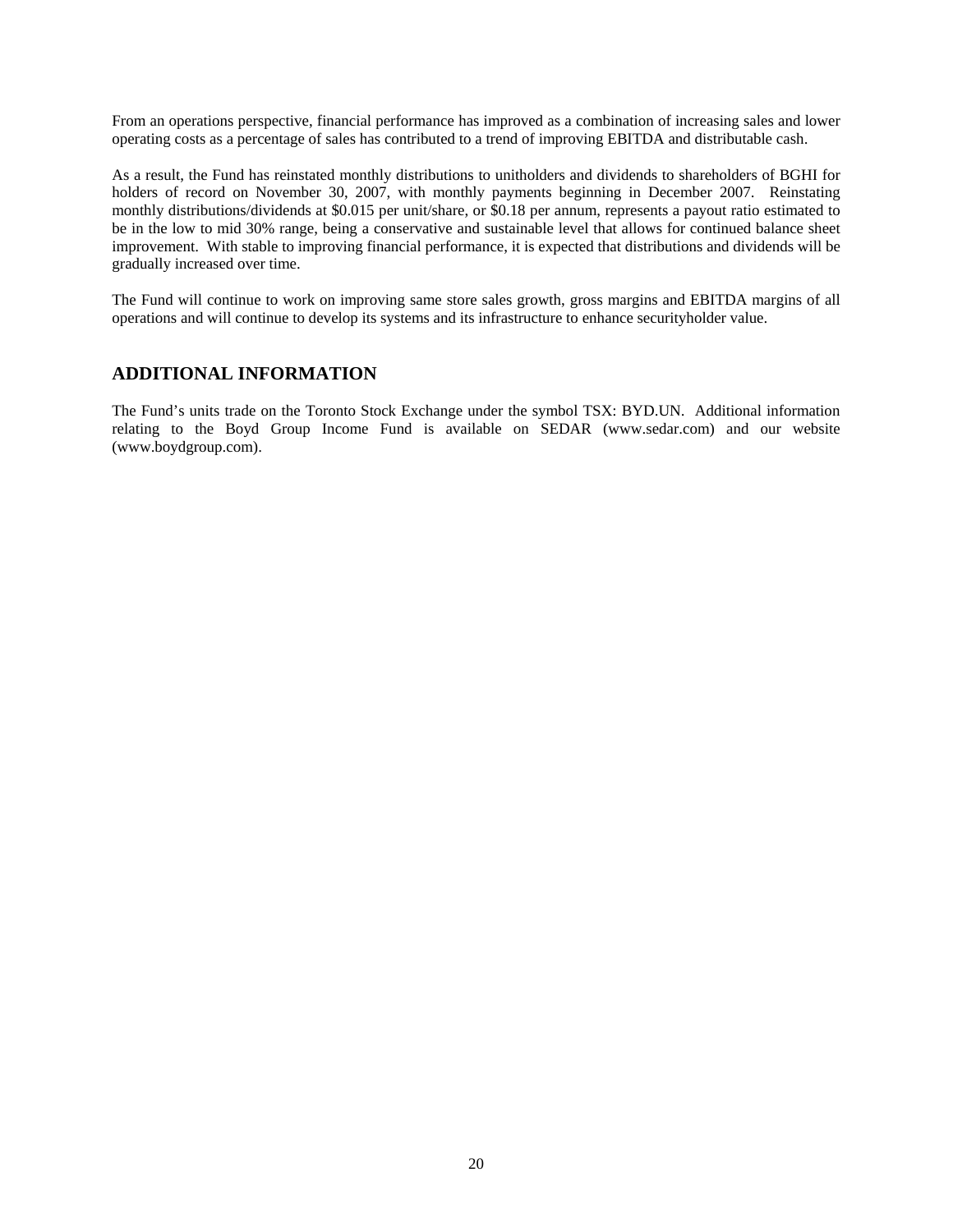### **INTERIM CONSOLIDATED FINANCIAL STATEMENTS**

### **MANAGEMENT'S RESPONSIBILITY FOR FINANCIAL REPORTING**

These unaudited consolidated financial statements have been prepared by management in accordance with Canadian generally accepted accounting principles. Management is responsible for their integrity, objectivity and reliability, and for the maintenance of financial and operating systems, which include effective controls, to provide reasonable assurance that the Fund's assets are safeguarded and that reliable financial information is produced.

The Board of Trustees is responsible for ensuring that management fulfills its responsibilities for financial reporting, disclosure control and internal control. The Board exercises these responsibilities through its Audit Committee, all members of which are not involved in the daily activities of the Fund. The Audit Committee meets with management and, as necessary, with the independent auditors, Deloitte & Touche LLP, to satisfy itself that management's responsibilities are properly discharged and to review and report to the Board on the interim consolidated financial statements. These interim consolidated financial statements and related notes and other interim filings have not been reviewed by the Fund's auditors.

Terry Smith Dan Dott, C.A. November 13, 2007 November 13, 2007

*Chief Executive Officer Chief Executive Officer Vice President & Chief Financial Officer*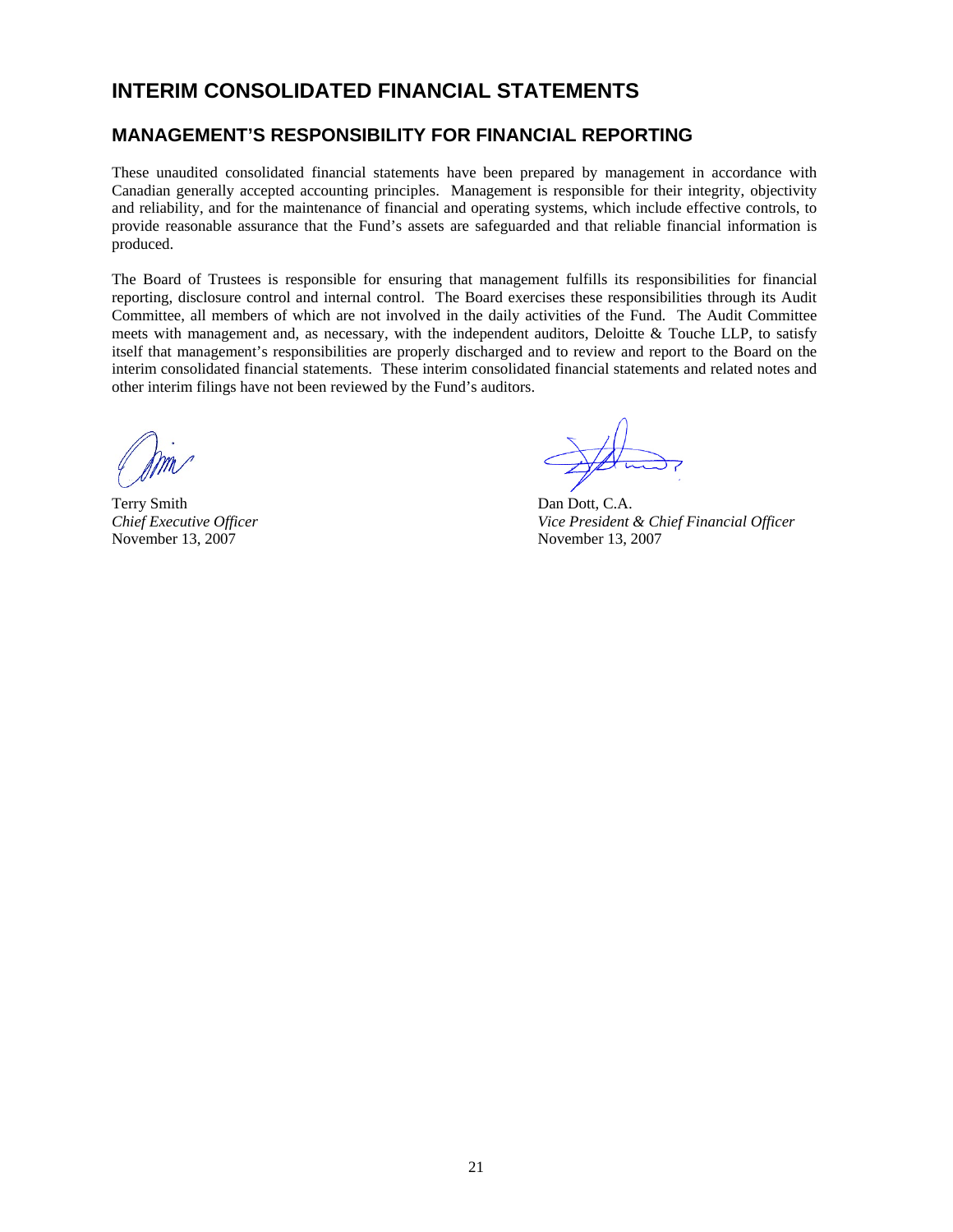# **INTERIM CONSOLIDATED FINANCIAL STATEMENTS**

### **FORM 52-109F2 - CERTIFICATION OF INTERIM FILINGS**

I, **Terry Smith, Chief Executive Officer of the Boyd Group Income Fund**, certify that:

- 1. I have reviewed the interim filings (as this term is defined in Multilateral Instrument 52-109 *Certification of Disclosure in Issuers' Annual and Interim Filings*) of the **Boyd Group Income Fund**, (the issuer) for the interim period ending **September 30, 2007**;
- 2. Based on my knowledge, the interim filings do not contain any untrue statement of a material fact or omit to state a material fact required to be stated or that is necessary to make a statement not misleading in light of the circumstances under which it was made, with respect to the period covered by the interim filings;
- 3. Based on my knowledge, the interim financial statements together with the other financial information included in the interim filings fairly present in all material respects the financial condition, results of operations and cash flows of the issuer, as of the date and for the periods presented in the interim filings;
- 4. The issuer's other certifying officers and I are responsible for establishing and maintaining disclosure controls and procedures and internal control over financial reporting for the issuer, and we have:
	- (a) designed such disclosure controls and procedures, or caused them to be designed under our supervision, to provide reasonable assurance that material information relating to the issuer, including its consolidated subsidiaries, is made known to us by others within those entities, particularly during the period in which interim filings are being prepared; and
	- (b) designed such internal control over financial reporting, or caused it to be designed under our supervision, to provide reasonable assurance regarding the reliability of financial reporting and the preparation of financial statements for external purposes in accordance with the issuer's GAAP; and
- 5. I have caused the issuer to disclose in the interim MD&A any change in the issuer's internal control over financial reporting that occurred during the issuer's most recent interim period that has materially affected, or is reasonably likely to materially affect, the issuer's internal control over financial reporting.

Date: November 13, 2007

 Terry Smith *Chief Executive Officer*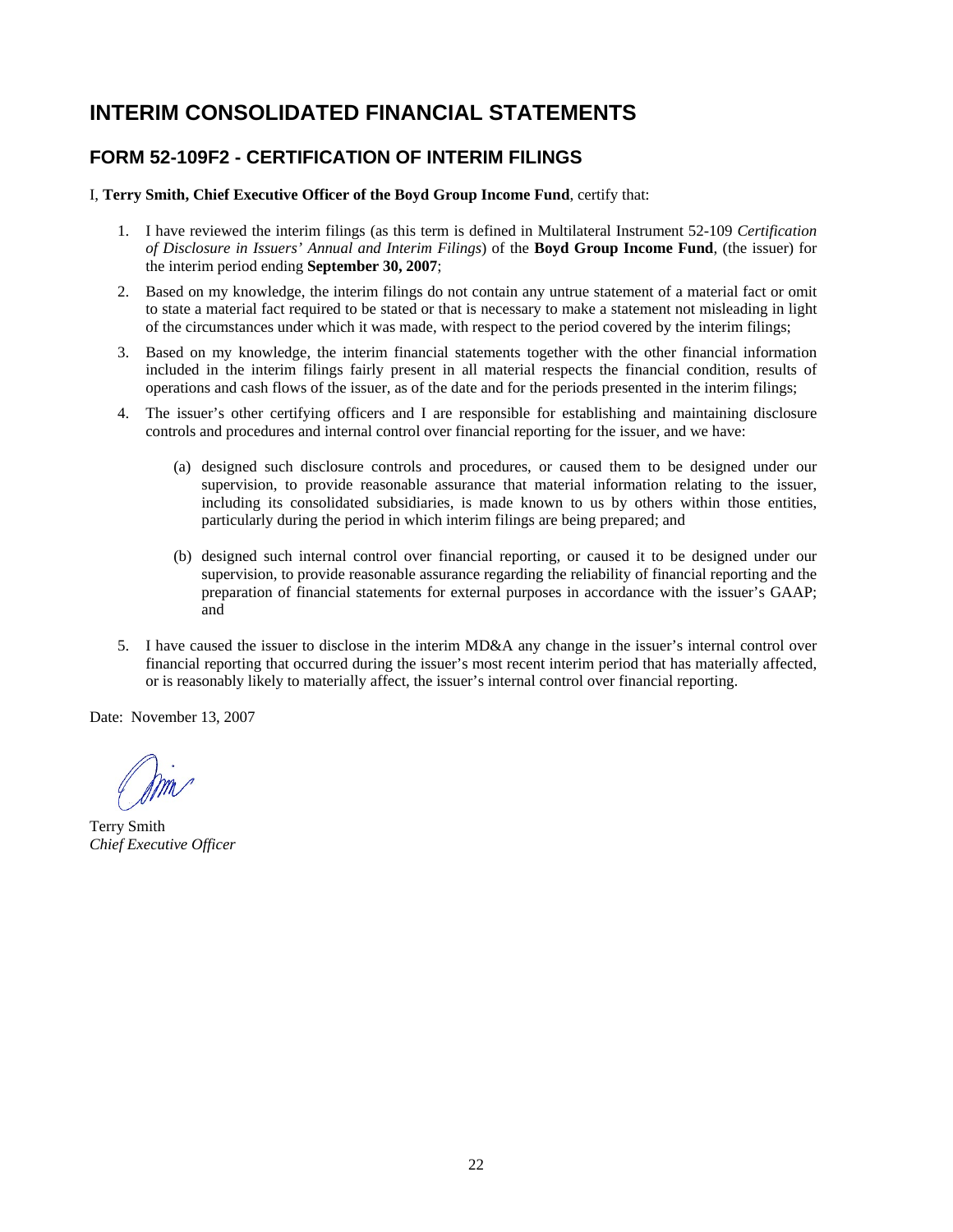# **INTERIM CONSOLIDATED FINANCIAL STATEMENTS**

### **FORM 52-109F2 - CERTIFICATION OF INTERIM FILINGS**

I, **Dan Dott, Vice President and Chief Financial Officer of the Boyd Group Income Fund**, certify that:

- 1. I have reviewed the interim filings (as this term is defined in Multilateral Instrument 52-109 *Certification of Disclosure in Issuers' Annual and Interim Filings*) of the **Boyd Group Income Fund**, (the issuer) for the interim period ending **September 30, 2007**;
- 2. Based on my knowledge, the interim filings do not contain any untrue statement of a material fact or omit to state a material fact required to be stated or that is necessary to make a statement not misleading in light of the circumstances under which it was made, with respect to the period covered by the interim filings;
- 3. Based on my knowledge, the interim financial statements together with the other financial information included in the interim filings fairly present in all material respects the financial condition, results of operations and cash flows of the issuer, as of the date and for the periods presented in the interim filings;
- 4. The issuer's other certifying officers and I are responsible for establishing and maintaining disclosure controls and procedures and internal control over financial reporting for the issuer, and we have:
	- (a) designed such disclosure controls and procedures, or caused them to be designed under our supervision, to provide reasonable assurance that material information relating to the issuer, including its consolidated subsidiaries, is made known to us by others within those entities, particularly during the period in which interim filings are being prepared; and
	- (b) designed such internal control over financial reporting, or caused it to be designed under our supervision, to provide reasonable assurance regarding the reliability of financial reporting and the preparation of financial statements for external purposes in accordance with the issuer's GAAP; and
- 5. I have caused the issuer to disclose in the interim MD&A any change in the issuer's internal control over financial reporting that occurred during the issuer's most recent interim period that has materially affected, or is reasonably likely to materially affect, the issuer's internal control over financial reporting.

Date: November 13, 2007

 Dan Dott, C.A. *Vice President & Chief Financial Officer*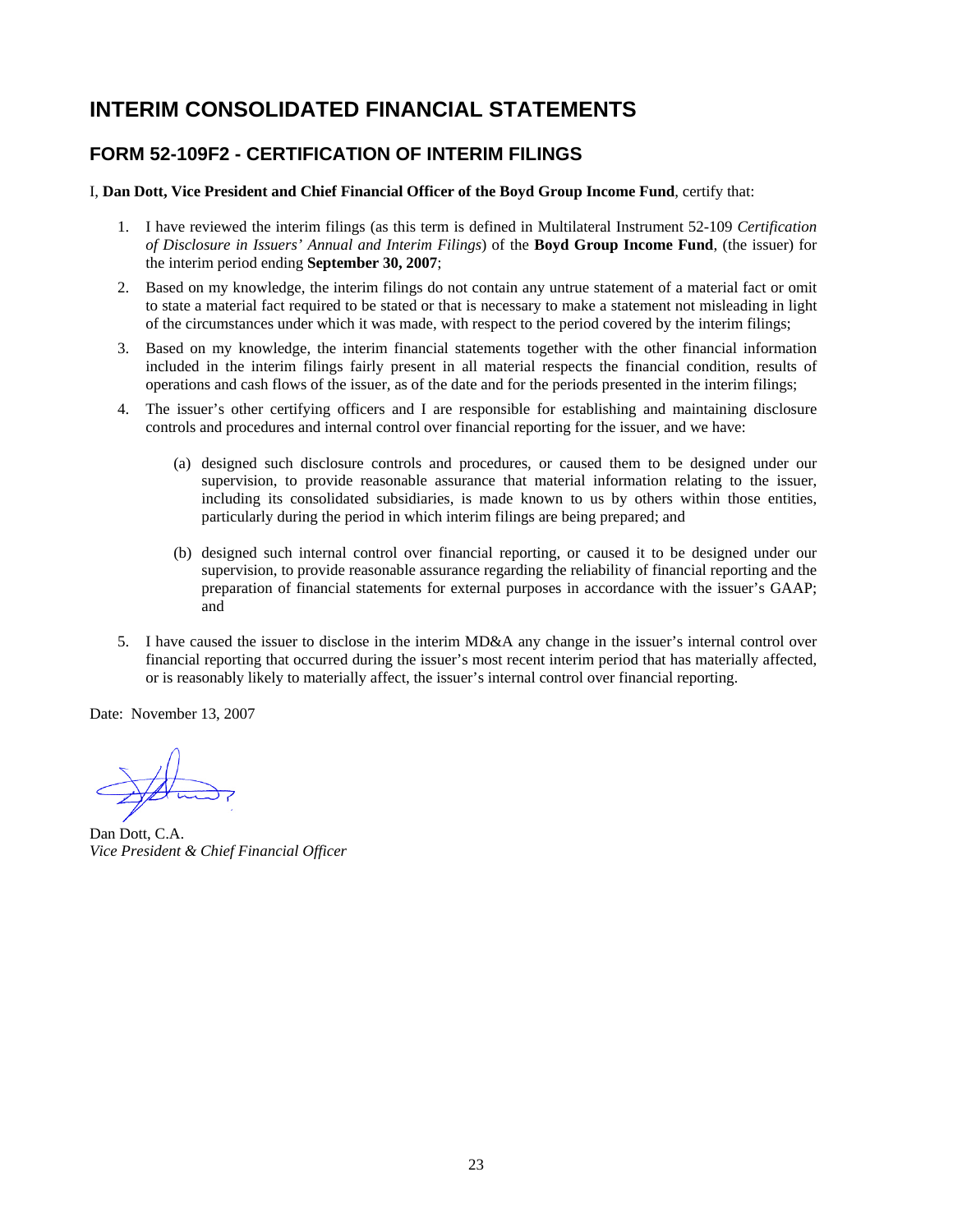# **BOYD GROUP INCOME FUND**

Interim Consolidated Financial Statements

Third Quarter and Nine Months Ended September 30, 2007

**Notice:** These interim consolidated financial statements have not been audited or reviewed by the Fund's independent external auditors, Deloitte & Touche LLP.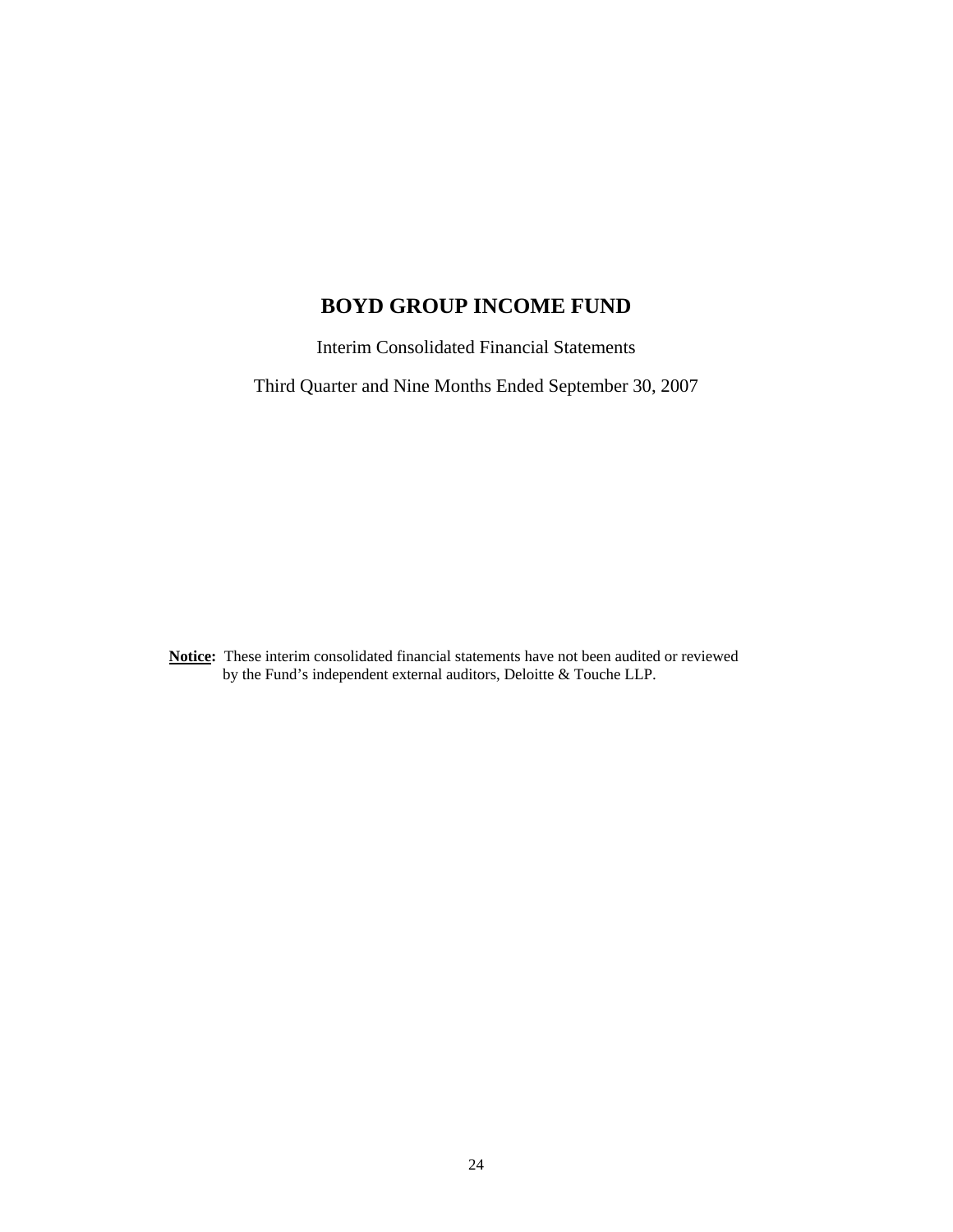### **INTERIM CONSOLIDATED BALANCE SHEETS (Unaudited)**

*September 30, 2007 and December 31, 2006*

|                                                     | September 30, |                |    | December 31,   |
|-----------------------------------------------------|---------------|----------------|----|----------------|
|                                                     |               | 2007           |    | 2006           |
| Assets (Note 5)                                     |               |                |    |                |
| Current assets:                                     |               |                |    |                |
| Cash                                                | \$            | 4,255,824      | \$ | 4,090,443      |
| Accounts receivable                                 |               | 20,017,573     |    | 19,086,709     |
| Rebates receivable                                  |               | 78,874         |    | 431,703        |
| Income taxes recoverable                            |               | 66,536         |    |                |
| Inventory                                           |               | 4,066,586      |    | 4,428,595      |
| Prepaid expenses                                    |               | 1,169,184      |    | 1,468,077      |
|                                                     |               | 29,654,577     |    | 29,505,527     |
| Note receivable                                     |               | 327,370        |    | 382,901        |
| Property, plant and equipment                       |               | 14,502,102     |    | 17,616,705     |
| Future income tax asset                             |               | 1,683,509      |    | 2,452,111      |
| Deferred costs (Note 4)                             |               | 875,401        |    | 1,292,866      |
| Derivative contracts (Note 14)                      |               | 289,800        |    |                |
| Goodwill                                            |               | 15,592,632     |    | 16,586,721     |
| Intangible assets                                   |               | 13,759,839     |    | 16,816,030     |
|                                                     | \$            | 76,685,230     | \$ | 84,652,861     |
| <b>Liabilities and Equity</b>                       |               |                |    |                |
| Current liabilities:                                |               |                |    |                |
| <b>Bank</b> indebtedness                            | \$            | 9,432,956      | \$ | 10,575,931     |
| Accounts payable and accrued liabilities            |               | 19,546,629     |    | 19,709,568     |
| Income taxes payable                                |               |                |    | 34,064         |
| Current portion of long-term debt (Note 5)          |               | 1,929,315      |    | 3,029,977      |
| Current portion of obligations under capital leases |               | 282,891        |    | 279,985        |
|                                                     |               | 31,191,791     |    | 33,629,525     |
| Long-term debt (Note 5)                             |               | 13,324,422     |    | 17,362,426     |
| Obligations under capital leases                    |               | 979,900        |    | 1,107,168      |
| Convertible debt (Note 6)                           |               | 11,287,749     |    | 12,695,065     |
| Unearned rebates                                    |               | 11,989,793     |    | 13,417,316     |
| Non-controlling interest                            |               | 414,881        |    | 493,125        |
|                                                     |               | 69,188,536     |    | 78,704,625     |
|                                                     |               |                |    |                |
| <b>Equity</b>                                       |               |                |    |                |
| Unitholders' capital (Note 7)                       |               | 53,057,070     |    | 53,059,819     |
| Shareholders' capital (Note 7)                      |               | 55,162         |    | 58,362         |
| Equity component of convertible debt (Note 6)       |               | 1,102,745      |    |                |
| Contributed surplus (Note 8)                        |               | 541,761        |    | 107,067        |
| Warrants (Note 8)                                   |               |                |    | 421,500        |
| Deficit                                             |               | (35, 643, 570) |    | (37,509,258)   |
| Accumulated other comprehensive loss (Note 9)       |               | (11,616,474)   |    | (10, 189, 254) |
|                                                     |               | 7,496,694      |    | 5,948,236      |
|                                                     | \$            | 76,685,230     | \$ | 84,652,861     |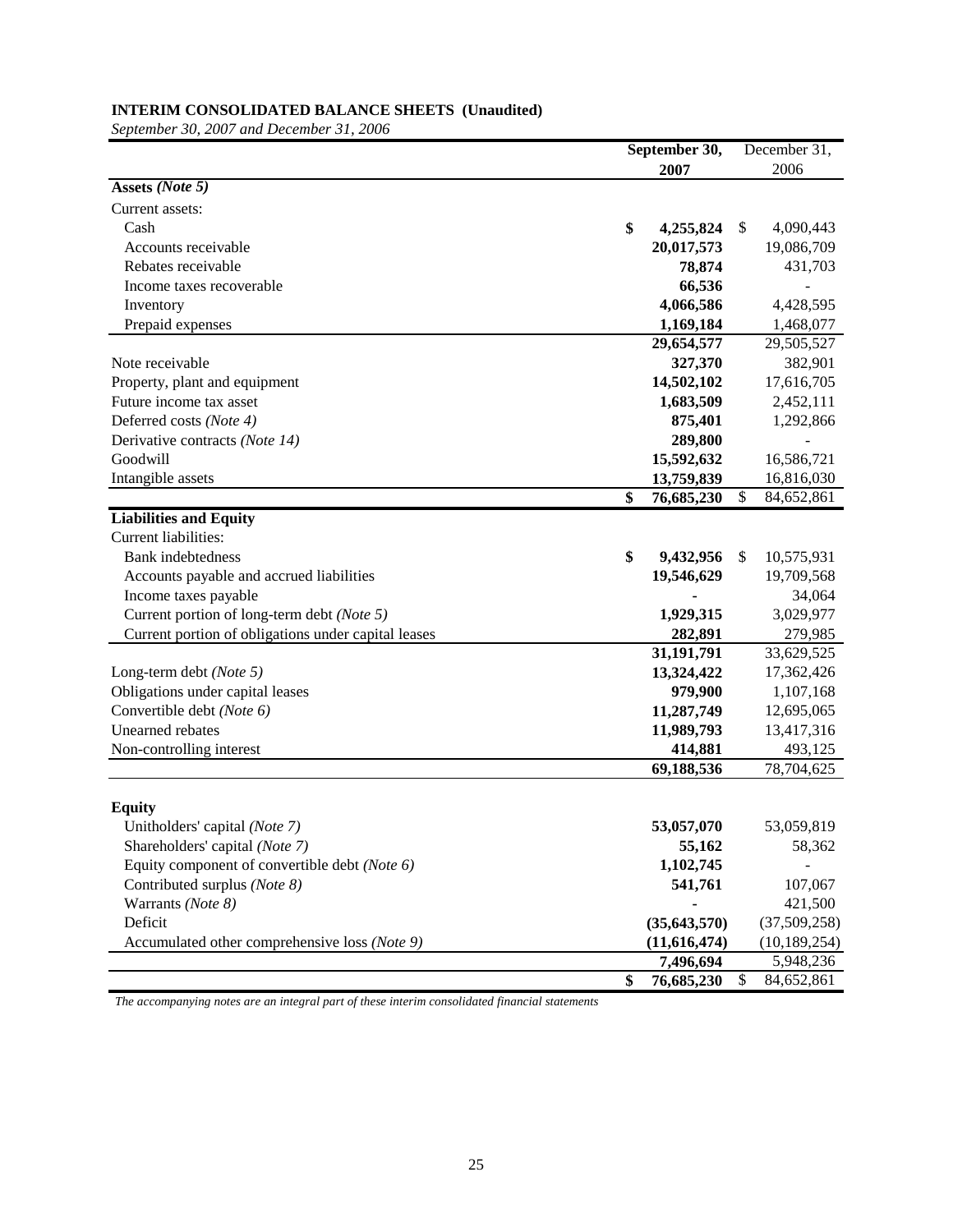### **INTERIM CONSOLIDATED STATEMENTS OF DEFICIT (Unaudited)**

*Nine Months Ended September 30,*

|                                                                     | 2007                             | 2006         |
|---------------------------------------------------------------------|----------------------------------|--------------|
| Deficit, beginning of period                                        | $$$ (37,509,258) \; (15,599,879) |              |
| Transition adjustment on adoption of Financial Instruments (Note 2) | (758, 761)                       |              |
| Net earnings (loss) for period                                      | 2.624.449                        | (4,444,782)  |
| Deficit, end of period                                              | (35, 643, 570)                   | (20,044,661) |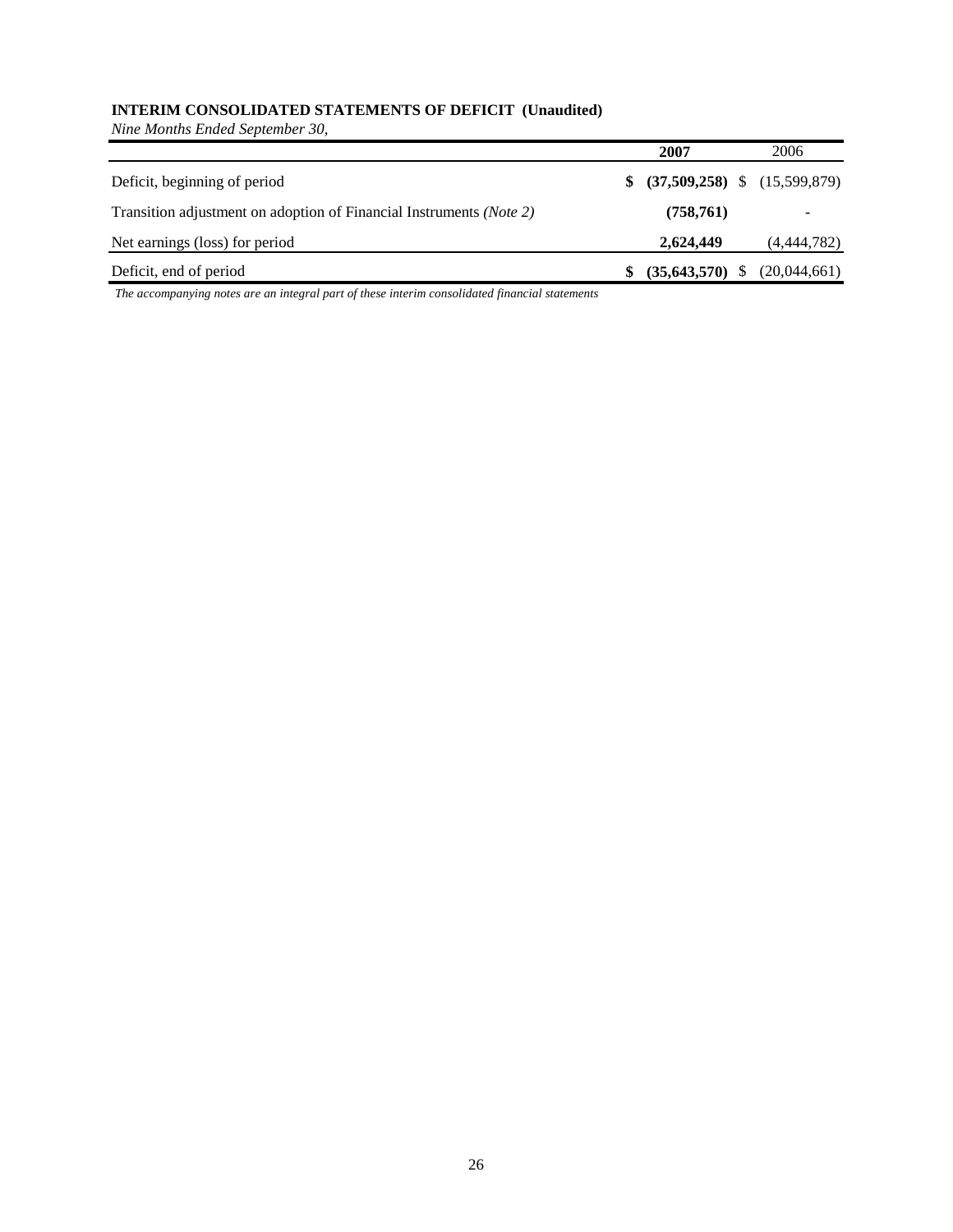### **INTERIM CONSOLIDATED STATEMENTS OF EARNINGS (LOSS) (Unaudited)**

*Nine Months Ended September 30,*

|                                                                            | 2007              |               | 2006          |
|----------------------------------------------------------------------------|-------------------|---------------|---------------|
| Sales                                                                      | \$<br>149,807,963 | \$            | 136, 361, 319 |
| Cost of sales                                                              | 83,932,946        |               | 77,599,575    |
| Gross margin                                                               | 65,875,017        |               | 58,761,744    |
| Operating expenses                                                         | 57,248,867        |               | 53,726,337    |
| Foreign exchange gains                                                     | (687, 796)        |               | (2,820,491)   |
| Depreciation and amortization                                              | 2,402,076         |               | 2,822,510     |
| Amortization of deferred costs, financing fees and other intangible assets | 1,073,361         |               | 1,861,442     |
| Interest expense                                                           | 2,493,168         |               | 2,319,872     |
| Write down of goodwill                                                     |                   |               | 2,302,637     |
|                                                                            | 62,529,676        |               | 60,212,307    |
| Earnings (loss) before income taxes and non-controlling interest           | 3,345,341         |               | (1,450,563)   |
| Income tax expense                                                         |                   |               |               |
| Current                                                                    | 101,990           |               | 271,830       |
| Future                                                                     | 528,041           |               | 1,171,713     |
|                                                                            | 630,031           |               | 1,443,543     |
| Net earnings (loss) before non-controlling interest                        | 2,715,310         |               | (2,894,106)   |
| Non-controlling interest                                                   | 8,307             |               | (38, 613)     |
| Net earnings (loss) from continuing operations                             | 2,723,617         |               | (2,932,719)   |
| Loss from discontinued operations (Note 3)                                 | (99, 168)         |               | (1,512,063)   |
| Net earnings (loss)                                                        | \$<br>2,624,449   | $\mathbb{S}$  | (4,444,782)   |
| Weighted average number of units and Class A common shares outstanding     | 10,527,216        |               | 10,286,625    |
| Basic earnings (loss) per unit and Class A common share from continuing    |                   |               |               |
| operations (Note 13)                                                       | \$<br>0.259       | <sup>\$</sup> | (0.285)       |
| Loss per unit and Class A common share from discontinued operations        | (0.009)           |               | (0.147)       |
| Basic earnings (loss) per unit and Class A common share                    | \$<br>0.250       | $\mathbb{S}$  | (0.432)       |
| Diluted earnings (loss) per unit and Class A common share from continuing  |                   |               |               |
| operations (Note 13)                                                       | \$<br>0.255       | \$            | (0.285)       |
|                                                                            | (0.009)           |               |               |
| Loss per unit and Class A common share from discontinued operations        | \$<br>0.246       | $\mathcal{S}$ | (0.147)       |
| Diluted earnings (loss) per unit and Class A common share                  |                   |               | (0.432)       |

*The accompanying notes are an integral part of these interim consolidated financial statements*

### **INTERIM CONSOLIDATED STATEMENTS OF COMPREHENSIVE EARNINGS (LOSS) (Unaudited)**

*Nine Months Ended September 30,*

|                                                                         |   | 2007        | 2006        |
|-------------------------------------------------------------------------|---|-------------|-------------|
| Net earnings (loss)                                                     | æ | 2,624,449   | (4,444,782) |
| Other comprehensive loss, net of income taxes                           |   |             |             |
| Change in unrealized gains on translating financial statements of self- |   |             |             |
| sustaining foreign operations                                           |   | (1,445,092) | (2,577,979) |
| Change in derivative instruments designated as cash flow hedges         |   | 171,104     |             |
| Reclassification to earnings of realized amounts on cash flow hedges    |   | (97, 476)   |             |
| Other comprehensive loss, net of income taxes                           |   | (1,371,464) | (2,577,979) |
| Comprehensive earnings (loss)                                           |   | 1,252,985   | (7,022,761) |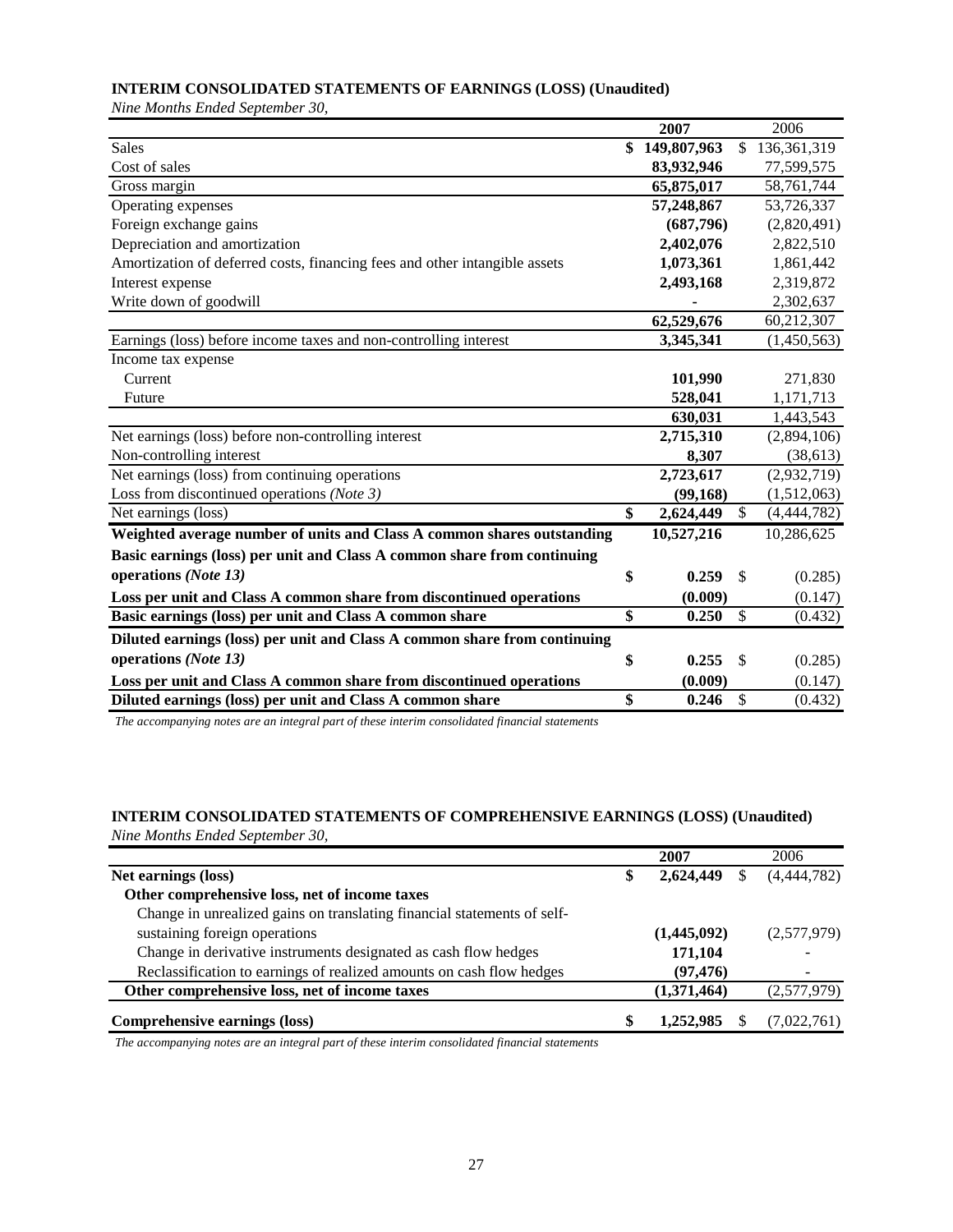### **INTERIM CONSOLIDATED STATEMENTS OF CASH FLOWS (Unaudited)**

*Nine Months Ended September 30,*

|                                                                            | 2007            |    | 2006           |
|----------------------------------------------------------------------------|-----------------|----|----------------|
| <b>CONTINUING OPERATIONS</b>                                               |                 |    |                |
| <b>Cash flows from operating activities</b>                                |                 |    |                |
| Net earnings (loss) from continuing operations                             | \$<br>2,723,617 | -S | (2,932,719)    |
| Items not affecting cash                                                   |                 |    |                |
| Non-controlling interest                                                   | (8,307)         |    | 38,613         |
| Write down of goodwill                                                     |                 |    | 2,302,637      |
| Future income taxes                                                        | 528,041         |    | 1,171,713      |
| Amortization of discount on convertible debt                               | 180,231         |    |                |
| Amortization of discount on long-term debt                                 | 30,430          |    |                |
| Amortization of deferred costs, financing fees and other intangible assets | 1,073,361       |    | 1,861,442      |
| Depreciation and amortization                                              | 2,402,076       |    | 2,822,510      |
| Amortization of unearned rebates, net of settlement amounts                | (959, 872)      |    | 985,193        |
| Unit option compensation expense                                           | 13,194          |    | 13,195         |
| (Gain) loss on disposal of equipment                                       | (316)           |    | 100,740        |
|                                                                            | 5,982,455       |    | 6,363,324      |
| Changes in non-cash working capital items                                  | (835,729)       |    | (4,043,176)    |
|                                                                            | 5,146,726       |    | 2,320,148      |
| Cash flows (used in) provided by financing activities                      |                 |    |                |
| Redemption of fund units                                                   |                 |    | (3,114)        |
| Increase in obligations under long-term debt                               |                 |    | 14,935,700     |
| Repayment of long-term debt                                                | (2,189,112)     |    | (17, 849, 352) |
| (Decrease) increase in bank indebtedness                                   | (1,142,975)     |    | 7,647,952      |
| Repayment of obligations under capital leases                              | (211, 461)      |    | (1,399,382)    |
| Unit price guarantee                                                       |                 |    | (244, 180)     |
| Increase in unearned rebates                                               | 244,085         |    | 13,193,944     |
|                                                                            |                 |    |                |
| Repayment of unearned rebates                                              |                 |    | (11, 801, 274) |
| Increase in financing costs                                                | (26, 191)       |    | (233,922)      |
| Collection of rebates receivable                                           | 789,403         |    | 529,102        |
|                                                                            | (2, 536, 251)   |    | 4,775,474      |
| Cash flows used in investing activities                                    |                 |    |                |
| Proceeds on sale of equipment                                              | 31,663          |    | 88,716         |
| Equipment purchases and facility improvements                              | (532, 105)      |    | (947, 351)     |
| Acquisition and development of businesses                                  | (186, 326)      |    | (1,150,563)    |
| Deferred costs                                                             | (382, 813)      |    | (263,088)      |
| Acquisition of other assets                                                | (60, 174)       |    | (6,000)        |
|                                                                            | (1, 129, 755)   |    | (2, 278, 286)  |
| Foreign exchange                                                           | (1,304,193)     |    | (1,700,953)    |
| Net increase in cash position provided by continuing operations            | 176,527         |    | 3,116,383      |
| DISCONTINUED OPERATIONS                                                    |                 |    |                |
| Operating activities                                                       | (11, 146)       |    | (289, 872)     |
| Financing activities                                                       |                 |    | (1,680)        |
| Investing activities                                                       |                 |    | 93,003         |
| Net decrease in cash position used in discontinued operations              | (11, 146)       |    | (198, 549)     |
| Net increase in cash position                                              | 165,381         |    | 2,917,834      |
| Cash, beginning of period                                                  | 4,090,443       |    | 1,076,588      |
| Cash, end of period                                                        | \$<br>4,255,824 | \$ | 3,994,422      |
| Income taxes paid                                                          | \$<br>211,797   | \$ | 309,029        |
| Interest paid                                                              | \$<br>2,593,799 | \$ | 3,028,386      |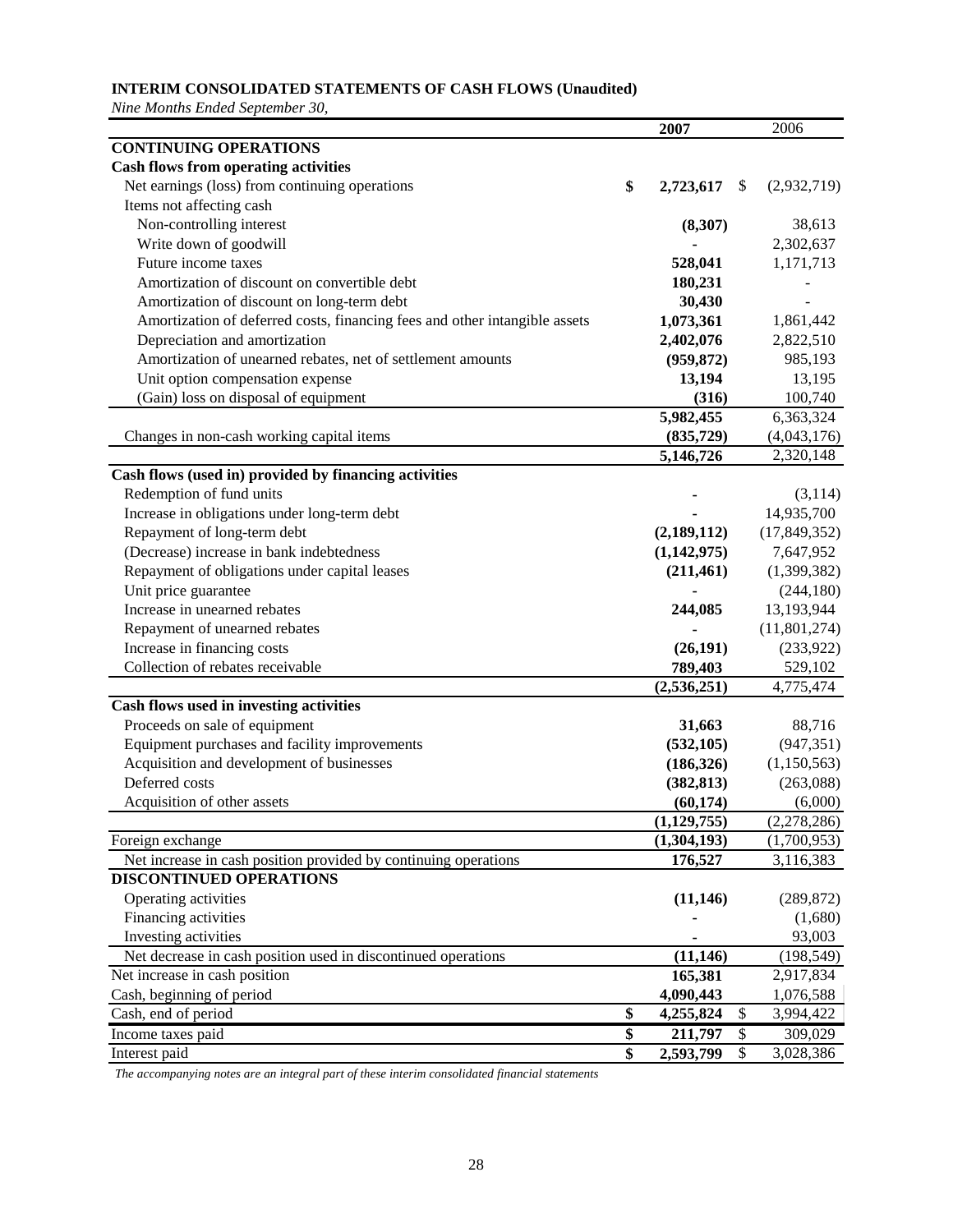### **INTERIM CONSOLIDATED STATEMENTS OF EARNINGS (LOSS) (Unaudited)**

*Three Months Ended September 30,*

|                                                                            | 2007             |               | 2006        |
|----------------------------------------------------------------------------|------------------|---------------|-------------|
| Sales                                                                      | \$<br>47,658,940 | \$            | 44,795,485  |
| Cost of sales                                                              | 26,909,527       |               | 24,661,799  |
| Gross margin                                                               | 20,749,413       |               | 20,133,686  |
| Operating expenses                                                         | 17,958,948       |               | 17,762,796  |
| Foreign exchange gains                                                     | (283, 410)       |               | (1,059,555) |
| Depreciation and amortization                                              | 805,577          |               | 990,176     |
| Amortization of deferred costs, financing fees and other intangible assets | 313,435          |               | 498,785     |
| Interest expense                                                           | 742,164          |               | 814,863     |
| Write down of goodwill                                                     |                  |               | 2,302,637   |
|                                                                            | 19,536,714       |               | 21,309,702  |
| Earnings (loss) before income taxes and non-controlling interest           | 1,212,699        |               | (1,176,016) |
| Income tax expense                                                         |                  |               |             |
| Current                                                                    |                  |               | 92,143      |
| Future                                                                     | 131,234          |               | 628,327     |
|                                                                            | 131,234          |               | 720,470     |
| Net earnings (loss) before non-controlling interest                        | 1,081,465        |               | (1,896,486) |
| Non-controlling interest                                                   | (5,240)          |               | (7,705)     |
| Net earnings (loss) from continuing operations                             | 1,076,225        |               | (1,904,191) |
| Loss from discontinued operations (Note 3)                                 | (62, 103)        |               | (106, 483)  |
| Net earnings (loss)                                                        | \$<br>1,014,122  | $\mathbb{S}$  | (2,010,674) |
| Weighted average number of units and Class A common shares outstanding     | 10,527,216       |               | 10,289,449  |
| Basic earnings (loss) per unit and Class A common share from continuing    |                  |               |             |
| operations (Note 13)                                                       | \$<br>0.102      | - \$          | (0.185)     |
| Loss per unit from discontinued operations                                 | (0.006)          |               | (0.011)     |
| Basic earnings (loss) per unit and Class A common share                    | \$<br>0.096      | $\mathcal{S}$ | (0.196)     |
| Diluted earnings (loss) per unit and Class A common share from continuing  |                  |               |             |
| operations (Note 13)                                                       |                  |               |             |
|                                                                            | \$<br>0.100      | \$            | (0.185)     |
| Loss per unit from discontinued operations                                 | (0.005)          |               | (0.011)     |
| Diluted earnings (loss) per unit and Class A common share                  | \$<br>0.095      | \$            | (0.196)     |

*The accompanying notes are an integral part of these interim consolidated financial statements*

### **INTERIM CONSOLIDATED STATEMENTS OF COMPREHENSIVE EARNINGS (LOSS) (Unaudited)**

*Three Months Ended September 30,*

|                                                                         |   | 2007       | 2006        |
|-------------------------------------------------------------------------|---|------------|-------------|
| Net earnings (loss)                                                     | S | 1,014,122  | (2,010,674) |
| Other comprehensive loss, net of income taxes                           |   |            |             |
| Change in unrealized gains on translating financial statements of self- |   |            |             |
| sustaining foreign operations                                           |   | (604, 854) | (1,058,978) |
| Change in derivative instruments designated as cash flow hedges         |   | 65,591     |             |
| Reclassification to earnings of realized amounts on cash flow hedges    |   | (43, 165)  |             |
| Other comprehensive loss, net of income taxes                           |   | (582, 428) | (1,058,978) |
| Comprehensive earnings (loss)                                           | S | 431.694    | (3,069,652) |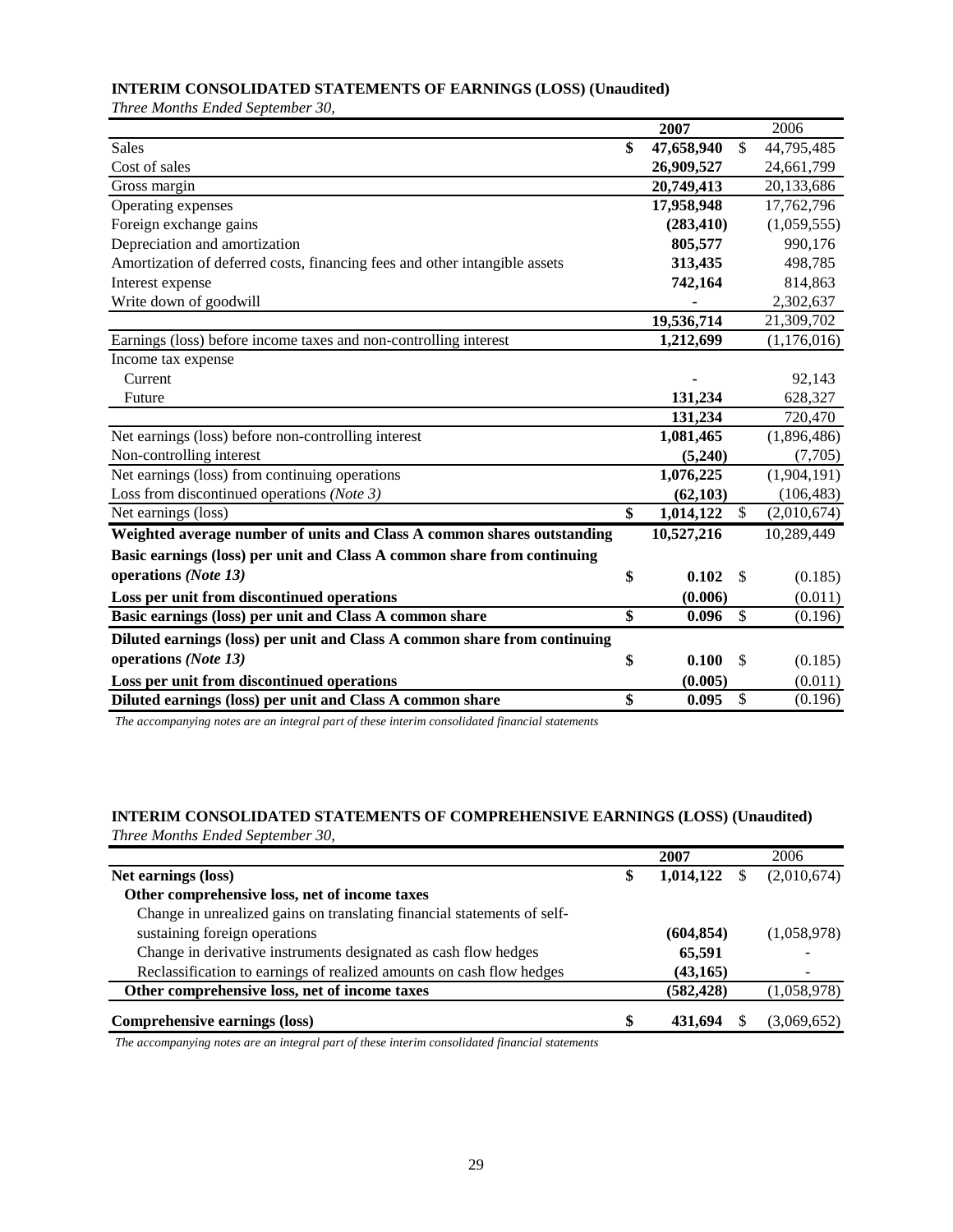### **INTERIM CONSOLIDATED STATEMENTS OF CASH FLOWS (Unaudited)**

*Three Months Ended September 30,*

|                                                                            | 2007            |                          | 2006        |
|----------------------------------------------------------------------------|-----------------|--------------------------|-------------|
| <b>CONTINUING OPERATIONS</b>                                               |                 |                          |             |
| <b>Cash flows from operating activities</b>                                |                 |                          |             |
| Net earnings (loss) from continuing operations                             | \$<br>1,076,225 | \$                       | (1,904,191) |
| Items not affecting cash                                                   |                 |                          |             |
| Non-controlling interest                                                   | 5,240           |                          | 7,705       |
| Write down of goodwill                                                     |                 |                          | 2,302,637   |
| Future income taxes                                                        | 131,234         |                          | 628,327     |
| Amortization of discount on convertible debt                               | 60,077          |                          |             |
| Amortization of discount on long-term debt                                 | 8,483           |                          |             |
| Amortization of deferred costs, financing fees and other intangible assets | 313,435         |                          | 498,785     |
| Depreciation and amortization                                              | 805,577         |                          | 990,176     |
| Amortization of unearned rebates, net of settlement amounts                | (311,908)       |                          | (305, 108)  |
| Unit option compensation expense                                           | 4,397           |                          | 4,399       |
| Loss (gain) on disposal of equipment                                       | 2,427           |                          | (2, 383)    |
|                                                                            | 2,095,187       |                          | 2,220,347   |
| Changes in non-cash working capital items                                  | (100, 994)      |                          | (1,486,940) |
|                                                                            | 1,994,193       |                          | 733,407     |
| Cash flows (used in) provided by financing activities                      |                 |                          |             |
| Redemption of fund units                                                   |                 |                          | (3,114)     |
| Repayment of long-term debt                                                | (731, 785)      |                          | (3,606,543) |
| (Decrease) increase in bank indebtedness                                   | (1,075,240)     |                          | 4,717,892   |
| Repayment of obligations under capital leases                              | (63,795)        |                          | (62, 129)   |
| Increase in unearned rebates                                               |                 |                          |             |
|                                                                            | 57,142          |                          |             |
| Increase in financing costs                                                | (26, 191)       |                          | (48,000)    |
| Collection of rebates receivable                                           | 251,323         |                          | 265,596     |
|                                                                            | (1,588,546)     |                          | 1,263,702   |
| Cash flows used in investing activities                                    |                 |                          |             |
| Proceeds on sale of equipment                                              | 4,815           |                          | 10,343      |
| Equipment purchases and facility improvements                              | (168, 460)      |                          | (213, 104)  |
| Acquisition and development of businesses                                  | (39, 178)       |                          | 36,979      |
| Deferred costs                                                             | (162, 658)      |                          | 91,266      |
|                                                                            | (365, 481)      |                          | (74, 516)   |
| Foreign exchange                                                           | (551, 118)      |                          | (1,018,388) |
| Net (decrease) increase in cash position provided by continuing operations | (510, 952)      |                          | 904,205     |
| DISCONTINUED OPERATIONS                                                    |                 |                          |             |
| Operating activities                                                       | 15,423          |                          | (239,040)   |
| Investing activities                                                       |                 |                          | (4,198)     |
| Net increase (decrease) in cash position from discontinued operations      | 15,423          |                          | (243, 238)  |
| Net (decrease) increase in cash position                                   | (495, 529)      |                          | 660,967     |
| Cash, beginning of period                                                  | 4,751,353       |                          | 3,333,455   |
| Cash, end of period                                                        | \$<br>4,255,824 | \$                       | 3,994,422   |
| Income taxes paid                                                          | \$              | $\overline{\mathcal{S}}$ | 118,361     |
| Interest paid                                                              | \$<br>822,283   | \$                       | 909,151     |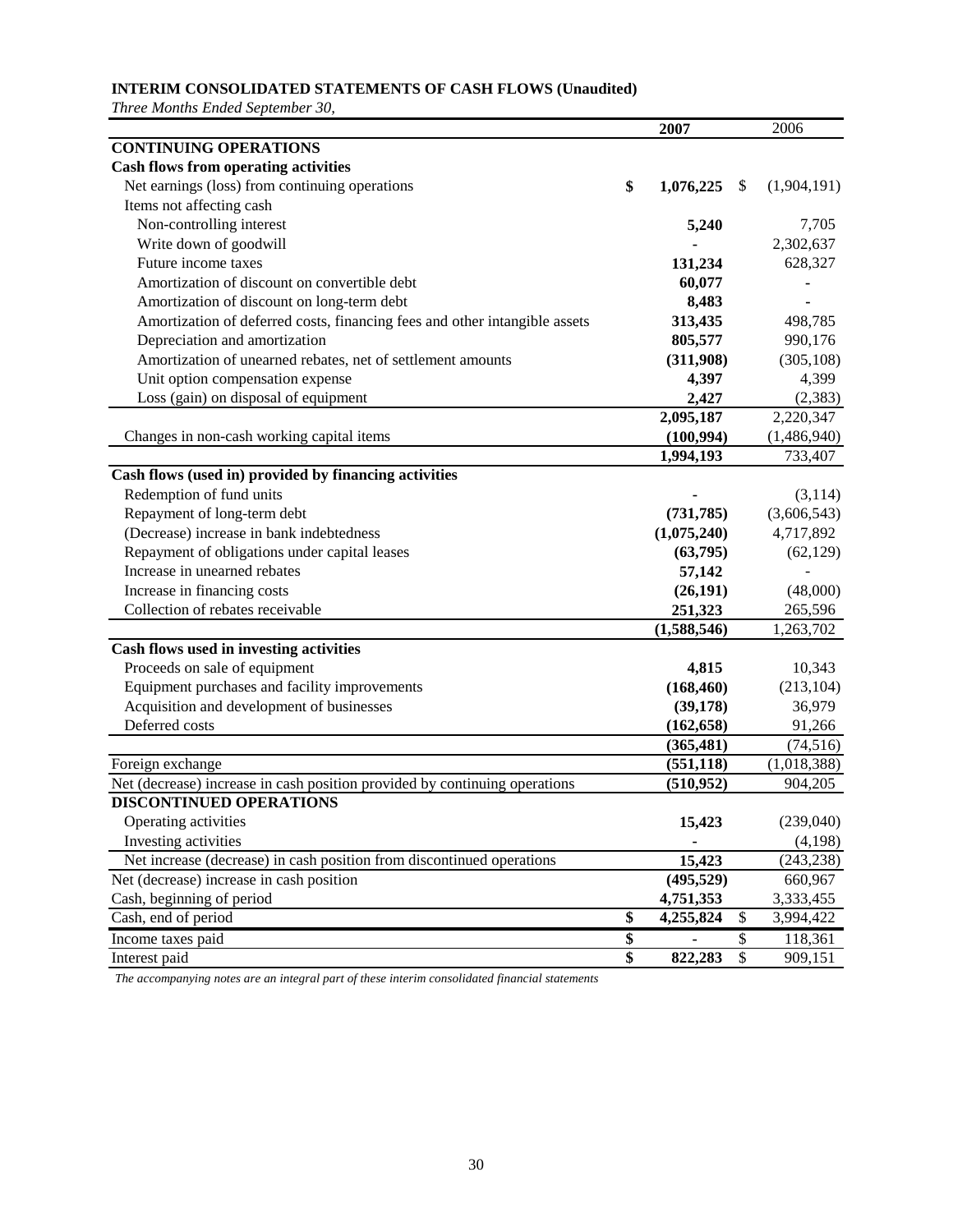### **NOTES TO INTERIM CONSOLIDATED FINANCIAL STATEMENTS** *(UNAUDITED)*

#### **1. BASIS OF PRESENTATION**

These interim consolidated financial statements of the Boyd Group Income Fund (the "Fund"), Boyd Group Holdings Inc. ("BGHI") and subsidiaries have been prepared in accordance with Canadian generally accepted accounting principles and contain the consolidated financial position, results of operations and cash flows of the Fund, BGHI, The Boyd Group Inc. (the "Company") and the Company's direct subsidiary companies as at September 30, 2007. These financial statements are consistent with the policies and methods of computation as disclosed in the audited consolidated financial statements and related notes of the Fund for the year ended December 31, 2006, except as noted in Note 2. Readers should be aware that these interim consolidated financial statements and related notes are unaudited and do not include all the information required for complete financial statements, and should be read in conjunction with the audited consolidated financial statements and related notes of the Fund for the year ended December 31, 2006.

 The preparation of financial statements in conformity with Canadian generally accepted accounting principles requires management to make estimates and assumptions that affect the reported amounts of assets and liabilities and disclosure of contingent assets and liabilities at the balance sheet date and reported amounts of revenues and expenses during the reporting period. Actual results could differ from these estimates.

#### **2. SIGNIFICANT ACCOUNTING POLICIES**

 Effective January 1, 2007, the Fund adopted the following new accounting standards issued by the Canadian Institute of Chartered Accountants (CICA):

Section 1530, Comprehensive Income, introduces a new financial statement which shows the change in equity of an enterprise from transactions and other events and circumstances from non-owner sources. It includes all changes in equity during a period except those resulting from investments by owners and distributions to owners.

Section 3855, Financial Instruments - Recognition and Measurement, establishes standards for recognizing and measuring financial instruments, namely financial assets, financial liabilities and derivatives.

The new standard outlines how financial instruments are to be recognized depending on their classification. A financial instrument's classification determines how changes to subsequent measurements are recognized in net income or comprehensive income.

The Fund has implemented the following classifications:

Cash is classified as "Financial Assets Held for Trading". This financial asset is marked-to-market through net income at each period end.

Accounts receivable, rebates receivable and note receivable are classified as "Loans and Receivables". After their initial fair value measurement, they are measured at amortized cost using the effective interest rate method. For the Fund, the measured amount generally corresponds to cost.

Bank indebtedness, accounts payable and accrued liabilities, long-term debt and convertible debt are classified as "Other Financial Liabilities" and are net of any related financing fees or issue costs. After their initial fair value measurement, they are measured at amortized cost using the effective interest rate method. For the Fund, the measured amount generally corresponds to cost.

The standard requires derivatives embedded in financial and non-financial contracts be separated from the host contract and accounted for separately. In accordance with the transitional requirements of the standard, the Fund performed a search for embedded derivatives in contracts existing as of January 1, 2007 that were entered into after February 1, 2004. The search did not identify any embedded derivatives requiring separate accounting.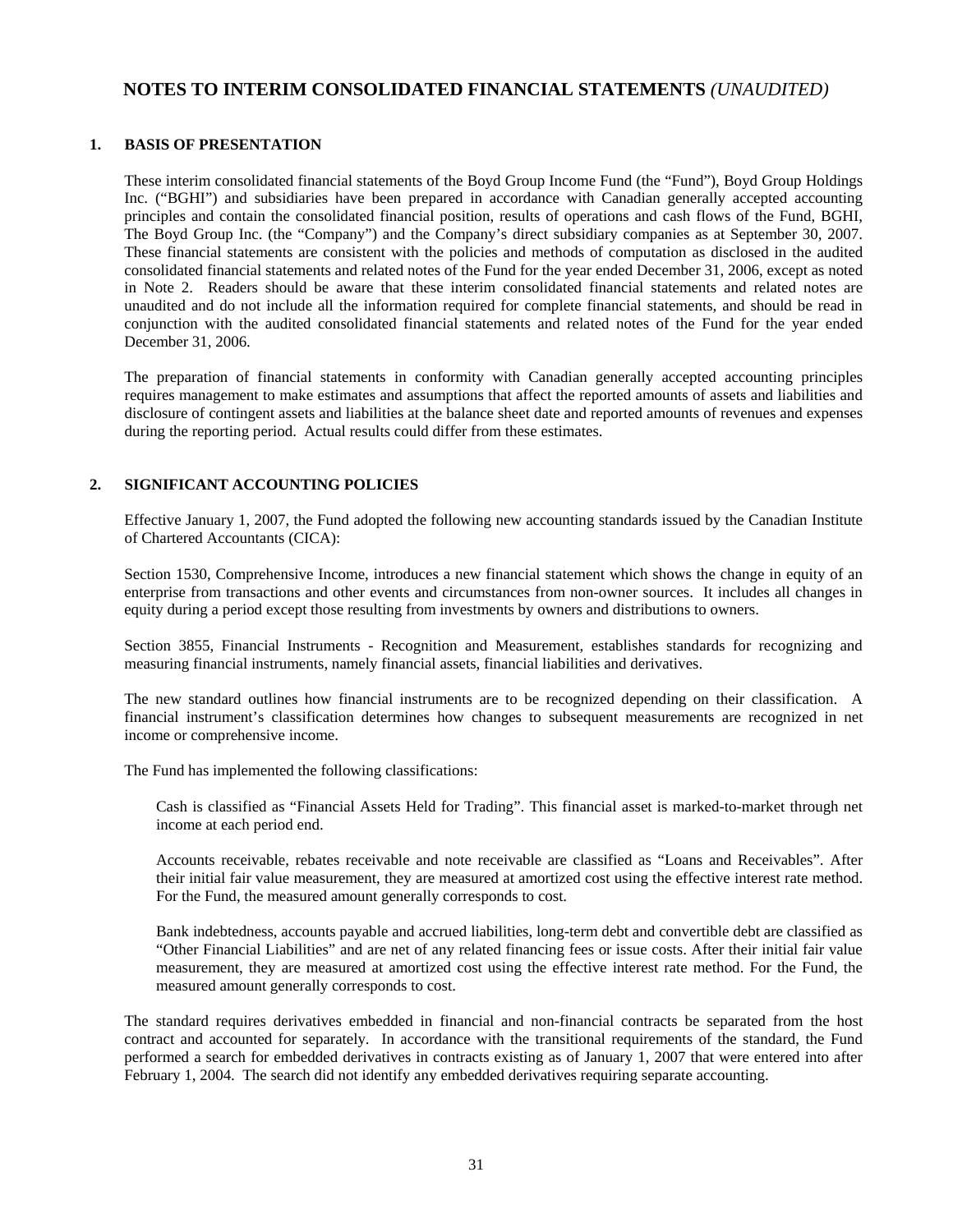Section 3865, Hedges, for which the application is optional, establishes how hedge accounting may be applied. The Fund, in keeping with its risk management strategy, has applied hedge accounting to its interest rate swaps and forward foreign exchange contracts and treats them as cash flow hedges.

The unrealized portion of these derivatives are marked-to-market each period end with the resulting gains/losses recognized in comprehensive income to the extent the hedging relationship is effective.

EIC-164, Convertible and Other Debt Instruments with Embedded Derivatives, which is to be applied to financial instruments accounted for in Section 3855 provides guidance on how to account for various conversion features of convertible debt. In accordance with the guidance the Fund changed its policy effective January 1, 2007 and has retrospectively bifurcated its convertible debt into its debt and equity components. The transition adjustment was applied on January 1, 2007 recognizing the remaining equity component on the balance sheet with an adjustment to the deficit to reflect the discount to convertible debt that would have been amortized since inception.

According to the transition requirements, these new standards are applied without restatement of prior period amounts. Upon initial application, all adjustments to the carrying amount of financial assets and liabilities were recognized as an adjustment to the opening balance of the deficit or accumulated other comprehensive loss, depending on the classification of existing assets or liabilities. The following transitional adjustments to the balance sheet were made to adopt the new requirements:

|                                      | <b>December 31, 2006</b> | <b>January 1, 2007</b> |                  |
|--------------------------------------|--------------------------|------------------------|------------------|
|                                      |                          | <b>Adjustments</b>     |                  |
| <b>Assets</b>                        |                          |                        |                  |
| Future income tax asset              | \$<br>2,452,111          | \$<br>(236, 556)       | 2,215,555<br>\$  |
| Deferred costs                       | 1,292,866                | (488, 519)             | 804,347          |
| Derivative contracts                 |                          | 180,800                | 180,800          |
| All other assets                     | 80,907,884               |                        | 80,907,884       |
|                                      | 84,652,861<br>\$         | \$<br>(544, 275)       | \$84,108,586     |
|                                      |                          |                        |                  |
| <b>Liabilities</b>                   |                          |                        |                  |
| Current portion of long-term debt    | \$<br>3,029,977          | \$(7,170)              | 3,022,807        |
| Long-term debt                       | 17,362,426               | (268, 520)             | 17,093,906       |
| Convertible debt                     | 12,695,065               | (477, 776)             | 12,217,289       |
| Unearned rebates                     | 13,417,316               | (79,037)               | 13,338,279       |
| All other liabilities                | 32,199,841               |                        | 32,199,841       |
|                                      | 78,704,625               | (832,503)              | 77,872,122       |
| <b>Equity</b>                        |                          |                        |                  |
| Equity component of convertible debt |                          | 1,102,745              | 1,102,745        |
| Deficit                              | (37,509,258)             | (758, 761)             | (38, 268, 019)   |
| Accumulated other comprehensive loss |                          | (10,245,010)           | (10, 245, 010)   |
| Cumulative translation adjustment    | (10, 189, 254)           | 10,189,254             |                  |
| All other equity                     | 53,646,748               |                        | 53,646,748       |
|                                      | 5,948,236                | 288,228                | 6,236,464        |
| Total                                | \$84,652,861             | (544, 275)<br>\$       | 84,108,586<br>\$ |

 Amendments to Section 1540, Cash Flow Statements, require entities to disclose total cash distributions on financial instruments classified as equity in accordance with a contractual agreement, as well as the terms and conditions that apply in determining such a cash distribution and the extent to which distribution are non-discretionary.

 Amendments to Section 1506, Accounting Changes, revised the standards on changes in accounting policy, estimates or errors to require a change in accounting policy to be applied retrospectively (unless doing so is impracticable), changes in estimates to be recorded prospectively, and prior period errors to be corrected retrospectively. Voluntary changes in accounting policy are allowed only when they result in financial statements that provide reliable and more relevant information. In addition, these revised standards call for enhanced disclosures about the effects of changes in accounting policies, estimates and errors on the financial statements.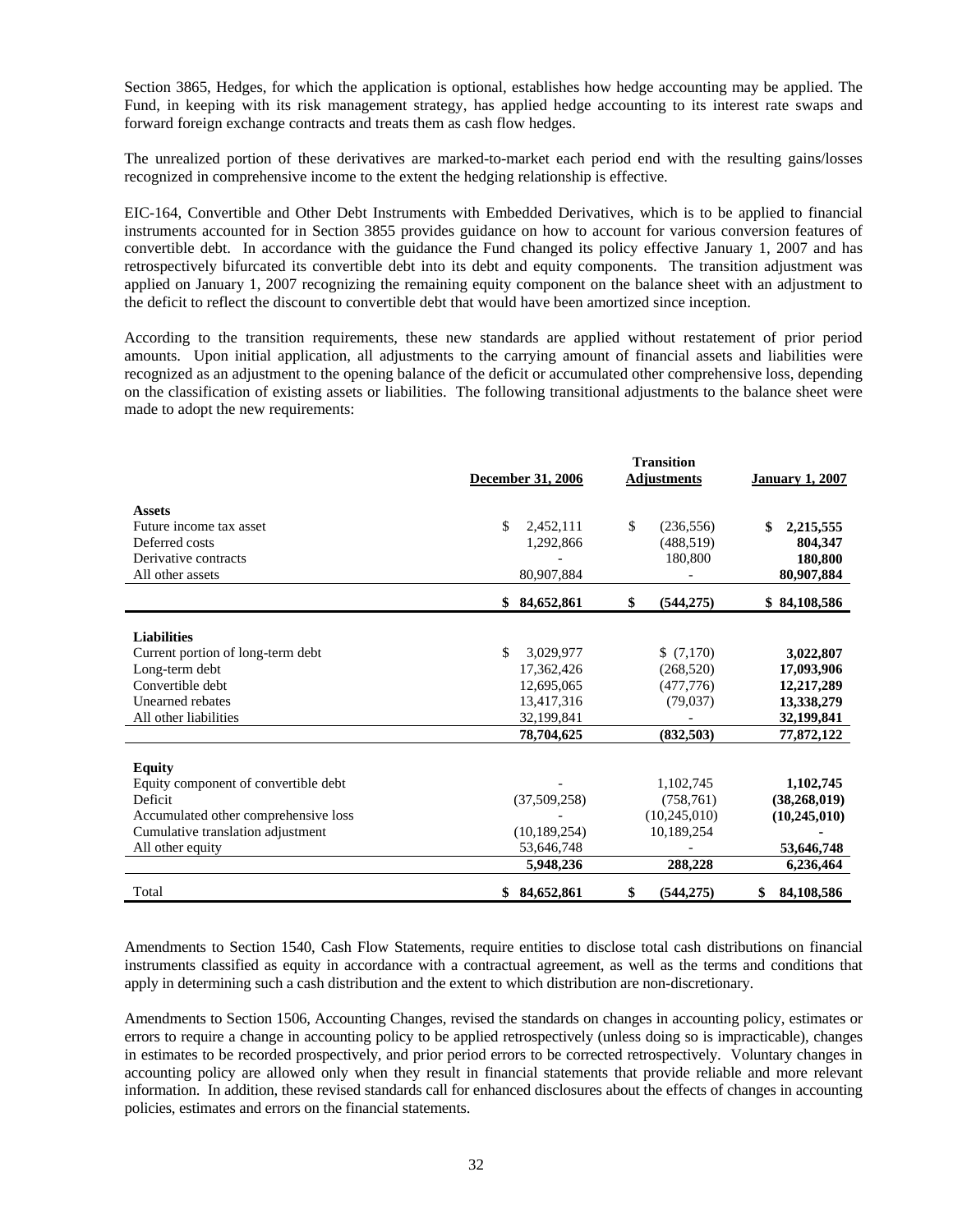#### **3. DISCONTINUED OPERATIONS**

In September 2007, the Company ceased operations of its towing business located in Illinois.

On September 1, 2006, the Company ceased operations of two satellite facilities located in Silverdale, Washington and Seattle, Washington.

The Company ceased operations of a small wheel alignment shop located in Seattle, Washington on April 1, 2006.

The Company ceased operations of the AWC collision repair facility located in Fife, Washington and a satellite facility located in Roselle, Illinois on March 31, 2006.

On February 1, 2006 the Fund sold the business assets of a small glass business located in Calgary, Alberta.

The consolidated balance sheets include the following assets and liabilities which relate to these discontinued operations:

|                     | September 30, 2007 |           | December 31, 2006 |
|---------------------|--------------------|-----------|-------------------|
| Current assets      | \$                 | 8,773     | \$<br>25,707      |
| Equipment           |                    | ٠         | 54,840            |
|                     |                    | 8,773     | 80,547            |
| Current liabilities |                    | 56,550    | 10,146            |
| Net liabilities     | \$                 | (47, 777) | \$<br>70,401      |

The results of discontinued operations are summarized below:

|                                       | Three Months Ended<br>September 30, |    |            | Nine Months Ended<br>September 30, |               |  |
|---------------------------------------|-------------------------------------|----|------------|------------------------------------|---------------|--|
|                                       | 2007                                |    | 2006       | 2007                               | 2006          |  |
| <b>Sales</b>                          | \$<br>134,513                       | \$ | 159.719    | 501,236                            | 2,043,497     |  |
|                                       |                                     |    |            |                                    |               |  |
| Loss for the period                   | (62, 103)                           |    | (106, 483) | (99,168)                           | (613, 592)    |  |
| Loss on disposition of assets         | $\blacksquare$                      |    |            |                                    | (898, 471)    |  |
| Net loss from discontinued operations | (62, 103)                           |    | (106, 483) | (99,168)                           | \$(1,512,063) |  |

#### **4. DEFERRED COSTS**

|                                   | <b>September 30, 2007</b> |            |  | December 31, 2006 |
|-----------------------------------|---------------------------|------------|--|-------------------|
| Pre-operating period costs        | \$                        | 1,572,363  |  | 1,422,024         |
| Convertible debenture issue costs |                           | ۰          |  | 946.844           |
| Financing costs                   |                           |            |  | 1,203,880         |
|                                   |                           | 1,572,363  |  | 3,572,748         |
| Less accumulated amortization     |                           | (696, 962) |  | (2,279,882)       |
|                                   | \$                        | 875,401    |  | 1,292,866         |

 As a result of implementing the new standards on financial instruments, issue costs and financing costs are netted against the related liability.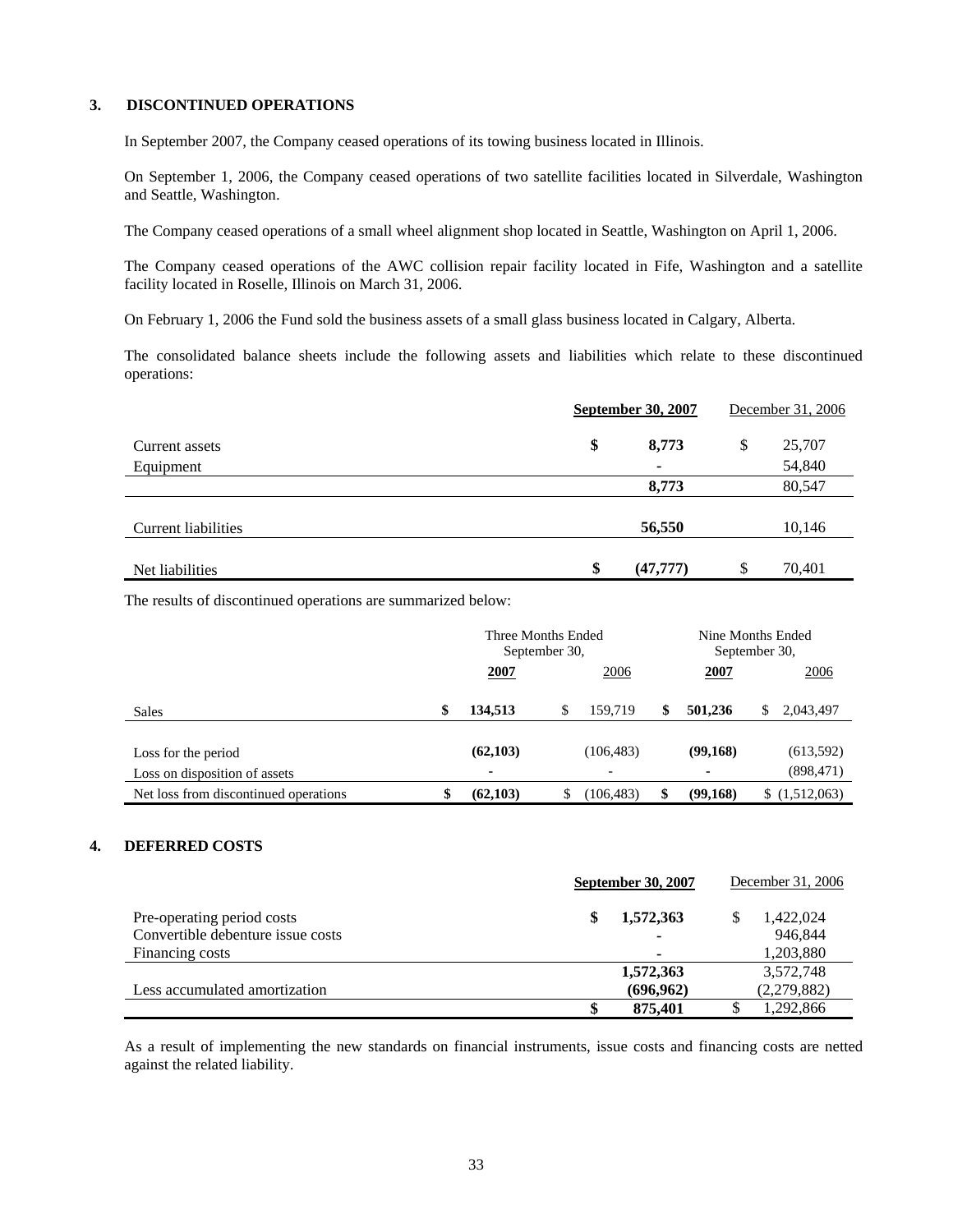#### **5. LONG-TERM DEBT**

Long-term debt is comprised of the following:

Canadian senior term facility, secured by a General Security Agreement and subsidiary guarantees, incentive priced interest rates ranging from prime/U.S. base rate plus 0.5% to 1.75% on prime based or U.S. base rate loans, or Bankers' Acceptances/LIBOR stamp fee plus 2.0% to 3.25% on Banker's Acceptances or LIBOR loans, repayable in quarterly instalments of \$600,000 U.S. from October 15, 2007, to April 15, 2008, with the full amount of the facility repayable in U.S. funds. Interest rate fixed on \$1,793,340 Cdn. of the loans using interest rate swaps at 4% plus incentive pricing spread until April 2008. The September 30, 2007 balance is net of financing fees of \$48,855.

U.S. senior term facility, with a U.S. bank for \$13 million U.S. secured by the shares and assets, excluding receivables, of The Gerber Group, Inc. as well as a third party guarantee. The facility is supported by an initial five year promissory note due January 31, 2011 with six quarterly principal repayments, in the amount of \$375,000 U.S., beginning October 31, 2009 and continuing thereafter on the last day of January, April, July and October 2010 as well as January 31, 2011. The sixth quarterly installment shall also include the remaining principal amount of the term loan unless the facility is extended. Subject to certain conditions, the Company has the option to renew the facility, on terms not less favourable, for an additional ten years. Interest rates are based on LIBOR plus 2.5% for LIBOR loans or U.S. prime rate less 0.25% for floating rate loans or the U.S. Bank's cost of funds plus 2.5% for fixed rate loans. The September 30, 2007 balance is net of financing fees of \$131,538.

Subordinated supplier debt at prime plus 2% (interest forgivable at the discretion of the supplier) with quarterly principal payments of \$25,000 U.S. The September 30, 2007 balance is reduced by \$22,359 for the discount on applying amortized cost for debt with below market interest rates. Repayable quarterly instalments remaining from October 20, 2007 to January 20, 2010 in U.S. funds. **226,716** 378,723

Vendor notes payable of \$485,558 U.S. on the financing of certain acquisitions, unsecured, at interest rates ranging from 4.0% to 6.5%. The September 30, 2007 balance is reduced by \$23,384 for the discount on applying amortized cost on notes with below market

|                | September 30, 2007 | December 31, 2006 |            |  |
|----------------|--------------------|-------------------|------------|--|
| y              |                    |                   |            |  |
| S              |                    |                   |            |  |
| e<br>ξ         |                    |                   |            |  |
| ξ              |                    |                   |            |  |
|                |                    |                   |            |  |
| n<br>e         |                    |                   |            |  |
| $\overline{0}$ |                    |                   |            |  |
| e              |                    |                   |            |  |
| S              |                    |                   |            |  |
|                | \$<br>1,744,485    | \$                | 4,195,080  |  |
| ί.             |                    |                   |            |  |
| e              |                    |                   |            |  |
| y              |                    |                   |            |  |
|                |                    |                   |            |  |
| ,<br>f         |                    |                   |            |  |
| g<br>D         |                    |                   |            |  |
| $\mathbf{l}$   |                    |                   |            |  |
| n              |                    |                   |            |  |
| e              |                    |                   |            |  |
| S              |                    |                   |            |  |
| n              |                    |                   |            |  |
| ó              |                    |                   |            |  |
| ó              |                    |                   |            |  |
| $\mathbf f$    |                    |                   |            |  |
|                | 12,820,362         |                   | 15,148,900 |  |
| ıt             |                    |                   |            |  |
| f              |                    |                   |            |  |
| y<br>h         |                    |                   |            |  |
|                |                    |                   |            |  |
| S              |                    |                   |            |  |
| l.             |                    |                   |            |  |
|                | 226,716            |                   | 378,723    |  |

| the discount on applying amortized cost on notes with below market |            |            |
|--------------------------------------------------------------------|------------|------------|
| interest rates. The remaining notes are repayable from October     |            |            |
| $2007$ to June $2010$ in U.S. funds.                               | 462,174    | 669,700    |
|                                                                    | 15,253,737 | 20,392,403 |
| Current portion                                                    | 1,929,315  | 3.029.977  |
|                                                                    | 13.324.422 | 17.362.426 |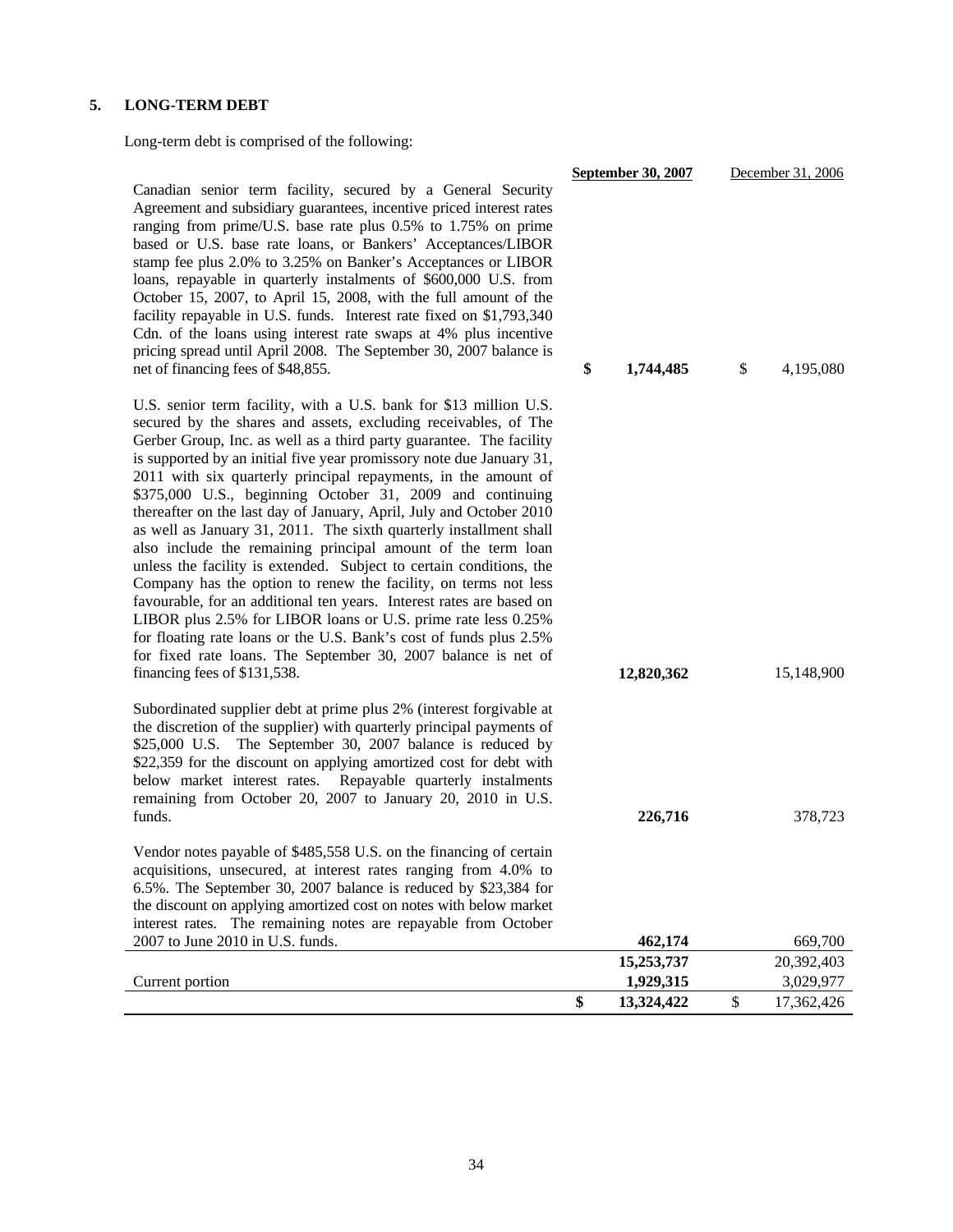#### **6. CONVERTIBLE DEBT**

|                                 | <b>September 30, 2007</b> |                           | December 31, 2006 |                   |
|---------------------------------|---------------------------|---------------------------|-------------------|-------------------|
| Debt component                  |                           |                           |                   |                   |
| Series I Convertible Debentures | \$                        | 109,000                   | \$                | 109,000           |
| 2002 Convertible Debentures     |                           | 2,317,000                 |                   | 2,317,000         |
| 2003 Convertible Debentures     |                           | 1,585,000                 |                   | 1,585,000         |
| 2004 Vendor exchange notes      |                           | 7,005,185                 |                   | 8,193,457         |
| 2005 Vendor exchange note       |                           | 498,150                   |                   | 582,650           |
|                                 |                           | 11,514,335                |                   | 12,787,107        |
| Issue costs                     |                           | (79, 475)                 |                   | (25, 142)         |
| Discount                        |                           | (147, 111)                |                   | (66,900)          |
|                                 | \$                        | 11,287,749                | \$                | 12,695,065        |
|                                 |                           | <b>September 30, 2007</b> |                   | December 31, 2006 |
| Equity component                |                           |                           |                   |                   |
| 2002 Convertible Debentures     |                           | 112,500                   |                   |                   |
| 2003 Convertible Debentures     |                           | 54,464                    |                   |                   |
| 2004 Vendor exchange notes      |                           | 935,781                   |                   |                   |
|                                 | \$                        | 1,102,745                 | \$                |                   |

 As a result of implementing the new standards on financial instruments, issue costs are netted against the related convertible debt item. At September 30, 2007 the unamortized issue costs for the Series I Convertible Debentures were \$25,142, the unamortized issue costs for the 2002 Convertible Debentures were \$27,190 and the unamortized issue costs for the 2003 Convertible Debentures were \$27,143.

As a result of applying the CICA's EIC-164: Convertible and Other Debt Instruments with Embedded Derivatives, in conjunction with the new standards on financial instruments, the Fund has bifurcated the convertible debt into its debt and equity components. The remaining discount to convertible debt forms a portion of its amortized cost. At September 30, 2007 the unamortized discount for the Series I Convertible Debentures was \$66,900, the unamortized discount for the 2002 Convertible Debentures was \$1,515, the unamortized discount for the 2003 Convertible Debentures was \$7,312 and the unamortized discount for the 2004 Vendor Exchange notes was \$71,384.

#### **7. CAPITAL**

#### **Unitholder's Capital**

#### **Authorized:**

Unlimited number of Trust Units

#### **Issued:**

The ownership percentages of the Company between the Fund and BGHI continue to change as new units are issued and Class A common shares of BGHI are retracted. At September 30, 2007, the ownership percentage held by the Fund was 82.37% and BGHI was 17.63%.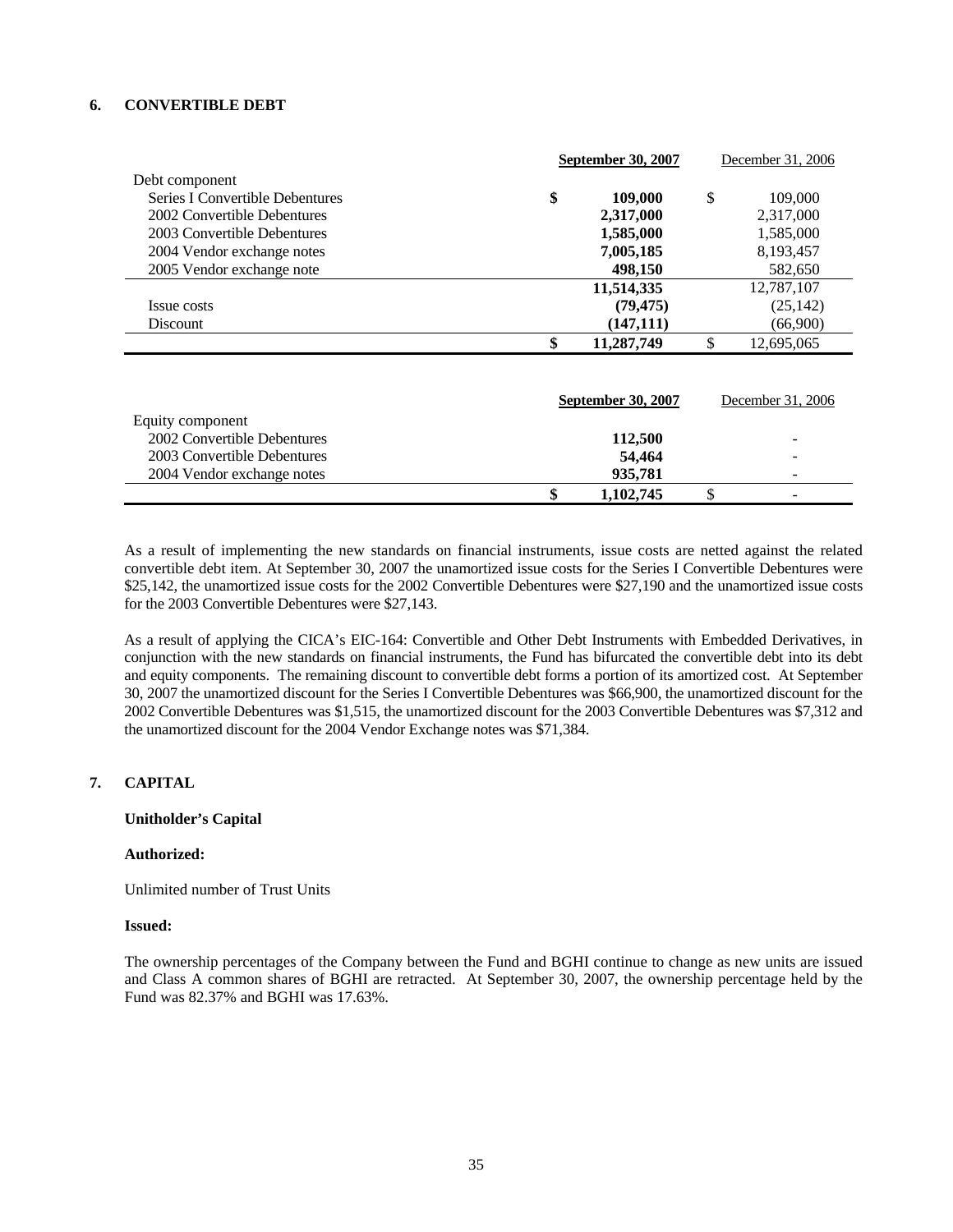The following provides a continuity of unitholders' capital:

|                                                                       | September 30, 2007 |              |           | December 31, 2006 |
|-----------------------------------------------------------------------|--------------------|--------------|-----------|-------------------|
|                                                                       | <b>Units</b>       | Amount       | Units     | Amount            |
| Unitholders' capital, beginning of year                               | 9,615,117          | \$53,059,819 | 9,357,008 | \$53,130,354      |
| Issue costs                                                           |                    | (5,949)      |           | (12, 844)         |
| Unit price guarantee payments                                         |                    |              |           | (244, 180)        |
| Units issued under guaranteed price contracts                         |                    |              | 90,566    |                   |
| Units issued to settle retraction of Class A<br>common shares of BGHI | 23,087             | 3,200        | 22.435    | 7,636             |
| Units issued on acquisitions                                          |                    |              | 147,632   | 193,088           |
| Units redeemed                                                        |                    |              | (2,524)   | (3,114)           |
| Discount on units redeemed                                            |                    |              |           | (11, 121)         |
| Unitholders' capital, end of year                                     | 9,638,204          | \$53,057,070 | 9,615,117 | \$53,059,819      |

#### **Shareholders' Capital**

#### **Authorized:**

2,062,863 Class A common, retractable, voting shares

#### **Issued:**

| <b>September 30, 2007</b>            |         | December 31, 2006 |
|--------------------------------------|---------|-------------------|
| Class A common shares                |         |                   |
| Number of shares outstanding         | 863.581 | 886,668           |
| Carrying Value of shares outstanding | 55,162  | 58.362            |

#### **8. CONTRIBUTED SURPLUS**

The Fund records as contributed surplus the value of unexercised warrants upon expiry. In addition, the Fund recognizes estimated compensation expense related to unit options over the vesting period of the options granted, with the related credit being allocated to contributed surplus. Units redeemed for a value below their original cost represent a contribution to the benefit of the remaining shareholders and is also credited to contributed surplus.

|                                                         | <b>September 30, 2007</b> |         | December 31, 2006 |
|---------------------------------------------------------|---------------------------|---------|-------------------|
| Contributed surplus, beginning of period                | \$                        | 107,067 | 78.352            |
| Expired 2004 warrants                                   |                           | 421,500 |                   |
| Compensation expense related to unit-based compensation |                           | 13,194  | 17,594            |
| Discount on units redeemed                              |                           |         | 11.121            |
|                                                         |                           |         |                   |
| Contributed surplus, end of period                      |                           | 541,761 | 107,067           |

 On February 2, 2007, 872,497 warrants issued as part of the 2004 private placement unit offering expired and were reclassified to contributed surplus.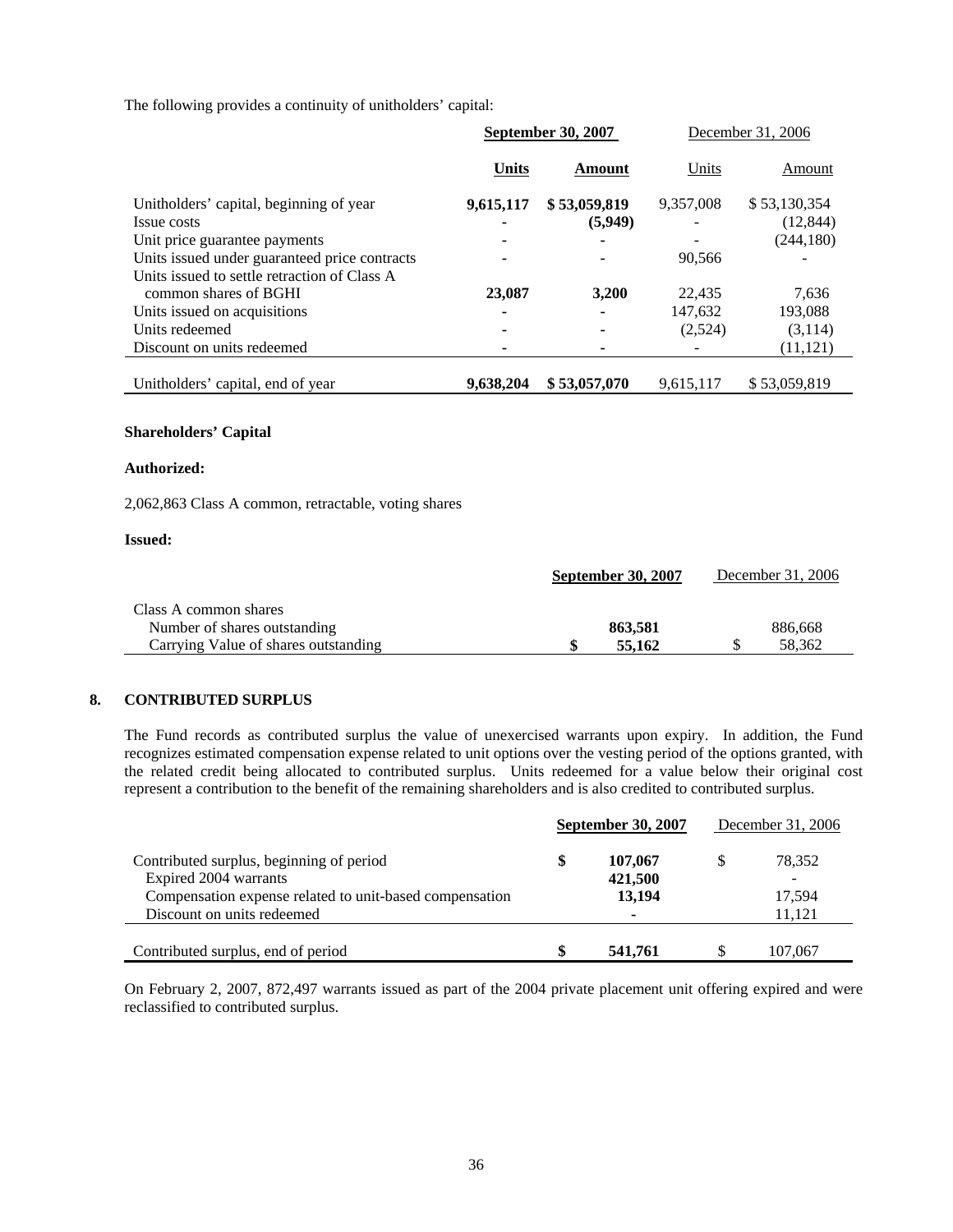#### **9. ACCUMULATED OTHER COMPREHENSIVE LOSS**

|                                                                                                                  | Unrealized loss on<br>translating financial<br>statements of<br>self-sustaining<br>foreign operations | Gain on derivative<br>instruments<br>designated as<br>cash flow hedges | Total                                           |
|------------------------------------------------------------------------------------------------------------------|-------------------------------------------------------------------------------------------------------|------------------------------------------------------------------------|-------------------------------------------------|
| Balance, as at July 1, 2007<br>Changes incurred during the quarter                                               | (11,204,305)<br>\$<br>(604, 854)                                                                      | \$<br>170,259<br>22,426                                                | (11, 034, 046)<br>\$<br>(582, 428)              |
| Total                                                                                                            | (11,809,159)<br>\$                                                                                    | 192,685<br>\$                                                          | (11,616,474)<br>\$                              |
| Nine months ended September 30, 2007                                                                             | Unrealized loss on<br>translating financial<br>statements of<br>self-sustaining<br>foreign operations | Gain on derivative<br>instruments<br>designated as<br>cash flow hedges | Total                                           |
| Balance, as at January 1, 2007<br>Adjustment to opening balance<br>Changes incurred during the nine month period | (10, 189, 254)<br>\$<br>(174, 813)<br>(1,445,092)                                                     | \$<br>119,057<br>73,628                                                | (10, 189, 254)<br>\$<br>(55,756)<br>(1,371,464) |
| Total                                                                                                            | \$<br>(11,809,159)                                                                                    | \$<br>192,685                                                          | (11,616,474)<br>\$                              |

#### **Three months ended September 30, 2007**

#### **10. DISTRIBUTIONS AND DIVIDENDS**

The Fund's Trustees have discretion in declaring distributions. The Fund's distribution policy is to make distributions of its available cash from operations taking into account current and future performance, amounts necessary for principal and interest payments on debt obligations, amounts required for maintenance capital expenditures and amounts allocated to reserves.

The Fund, the Company and BGHI temporarily suspended cash distributions to unitholders and Class A common shareholders on December 15, 2005. The Fund determined that the suspension of distributions was in the best interests of unitholders and shareholders as it would allow the Company to strengthen its balance sheet and improve its cash position and financial flexibility. On November 13, 2007 at a meeting of the Board of Trustees a decision was made to reinstate distributions. [Note 16]

#### **11. INCOME TAXES**

On June 22, 2007, legislation (the "SIFT Rules") relating to the taxation of publicly traded income trusts and certain other publicly traded flow-through entities was given Royal assent. Under the new SIFT Rules certain distributions from a "specified investment flow-through" trust or partnership ("SIFT") will no longer be deductible in computing a SIFT's taxable income, and a SIFT will be subject to tax on such distributions at a rate that is substantially equivalent to the general tax rate applicable to a Canadian corporation. However, the SIFT Rules provide that distributions paid by a SIFT as return of capital will not be subject to tax.

The SIFT Rules provide that a SIFT that was publicly listed prior to November 1, 2006 will become subject to the tax on distributions commencing with the 2011 taxation year. However, a SIFT may become subject to this tax prior to the 2011 taxation year if equity capital increases beyond certain limits measured against its market capitalization at October 31, 2006.

The Fund is a SIFT as defined by the SIFT Rules and is currently not taxable on its income to the extent that its income is distributed to unitholders. This exemption does not apply to the Company or its subsidiaries, which are corporations that are subject to income tax. Commencing in 2011, the Fund will become subject to tax on its distributions paid to unitholders. Consistent with the prior year, the Fund accounts for future income tax assets and liabilities in respect of accounting and tax basis differences and uses a valuation allowance to offset the benefit of income tax assets in excess of its estimate of tax on future taxable income.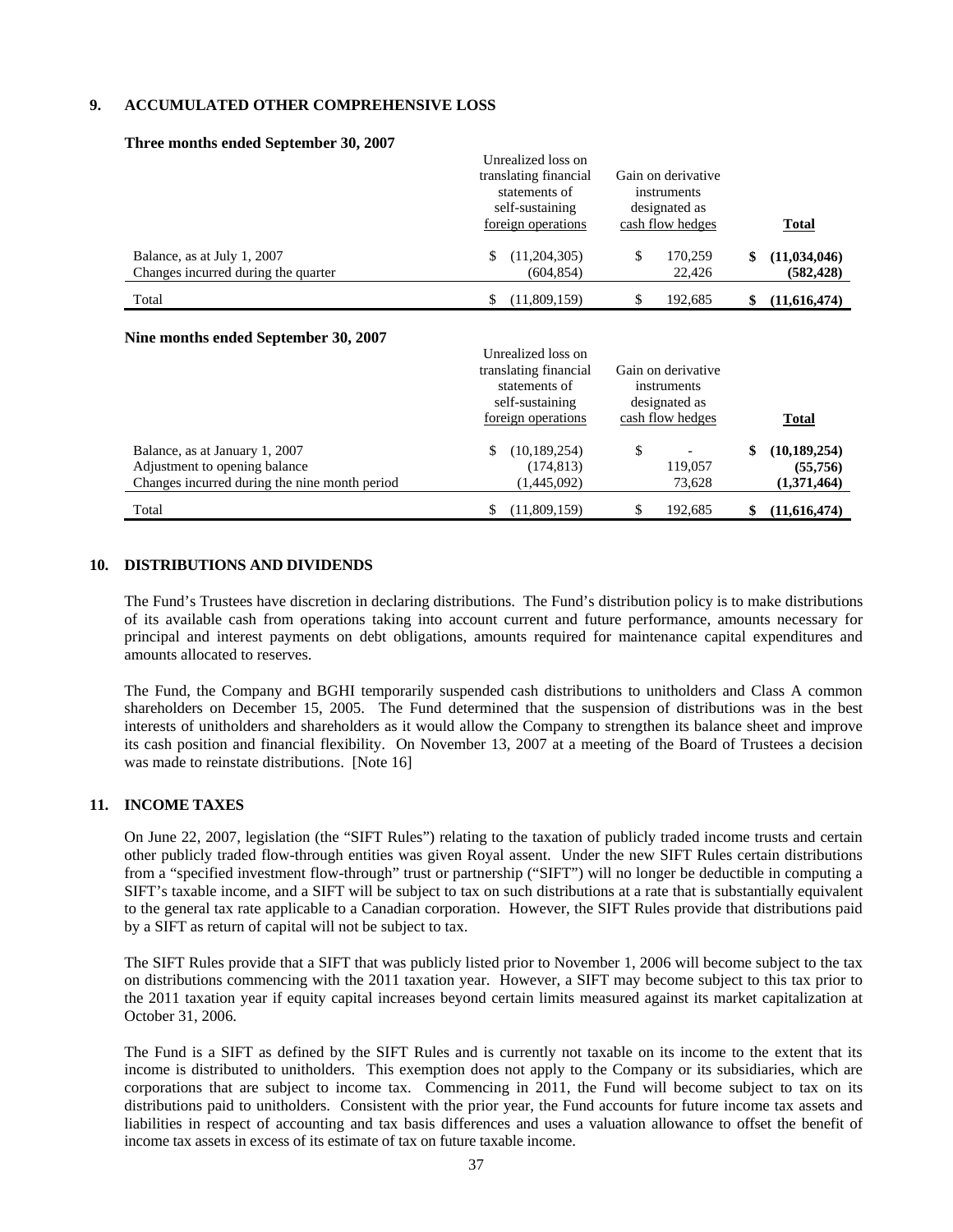#### **12. SEGMENTED REPORTING**

The Company has one reportable line of business, being automotive collision repair and related services, with all revenues relating to a group of similar services. In this circumstance, Canadian generally accepted accounting principles requires the Company to provide geographical disclosure of segments. For the periods reported, all of the Company's revenues were derived within Canada or the United States of America. All property, plant and equipment, goodwill and intangible assets are located within these two geographic areas.

|                                | <b>Revenues</b>                |                                | <b>Property, Plant, Equipment</b><br><b>Intangible Assets</b><br>and Goodwill |                                |  |  |  |  |
|--------------------------------|--------------------------------|--------------------------------|-------------------------------------------------------------------------------|--------------------------------|--|--|--|--|
|                                | September 30,<br>2007          | September 30,<br><u>2006</u>   | September 30,<br><b>2007</b>                                                  | December 31,<br><u>2006</u>    |  |  |  |  |
| Canada<br><b>United States</b> | 53,738,274<br>\$<br>96,069,689 | \$<br>48,698,860<br>87,662,459 | 15,077,837<br>S.<br>28,776,736                                                | 15,717,718<br>S.<br>35,301,738 |  |  |  |  |
| Total                          | 149,807,963                    | 136, 361, 319                  | 43,854,573                                                                    | \$51,019,456                   |  |  |  |  |

#### **13. EARNINGS PER UNIT AND CLASS A COMMON SHARE FROM CONTINUING OPERATIONS**

| 2007<br>2007<br>2006<br>2006<br>a) Earnings (Loss):<br>1,076,225<br>(1,904,191)<br>\$<br>S<br>\$<br>2,723,617<br>Net earnings (loss) from continuing operations<br>\$<br>Add:<br>Net after tax interest on Series I convertible debentures<br>1,538<br>4,564<br>Net after tax interest on 2004 Vendor exchange notes<br>58,880<br>174,721<br>Net after tax interest on 2005 Vendor exchange note<br>3,788<br>1,277<br>Net earnings (loss) from continuing operations – diluted<br>1,137,920<br>basis<br>\$<br>(1,904,191)<br>\$<br>2,906,690<br>S.<br>S<br>b) Number of units and Class A common shares:<br>Average number of units and Class A common shares<br>10,527,216<br>10,527,216<br>outstanding<br>10,289,449<br>Add:<br>Potential conversion of Series I convertible debentures |  | <b>Three Months</b><br>Ended September 30, |  | <b>Nine Months</b><br>Ended September 30, |  |        |  |             |
|-------------------------------------------------------------------------------------------------------------------------------------------------------------------------------------------------------------------------------------------------------------------------------------------------------------------------------------------------------------------------------------------------------------------------------------------------------------------------------------------------------------------------------------------------------------------------------------------------------------------------------------------------------------------------------------------------------------------------------------------------------------------------------------------|--|--------------------------------------------|--|-------------------------------------------|--|--------|--|-------------|
|                                                                                                                                                                                                                                                                                                                                                                                                                                                                                                                                                                                                                                                                                                                                                                                           |  |                                            |  |                                           |  |        |  |             |
|                                                                                                                                                                                                                                                                                                                                                                                                                                                                                                                                                                                                                                                                                                                                                                                           |  |                                            |  |                                           |  |        |  |             |
|                                                                                                                                                                                                                                                                                                                                                                                                                                                                                                                                                                                                                                                                                                                                                                                           |  |                                            |  |                                           |  |        |  | (2,932,719) |
|                                                                                                                                                                                                                                                                                                                                                                                                                                                                                                                                                                                                                                                                                                                                                                                           |  |                                            |  |                                           |  |        |  |             |
|                                                                                                                                                                                                                                                                                                                                                                                                                                                                                                                                                                                                                                                                                                                                                                                           |  |                                            |  |                                           |  |        |  | (2,932,719) |
| Potential conversion of 2004 Vendor exchange notes<br>816,435<br>816,435                                                                                                                                                                                                                                                                                                                                                                                                                                                                                                                                                                                                                                                                                                                  |  | 23,163                                     |  |                                           |  | 23,163 |  | 10,286,625  |
| Potential conversion of 2005 Vendor exchange note<br>18,519<br>18,519<br>Calculated unit option conversion<br>50,045<br>14,298                                                                                                                                                                                                                                                                                                                                                                                                                                                                                                                                                                                                                                                            |  |                                            |  |                                           |  |        |  |             |
| Average number of units and Class A common shares<br>outstanding – diluted basis<br>11,435,378<br>10,289,449<br>11,399,631                                                                                                                                                                                                                                                                                                                                                                                                                                                                                                                                                                                                                                                                |  |                                            |  |                                           |  |        |  | 10,286,625  |
| Earnings (loss) per unit and Class A common share from<br>continuing operations (a) divided by (b)<br>\$<br><b>Basic</b><br>\$<br>(0.185)<br>\$<br>\$<br>0.102<br>0.259                                                                                                                                                                                                                                                                                                                                                                                                                                                                                                                                                                                                                   |  |                                            |  |                                           |  |        |  | (0.285)     |
| \$<br>\$<br>\$<br>0.255<br>\$<br>Diluted<br>0.100<br>(0.185)                                                                                                                                                                                                                                                                                                                                                                                                                                                                                                                                                                                                                                                                                                                              |  |                                            |  |                                           |  |        |  | (0.285)     |

The potential conversion of the 2002 Convertible Debentures and the 2003 Convertible Debentures have been excluded from the calculation of diluted earnings (loss) per unit and Class A common share because their effects were determined to be anti-dilutive.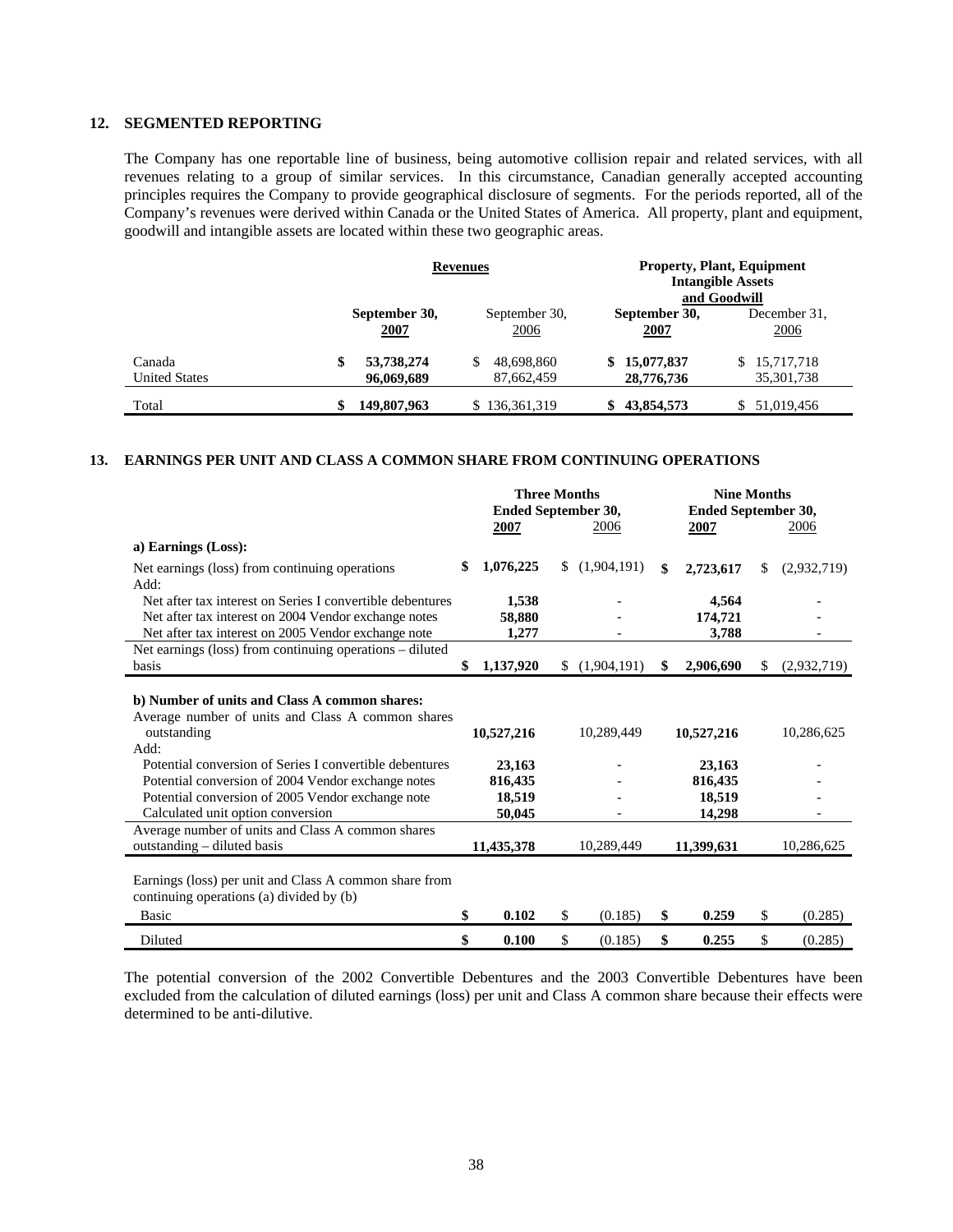#### **14. FINANCIAL INSTRUMENTS**

#### **Fair value**

For the Fund's current financial assets and liabilities, which are subject to normal trade terms, the historical cost carrying values approximate the fair values.

As there is no ready secondary market for the Fund's long-term debt or its obligations under capital leases, the fair value of these items has been estimated using the discounted cash flow method. The fair value of these items using the discounted cash flow method is approximately equal to their carrying value.

#### **Credit risk**

The Fund is subject to risk of non-payment of accounts receivable, however the Fund's revenues are largely received from the insurers of its customers. Accordingly, the Fund's accounts receivable are comprised mostly of amounts due from national and international insurance companies or provincial crown corporations.

Derivative contracts are over-the-counter traded and are with a counter party that is a highly rated financial institution.

#### **Interest rate risk**

The Fund's operating line, Canadian senior term facility and U.S. senior term facility are exposed to interest rate fluctuations as described in Note 5. Swap agreements are entered into for the portion of these floating rate obligations associated with the Canadian senior term facility. These swap agreements are designated as a hedge of a specifically identified debt instrument, with payments and receipts being recognized as adjustments to interest expense. The Fund is obligated to pay the swap counter party a fixed interest rate of 4% plus incentive pricing spread based on the outstanding notional amount of the swap contract and the swap counter party is obligated to pay the Fund an amount equal to LIBOR.

#### **Foreign currency risk**

The Fund operates a significant portion of its business in the United States and is therefore subject to foreign currency risk due to volatility between the Canadian and U.S. dollar. The Fund utilizes forward foreign exchange contracts for a portion of its intercompany U.S. dollar cash flow paid to Canada. The forward contracts are considered a hedge of a specifically identifiable cash flow from interest on intercompany U.S. Dollar receivables, with payments and receipts of the contracts recognized as adjustments to foreign currency gains or losses. During the second and third quarter of 2007, interest payments to Canada were not made but gains previously recognized in other comprehensive loss as a result of applying hedge accounting continue to be carried forward. These gains will be recognized in net income as the contracts unwind.

The following table provides the use, notional amount and estimated fair market value adjustment of the Fund's derivative portfolio at September 30, 2007:

Contracts held for cash flow management:

|                                                                          |                    |                         |                         | September 30, 2007        | December 31, 2006         |
|--------------------------------------------------------------------------|--------------------|-------------------------|-------------------------|---------------------------|---------------------------|
|                                                                          | Notional<br>Amount | <b>Contract Expires</b> | Fixed<br>Rates          | Unrealized<br>(Gain)/Loss | Unrealized<br>(Gain)/Loss |
| The Fund selling U.S. Dollars -<br>Forward foreign exchange<br>contracts | .250.000<br>S.     | December 2008           | $$1.2230 -$<br>\$1.2255 | \$ (279,000)              | \$(134,500)               |
| LIBOR interest rate contracts -<br>U.S. dollar swaps                     | 2,400,000<br>S.    | April 2008              | 4.00%                   | (10, 800)<br>\$           | (46,300)<br>S             |
|                                                                          |                    |                         |                         | \$ (289,800)              | \$(180, 800)              |

No contracts are held for other purposes.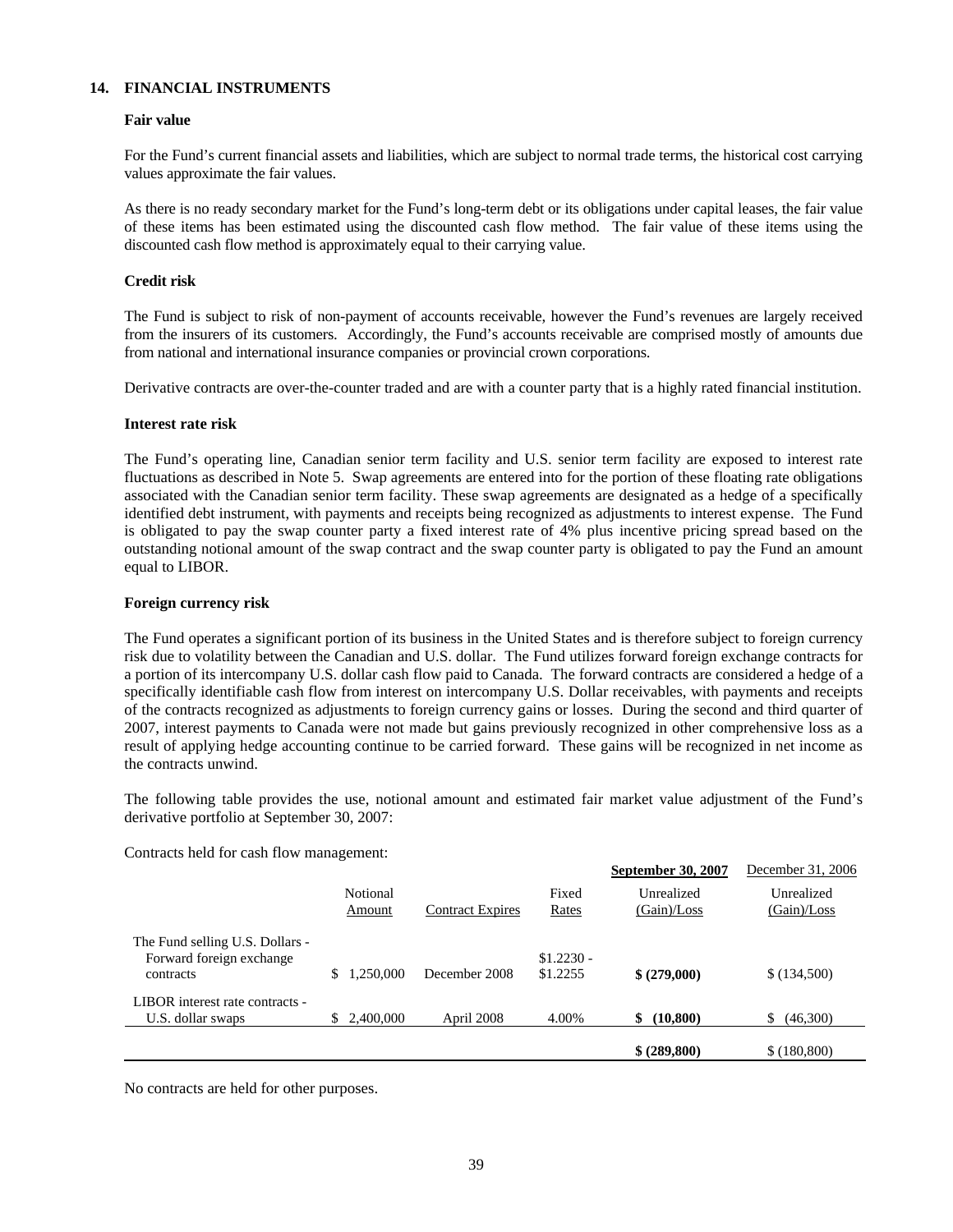#### **15. FUTURE ACCOUNTING STANDARDS**

The CICA has issued new accounting standards which apply to fiscal years beginning on or after October 1, 2007.

#### **Financial Instruments - Disclosures**

Section 3862 describes the required disclosures related to the significance of financial instruments on the Company's financial position and performance. The standard also requires disclosure of the nature and extent of risks arising from financial instruments to which the Company is exposed and how the Company manages those risks. This section complements existing handbook section 3855, Financial Instruments – Recognition and Measurement, section 3863, Financial Instruments – Presentation and section 3865, Hedges.

#### **Financial Instruments - Presentation**

Section 3863 establishes standards for presentation of financial instruments and non-financial derivatives. This section complements section 3855, Financial Instruments – Recognition and Measurement, section 3862, Financial Instruments – Disclosures and section 3865, Hedges.

#### **Capital Disclosures**

Section 1535 establishes standards for disclosing information about an entity's capital and how it is managed to enable users of financial statements to evaluate the entity's objectives, policies and procedures for managing capital.

#### **Inventories**

Section 3031 establishes new standards on the determination of cost and requires inventories to be measured at the lower of cost and net realizable value. The cost of inventories include the cost to purchase and other costs incurred in bringing the inventories to their present location. The new standard also requires additional disclosures regarding the accounting policies used in measuring the inventories, the carrying value of the inventories, amounts recognized as an expense during the period, write-downs and the amount of any reversal of write-downs recognized in the period.

#### **Convergence with International Financial Reporting Standards**

In 2006, Canada's Accounting Standards Board ratified a strategic plan that will result in Canadian generally accepted accounting principles, as used by public companies, being converged with International Financial Reporting Standards over a transitional period currently expected to be complete by 2011. The precise timing of convergence will depend on an Accounting Standards Board "progress review" to be undertaken and released by March 31, 2008.

The Fund is currently evaluating the impact of the adoption of these new sections on the consolidated financial statements.

#### **16. SUBSEQUENT EVENTS**

On October 4, 2007, the Fund announced that the Toronto Stock Exchange approved its Notice of Intention to carry out a Normal Course Issuer Bid ("the Bid") to purchase for cancellation, from time to time, as the Fund considers advisable, its issued and outstanding Trust Units. The Bid will commence on October 15, 2007 and will terminate on October 14, 2008 or such earlier time as the Bid is completed or terminated at the option of the Fund.

On October 4, 2007, the Fund announced its intention to exercise its right to pay the principal amount owing of approximately \$2.3 million under its 8% convertible debentures due December 2, 2007 by way of the issuance of Fund Trust Units on December 2, 2007 at an issue price equal to the greater of the weighted average trading price of the units for the twenty trading days immediately preceding the fifth day prior to the date which the principal is to be paid, or \$5.52 per unit. At an issue price of \$5.52, the Fund would expect to issue approximately 420,000 units to satisfy its 2002 Debenture obligations. Concurrent with the issuance of units to retire the 2002 Debentures, the Fund will also compel the conversion into units, of its Series I 8.5% convertible debentures due January 4, 2008 in the amount of approximately \$0.1 million and redeem its 8% convertible debentures due September 30, 2008 in the amount of approximately \$1.6 million by issuance of units in payment of the principal owing under the 2003 Debentures. The Fund expects to issue approximately 23,000 units at an issue price of \$4.70588 to settle the Series I Debentures and approximately 368,000 units at an issue price of \$4.41 to settle the 2003 Debentures. The issue prices of the units are calculated pursuant to the terms of each of the series of debentures which provide for a minimum price at which units will be issued notwithstanding what the actual trading price of the units may be at the time of issuance.